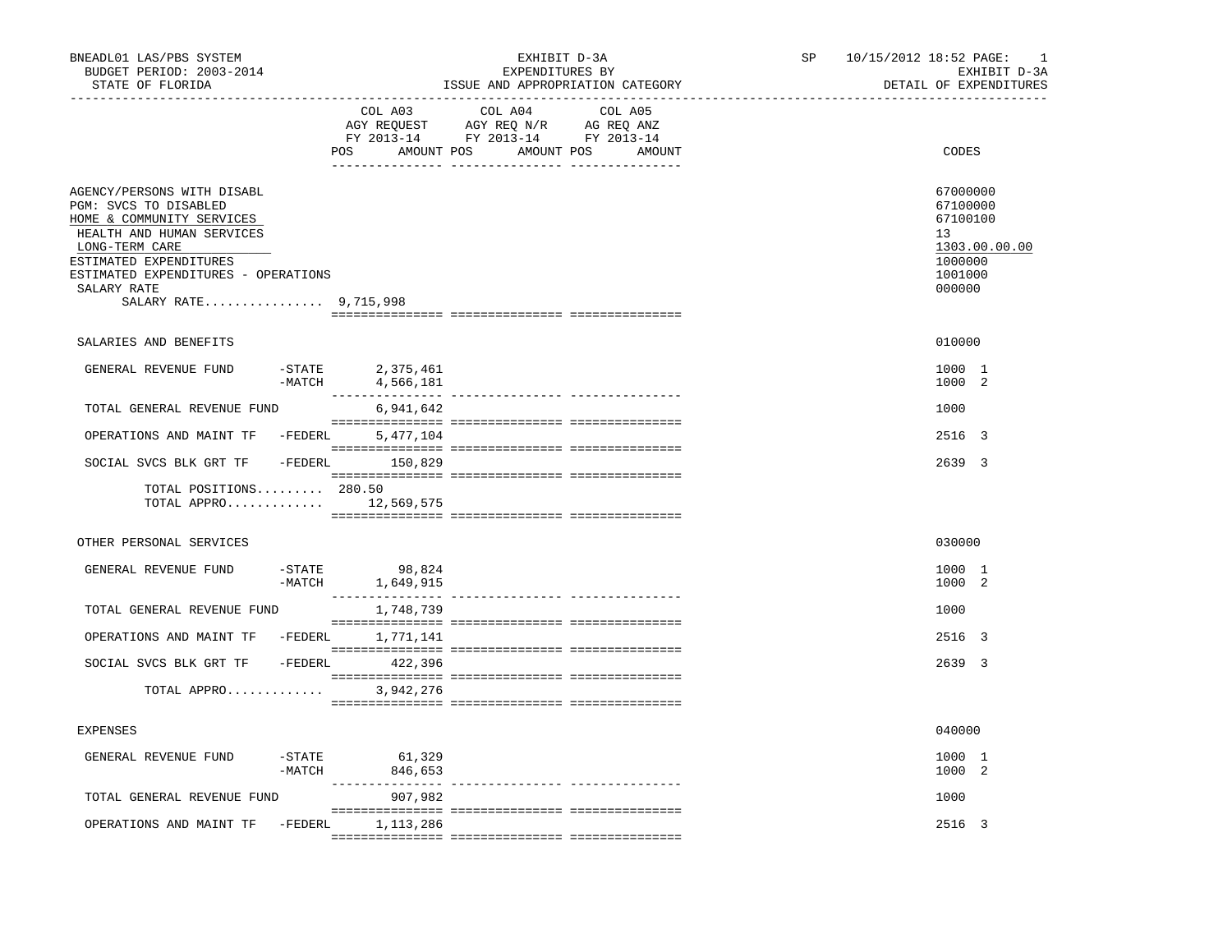| BNEADL01 LAS/PBS SYSTEM<br>BUDGET PERIOD: 2003-2014<br>STATE OF FLORIDA                                                                                                                                      |                  |                  | EXHIBIT D-3A<br>EXPENDITURES BY<br>ISSUE AND APPROPRIATION CATEGORY                                                   |         | SP | 10/15/2012 18:52 PAGE:<br>2<br>EXHIBIT D-3A<br>DETAIL OF EXPENDITURES                   |
|--------------------------------------------------------------------------------------------------------------------------------------------------------------------------------------------------------------|------------------|------------------|-----------------------------------------------------------------------------------------------------------------------|---------|----|-----------------------------------------------------------------------------------------|
|                                                                                                                                                                                                              |                  | COL A03          | COL A04<br>AGY REQUEST AGY REQ N/R AG REQ ANZ<br>FY 2013-14 FY 2013-14 FY 2013-14<br>POS AMOUNT POS AMOUNT POS AMOUNT | COL A05 |    | CODES                                                                                   |
| AGENCY/PERSONS WITH DISABL<br>PGM: SVCS TO DISABLED<br>HOME & COMMUNITY SERVICES<br>HEALTH AND HUMAN SERVICES<br>LONG-TERM CARE<br>ESTIMATED EXPENDITURES<br>ESTIMATED EXPENDITURES - OPERATIONS<br>EXPENSES |                  |                  |                                                                                                                       |         |    | 67000000<br>67100000<br>67100100<br>13<br>1303.00.00.00<br>1000000<br>1001000<br>040000 |
| SOCIAL SVCS BLK GRT TF -FEDERL                                                                                                                                                                               |                  | 193,061          |                                                                                                                       |         |    | 2639 3                                                                                  |
| TOTAL APPRO                                                                                                                                                                                                  |                  | 2,214,329        |                                                                                                                       |         |    |                                                                                         |
| OPERATING CAPITAL OUTLAY                                                                                                                                                                                     |                  |                  |                                                                                                                       |         |    | 060000                                                                                  |
| GENERAL REVENUE FUND -MATCH<br>OPERATIONS AND MAINT TF -FEDERL                                                                                                                                               |                  | 9,060<br>26,334  |                                                                                                                       |         |    | 1000 2<br>2516 3                                                                        |
| TOTAL APPRO                                                                                                                                                                                                  |                  | 35,394           |                                                                                                                       |         |    |                                                                                         |
|                                                                                                                                                                                                              |                  |                  |                                                                                                                       |         |    |                                                                                         |
| SPECIAL CATEGORIES<br>G/A-INDIVIDUAL & FAMILY                                                                                                                                                                |                  |                  |                                                                                                                       |         |    | 100000<br>100179                                                                        |
| GENERAL REVENUE FUND -STATE 2,580,000<br>SOCIAL SVCS BLK GRT TF -FEDERL 13,856,771                                                                                                                           |                  |                  |                                                                                                                       |         |    | 1000 1<br>2639 3                                                                        |
| TOTAL APPRO                                                                                                                                                                                                  |                  | 16,436,771       |                                                                                                                       |         |    |                                                                                         |
| ROOM AND BOARD PAYMENTS                                                                                                                                                                                      |                  |                  |                                                                                                                       |         |    | 100229                                                                                  |
| GENERAL REVENUE FUND                                                                                                                                                                                         | $-$ STATE        | 3,490,328        |                                                                                                                       |         |    | 1000 1                                                                                  |
|                                                                                                                                                                                                              |                  |                  |                                                                                                                       |         |    |                                                                                         |
| CONTRACTED SERVICES                                                                                                                                                                                          |                  |                  |                                                                                                                       |         |    | 100777                                                                                  |
| GENERAL REVENUE FUND                                                                                                                                                                                         | -STATE<br>-MATCH | 29,116<br>55,582 |                                                                                                                       |         |    | 1000 1<br>1000 2                                                                        |
| TOTAL GENERAL REVENUE FUND                                                                                                                                                                                   |                  | 84,698           |                                                                                                                       |         |    | 1000                                                                                    |
| OPERATIONS AND MAINT TF -FEDERL 22,515                                                                                                                                                                       |                  |                  |                                                                                                                       |         |    | 2516 3                                                                                  |
| SOCIAL SVCS BLK GRT TF                                                                                                                                                                                       |                  | $-FEDERL$ 32,018 |                                                                                                                       |         |    | 2639 3                                                                                  |
| TOTAL APPRO                                                                                                                                                                                                  |                  | 139,231          |                                                                                                                       |         |    |                                                                                         |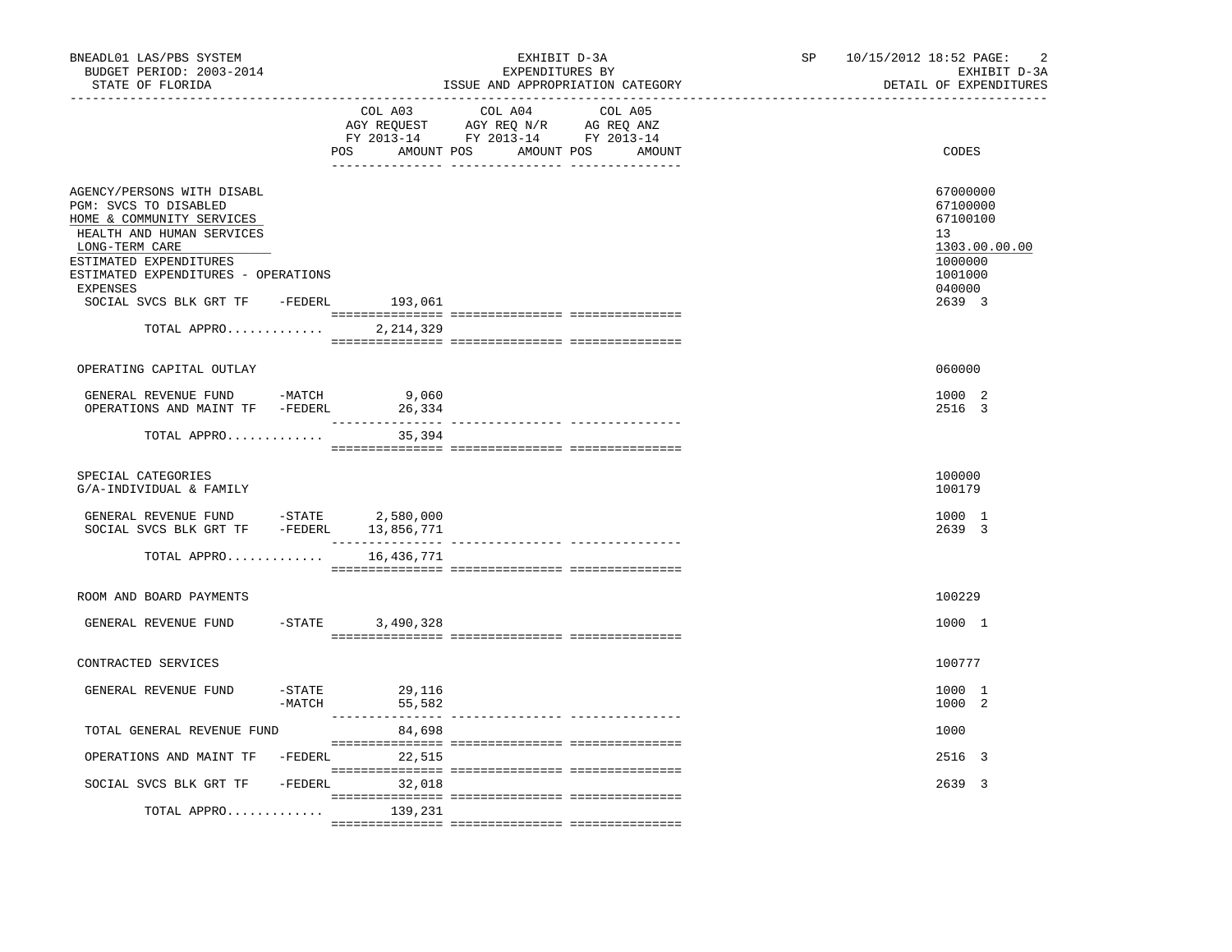| BNEADL01 LAS/PBS SYSTEM<br>BUDGET PERIOD: 2003-2014<br>STATE OF FLORIDA                                                                                                                                                                           |                     |                          | EXHIBIT D-3A<br>EXPENDITURES BY                                                                   | ISSUE AND APPROPRIATION CATEGORY | SP 10/15/2012 18:52 PAGE:<br>-3<br>EXHIBIT D-3A<br>DETAIL OF EXPENDITURES                         |
|---------------------------------------------------------------------------------------------------------------------------------------------------------------------------------------------------------------------------------------------------|---------------------|--------------------------|---------------------------------------------------------------------------------------------------|----------------------------------|---------------------------------------------------------------------------------------------------|
|                                                                                                                                                                                                                                                   |                     | AMOUNT POS<br>POS        | COL A03 COL A04 COL A05<br>AGY REQUEST AGY REQ N/R AG REQ ANZ<br>FY 2013-14 FY 2013-14 FY 2013-14 | AMOUNT POS<br>AMOUNT             | CODES                                                                                             |
| AGENCY/PERSONS WITH DISABL<br>PGM: SVCS TO DISABLED<br>HOME & COMMUNITY SERVICES<br>HEALTH AND HUMAN SERVICES<br>LONG-TERM CARE<br>ESTIMATED EXPENDITURES<br>ESTIMATED EXPENDITURES - OPERATIONS<br>SPECIAL CATEGORIES<br>G/A-CONTRACTED SERVICES |                     |                          |                                                                                                   |                                  | 67000000<br>67100000<br>67100100<br>13<br>1303.00.00.00<br>1000000<br>1001000<br>100000<br>100778 |
| GENERAL REVENUE FUND                                                                                                                                                                                                                              | $-STATE$            | 5,894,944                |                                                                                                   |                                  | 1000 1                                                                                            |
| HOME/COMM SERVICES WAIVER                                                                                                                                                                                                                         |                     |                          |                                                                                                   |                                  | 101555                                                                                            |
| GENERAL REVENUE FUND -MATCH 343, 208, 923<br>OPERATIONS AND MAINT TF -RECPNT 468,735,534                                                                                                                                                          |                     | ________________         |                                                                                                   |                                  | 1000 2<br>2516 9                                                                                  |
| TOTAL APPRO                                                                                                                                                                                                                                       |                     | 811,944,457              |                                                                                                   |                                  |                                                                                                   |
| RISK MANAGEMENT INSURANCE                                                                                                                                                                                                                         |                     |                          |                                                                                                   |                                  | 103241                                                                                            |
| GENERAL REVENUE FUND                                                                                                                                                                                                                              | $-MATCH$            | -STATE 139,683<br>88,148 |                                                                                                   |                                  | 1000 1<br>1000 2                                                                                  |
| TOTAL GENERAL REVENUE FUND<br>TOTAL APPRO                                                                                                                                                                                                         |                     | 227,831<br>227,831       |                                                                                                   |                                  | 1000                                                                                              |
|                                                                                                                                                                                                                                                   |                     |                          |                                                                                                   |                                  |                                                                                                   |
| TR/DMS/HR SVCS/STW CONTRCT                                                                                                                                                                                                                        |                     |                          |                                                                                                   |                                  | 107040                                                                                            |
| GENERAL REVENUE FUND                                                                                                                                                                                                                              | $-$ STATE<br>-MATCH | 14,921<br>47,080         |                                                                                                   |                                  | 1000 1<br>1000 2                                                                                  |
| TOTAL GENERAL REVENUE FUND                                                                                                                                                                                                                        |                     | 62,001                   |                                                                                                   |                                  | 1000                                                                                              |
| OPERATIONS AND MAINT TF -FEDERL                                                                                                                                                                                                                   |                     | 43,809                   |                                                                                                   |                                  | 2516 3                                                                                            |
| TOTAL APPRO                                                                                                                                                                                                                                       |                     | 105,810                  |                                                                                                   |                                  |                                                                                                   |
|                                                                                                                                                                                                                                                   |                     |                          |                                                                                                   |                                  |                                                                                                   |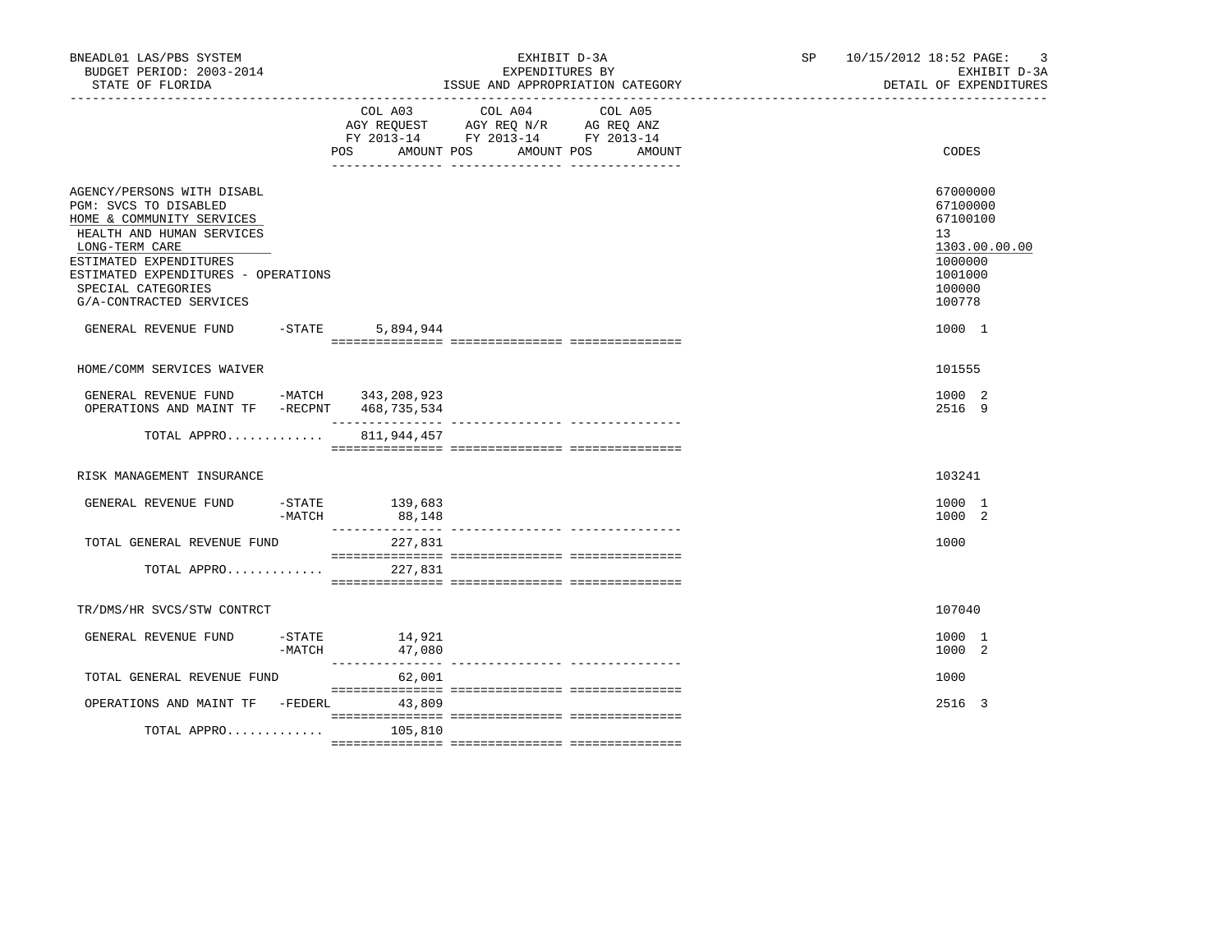| COL A03<br>COL A04<br>COL A05<br>$\begin{array}{ccccccccc}\n\text{AGY REQUEST} & & \text{GUT} & \text{AGY REQ} & \text{N/R} & & \text{GUE} & \text{AVZ} \\ \text{AGY REQUEST} & & \text{AGY REQ} & \text{ANZ} & & \text{AG REQ} & \text{ANZ} \\ \text{FY} & 2013-14 & & \text{FY} & 2013-14 & & \text{FY} & 2013-14\n\end{array}$<br>POS AMOUNT POS AMOUNT POS AMOUNT<br>CODES<br>AGENCY/PERSONS WITH DISABL<br>67000000<br>PGM: SVCS TO DISABLED<br>67100000<br>HOME & COMMUNITY SERVICES<br>67100100<br>HEALTH AND HUMAN SERVICES<br>13<br>LONG-TERM CARE<br>1303.00.00.00<br>ESTIMATED EXPENDITURES<br>1000000<br>ESTIMATED EXPENDITURES - OPERATIONS<br>1001000<br>200000<br><b>OUALIFIED EXPENDITURE</b><br>HCBS WAIVER RESTRUCTURING<br>200081<br>GENERAL REVENUE FUND -MATCH 27,524,911<br>OPERATIONS AND MAINT TF -RECPNT 37,591,983<br>1000 2<br>2516 9<br>TOTAL APPRO 65,116,894<br>TOTAL: ESTIMATED EXPENDITURES - OPERATIONS<br>1001000<br>TOTAL POSITIONS 280.50<br>TOTAL ISSUE 922, 117, 840<br>TOTAL SALARY RATE 9,715,998<br>CASUALTY INSURANCE PREMIUM<br>ADJUSTMENT<br>1001090<br>SPECIAL CATEGORIES<br>100000<br>RISK MANAGEMENT INSURANCE<br>103241<br>$-$ STATE 24,006 -<br>GENERAL REVENUE FUND<br>1000 1<br>1000 2<br>TOTAL GENERAL REVENUE FUND<br>39,155-<br>1000<br>TOTAL APPRO<br>39,155–<br>FLORIDA RETIREMENT SYSTEM<br>CONTRIBUTION ADJUSTMENT FOR<br>FISCAL YEAR 2012-2013<br>1001240<br>SALARIES AND BENEFITS<br>010000<br>GENERAL REVENUE FUND<br>$-$ STATE<br>5,951<br>1000 1<br>11,438<br>-MATCH<br>1000 2<br>TOTAL GENERAL REVENUE FUND<br>17,389<br>1000<br>OPERATIONS AND MAINT TF -FEDERL 13,718<br>2516 3<br>-FEDERL 378<br>2639 3<br>SOCIAL SVCS BLK GRT TF | BNEADL01 LAS/PBS SYSTEM<br>BUDGET PERIOD: 2003-2014<br>STATE OF FLORIDA |  | EXHIBIT D-3A<br>EXPENDITURES BY<br>ISSUE AND APPROPRIATION CATEGORY<br>-------------------- |  |  | SP. | 10/15/2012 18:52 PAGE:<br>4<br>EXHIBIT D-3A<br>DETAIL OF EXPENDITURES |
|------------------------------------------------------------------------------------------------------------------------------------------------------------------------------------------------------------------------------------------------------------------------------------------------------------------------------------------------------------------------------------------------------------------------------------------------------------------------------------------------------------------------------------------------------------------------------------------------------------------------------------------------------------------------------------------------------------------------------------------------------------------------------------------------------------------------------------------------------------------------------------------------------------------------------------------------------------------------------------------------------------------------------------------------------------------------------------------------------------------------------------------------------------------------------------------------------------------------------------------------------------------------------------------------------------------------------------------------------------------------------------------------------------------------------------------------------------------------------------------------------------------------------------------------------------------------------------------------------------------------------------------------------------------------------------------------------|-------------------------------------------------------------------------|--|---------------------------------------------------------------------------------------------|--|--|-----|-----------------------------------------------------------------------|
|                                                                                                                                                                                                                                                                                                                                                                                                                                                                                                                                                                                                                                                                                                                                                                                                                                                                                                                                                                                                                                                                                                                                                                                                                                                                                                                                                                                                                                                                                                                                                                                                                                                                                                      |                                                                         |  |                                                                                             |  |  |     |                                                                       |
|                                                                                                                                                                                                                                                                                                                                                                                                                                                                                                                                                                                                                                                                                                                                                                                                                                                                                                                                                                                                                                                                                                                                                                                                                                                                                                                                                                                                                                                                                                                                                                                                                                                                                                      |                                                                         |  |                                                                                             |  |  |     |                                                                       |
|                                                                                                                                                                                                                                                                                                                                                                                                                                                                                                                                                                                                                                                                                                                                                                                                                                                                                                                                                                                                                                                                                                                                                                                                                                                                                                                                                                                                                                                                                                                                                                                                                                                                                                      |                                                                         |  |                                                                                             |  |  |     |                                                                       |
|                                                                                                                                                                                                                                                                                                                                                                                                                                                                                                                                                                                                                                                                                                                                                                                                                                                                                                                                                                                                                                                                                                                                                                                                                                                                                                                                                                                                                                                                                                                                                                                                                                                                                                      |                                                                         |  |                                                                                             |  |  |     |                                                                       |
|                                                                                                                                                                                                                                                                                                                                                                                                                                                                                                                                                                                                                                                                                                                                                                                                                                                                                                                                                                                                                                                                                                                                                                                                                                                                                                                                                                                                                                                                                                                                                                                                                                                                                                      |                                                                         |  |                                                                                             |  |  |     |                                                                       |
|                                                                                                                                                                                                                                                                                                                                                                                                                                                                                                                                                                                                                                                                                                                                                                                                                                                                                                                                                                                                                                                                                                                                                                                                                                                                                                                                                                                                                                                                                                                                                                                                                                                                                                      |                                                                         |  |                                                                                             |  |  |     |                                                                       |
|                                                                                                                                                                                                                                                                                                                                                                                                                                                                                                                                                                                                                                                                                                                                                                                                                                                                                                                                                                                                                                                                                                                                                                                                                                                                                                                                                                                                                                                                                                                                                                                                                                                                                                      |                                                                         |  |                                                                                             |  |  |     |                                                                       |
|                                                                                                                                                                                                                                                                                                                                                                                                                                                                                                                                                                                                                                                                                                                                                                                                                                                                                                                                                                                                                                                                                                                                                                                                                                                                                                                                                                                                                                                                                                                                                                                                                                                                                                      |                                                                         |  |                                                                                             |  |  |     |                                                                       |
|                                                                                                                                                                                                                                                                                                                                                                                                                                                                                                                                                                                                                                                                                                                                                                                                                                                                                                                                                                                                                                                                                                                                                                                                                                                                                                                                                                                                                                                                                                                                                                                                                                                                                                      |                                                                         |  |                                                                                             |  |  |     |                                                                       |
|                                                                                                                                                                                                                                                                                                                                                                                                                                                                                                                                                                                                                                                                                                                                                                                                                                                                                                                                                                                                                                                                                                                                                                                                                                                                                                                                                                                                                                                                                                                                                                                                                                                                                                      |                                                                         |  |                                                                                             |  |  |     |                                                                       |
|                                                                                                                                                                                                                                                                                                                                                                                                                                                                                                                                                                                                                                                                                                                                                                                                                                                                                                                                                                                                                                                                                                                                                                                                                                                                                                                                                                                                                                                                                                                                                                                                                                                                                                      |                                                                         |  |                                                                                             |  |  |     |                                                                       |
|                                                                                                                                                                                                                                                                                                                                                                                                                                                                                                                                                                                                                                                                                                                                                                                                                                                                                                                                                                                                                                                                                                                                                                                                                                                                                                                                                                                                                                                                                                                                                                                                                                                                                                      |                                                                         |  |                                                                                             |  |  |     |                                                                       |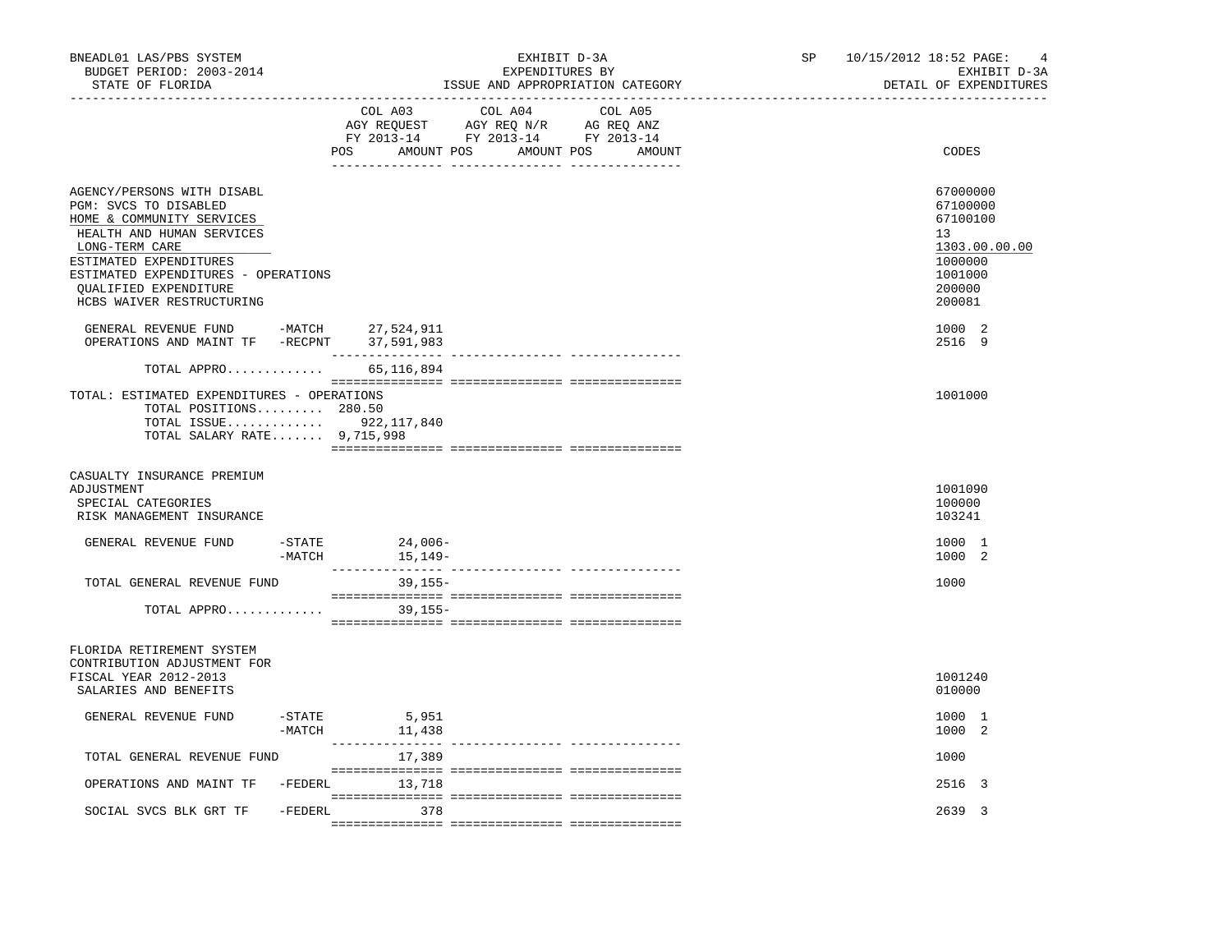| BNEADL01 LAS/PBS SYSTEM<br>BUDGET PERIOD: 2003-2014<br>STATE OF FLORIDA                                                                                                                |                              | EXHIBIT D-3A<br>EXPENDITURES BY<br>ISSUE AND APPROPRIATION CATEGORY                                                          | SP | 10/15/2012 18:52 PAGE:<br>-5<br>EXHIBIT D-3A<br>DETAIL OF EXPENDITURES |
|----------------------------------------------------------------------------------------------------------------------------------------------------------------------------------------|------------------------------|------------------------------------------------------------------------------------------------------------------------------|----|------------------------------------------------------------------------|
|                                                                                                                                                                                        | POS<br>AMOUNT POS            | COL A03 COL A04<br>COL A05<br>AGY REQUEST AGY REQ N/R AG REQ ANZ<br>FY 2013-14 FY 2013-14 FY 2013-14<br>AMOUNT POS<br>AMOUNT |    | CODES                                                                  |
| AGENCY/PERSONS WITH DISABL<br>PGM: SVCS TO DISABLED<br>HOME & COMMUNITY SERVICES<br>HEALTH AND HUMAN SERVICES<br>LONG-TERM CARE<br>ESTIMATED EXPENDITURES<br>FLORIDA RETIREMENT SYSTEM |                              |                                                                                                                              |    | 67000000<br>67100000<br>67100100<br>13<br>1303.00.00.00<br>1000000     |
| CONTRIBUTION ADJUSTMENT FOR<br>FISCAL YEAR 2012-2013<br>SALARIES AND BENEFITS<br>TOTAL APPRO                                                                                           | 31,485                       |                                                                                                                              |    | 1001240<br>010000                                                      |
| ADJUSTMENT TO STATE HEALTH<br>INSURANCE PREMIUM CONTRIBUTION -<br>FISCAL YEAR 2012-13<br>SALARIES AND BENEFITS                                                                         |                              |                                                                                                                              |    | 1001830<br>010000                                                      |
| GENERAL REVENUE FUND<br>$-MATCH$                                                                                                                                                       | $-$ STATE 5,836<br>11,217    |                                                                                                                              |    | 1000 1<br>1000 2                                                       |
| TOTAL GENERAL REVENUE FUND                                                                                                                                                             | 17,053                       |                                                                                                                              |    | 1000                                                                   |
| OPERATIONS AND MAINT TF -FEDERL 13,453                                                                                                                                                 |                              |                                                                                                                              |    | 2516 3                                                                 |
| SOCIAL SVCS BLK GRT TF - FEDERL 371                                                                                                                                                    |                              |                                                                                                                              |    | 2639 3                                                                 |
| TOTAL APPRO 30,877                                                                                                                                                                     |                              |                                                                                                                              |    |                                                                        |
| REALLOCATION OF HUMAN RESOURCES<br>OUTSOURCING<br>SPECIAL CATEGORIES<br>TR/DMS/HR SVCS/STW CONTRCT                                                                                     |                              |                                                                                                                              |    | 1005900<br>100000<br>107040                                            |
| GENERAL REVENUE FUND<br>$-MATCH$                                                                                                                                                       | $-$ STATE $1,002-$<br>3,163– |                                                                                                                              |    | 1000 1<br>1000 2                                                       |
| TOTAL GENERAL REVENUE FUND                                                                                                                                                             | 4,165-                       |                                                                                                                              |    | 1000                                                                   |
| OPERATIONS AND MAINT TF -FEDERL                                                                                                                                                        | 2,943-                       |                                                                                                                              |    | 2516 3                                                                 |
| TOTAL APPRO                                                                                                                                                                            | 7,108-                       |                                                                                                                              |    |                                                                        |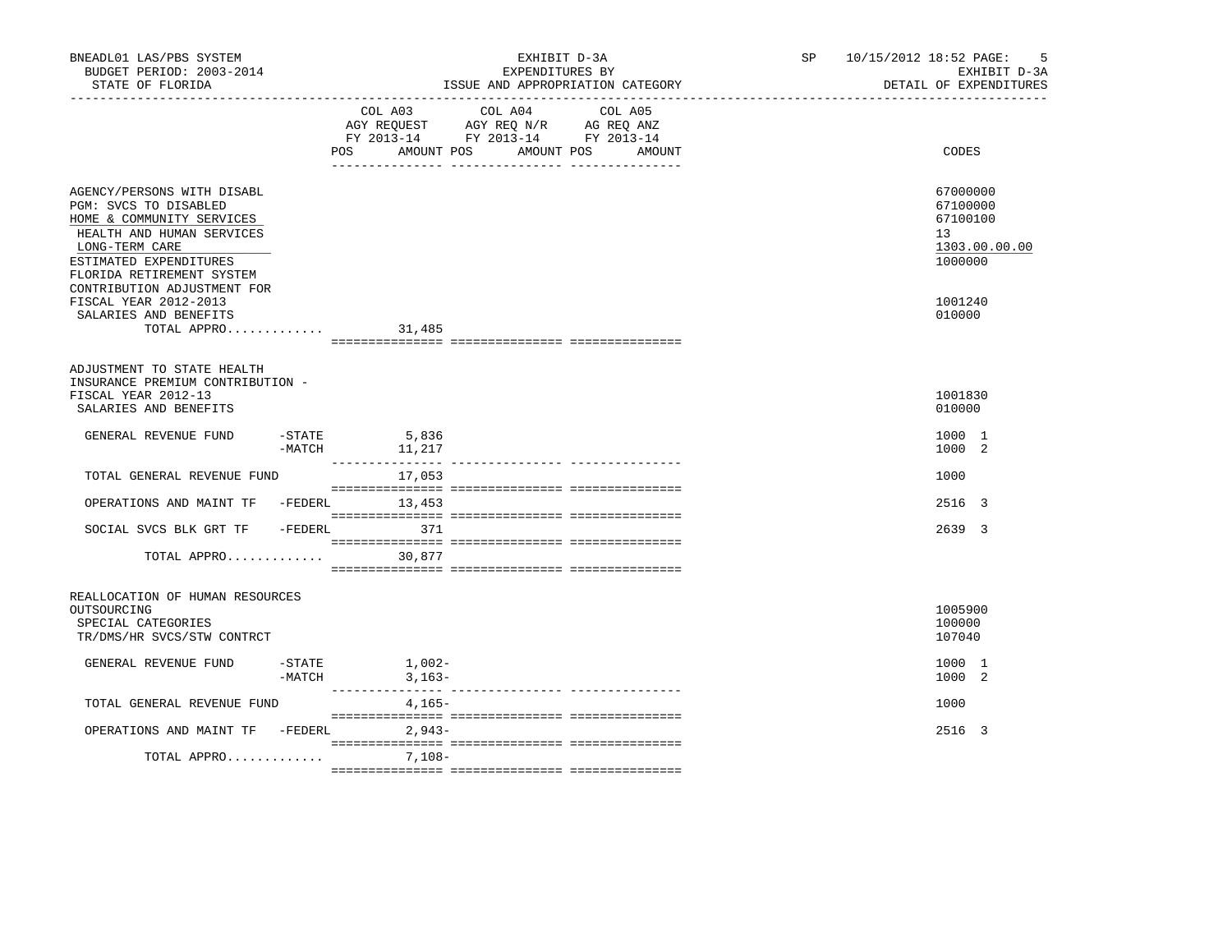| BUDGET PERIOD: 2003-2014<br>STATE OF FLORIDA                                                                                                                                                                                                                               |          |                            | EXHIBIT D-3A<br>EXPENDITURES BY<br>ISSUE AND APPROPRIATION CATEGORY                                                               | SP <sub>2</sub> | 10/15/2012 18:52 PAGE:<br>- 6<br>EXHIBIT D-3A<br>DETAIL OF EXPENDITURES                                     |
|----------------------------------------------------------------------------------------------------------------------------------------------------------------------------------------------------------------------------------------------------------------------------|----------|----------------------------|-----------------------------------------------------------------------------------------------------------------------------------|-----------------|-------------------------------------------------------------------------------------------------------------|
|                                                                                                                                                                                                                                                                            |          | POS                        | COL A03 COL A04 COL A05<br>AGY REQUEST AGY REQ N/R AG REQ ANZ<br>FY 2013-14 FY 2013-14 FY 2013-14<br>AMOUNT POS AMOUNT POS AMOUNT |                 | CODES                                                                                                       |
| AGENCY/PERSONS WITH DISABL<br>PGM: SVCS TO DISABLED<br>HOME & COMMUNITY SERVICES<br>HEALTH AND HUMAN SERVICES<br>LONG-TERM CARE<br>NONRECURRING EXPENDITURES<br>SERVING PERSONS WITH DISABILITIES<br>SPECIAL CATEGORIES<br>G/A-CONTRACTED SERVICES<br>GENERAL REVENUE FUND |          | -STATE 4,806,668-          |                                                                                                                                   |                 | 67000000<br>67100000<br>67100100<br>13<br>1303.00.00.00<br>2100000<br>2103009<br>100000<br>100778<br>1000 1 |
|                                                                                                                                                                                                                                                                            |          |                            |                                                                                                                                   |                 |                                                                                                             |
| ANNUALIZATION OF ADMINISTERED<br>FUNDS APPROPRIATIONS<br>STATE HEALTH INSURANCE ADJUSTMENT<br>FOR FY 2012-13 - 10 MONTHS<br>ANNUALIZATION                                                                                                                                  |          |                            |                                                                                                                                   |                 | 26A0000<br>26A1830                                                                                          |
| SALARIES AND BENEFITS                                                                                                                                                                                                                                                      |          |                            |                                                                                                                                   |                 | 010000                                                                                                      |
| GENERAL REVENUE FUND                                                                                                                                                                                                                                                       | $-MATCH$ | $-$ STATE 29,180<br>56,085 |                                                                                                                                   |                 | 1000 1<br>1000 2                                                                                            |
|                                                                                                                                                                                                                                                                            |          |                            |                                                                                                                                   |                 |                                                                                                             |
| TOTAL GENERAL REVENUE FUND                                                                                                                                                                                                                                                 |          | 85,265                     |                                                                                                                                   |                 | 1000                                                                                                        |
| OPERATIONS AND MAINT TF -FEDERL                                                                                                                                                                                                                                            |          | 67,265                     |                                                                                                                                   |                 | 2516 3                                                                                                      |
| SOCIAL SVCS BLK GRT TF                                                                                                                                                                                                                                                     |          | -FEDERL 1,855              |                                                                                                                                   |                 | 2639 3                                                                                                      |
| TOTAL APPRO $154,385$                                                                                                                                                                                                                                                      |          |                            |                                                                                                                                   |                 |                                                                                                             |
| FUND SHIFT<br>REALIGNMENT OF OPERATIONS AND<br>MAINTENANCE TRUST FUND/GENERAL                                                                                                                                                                                              |          |                            |                                                                                                                                   |                 | 3400000                                                                                                     |
| REVENUE-DEDUCT<br>SALARIES AND BENEFITS                                                                                                                                                                                                                                    |          |                            |                                                                                                                                   |                 | 3404300<br>010000                                                                                           |
| OPERATIONS AND MAINT TF -FEDERL 1,000,000-                                                                                                                                                                                                                                 |          |                            |                                                                                                                                   |                 | 2516 3                                                                                                      |
| OTHER PERSONAL SERVICES                                                                                                                                                                                                                                                    |          |                            |                                                                                                                                   |                 | 030000                                                                                                      |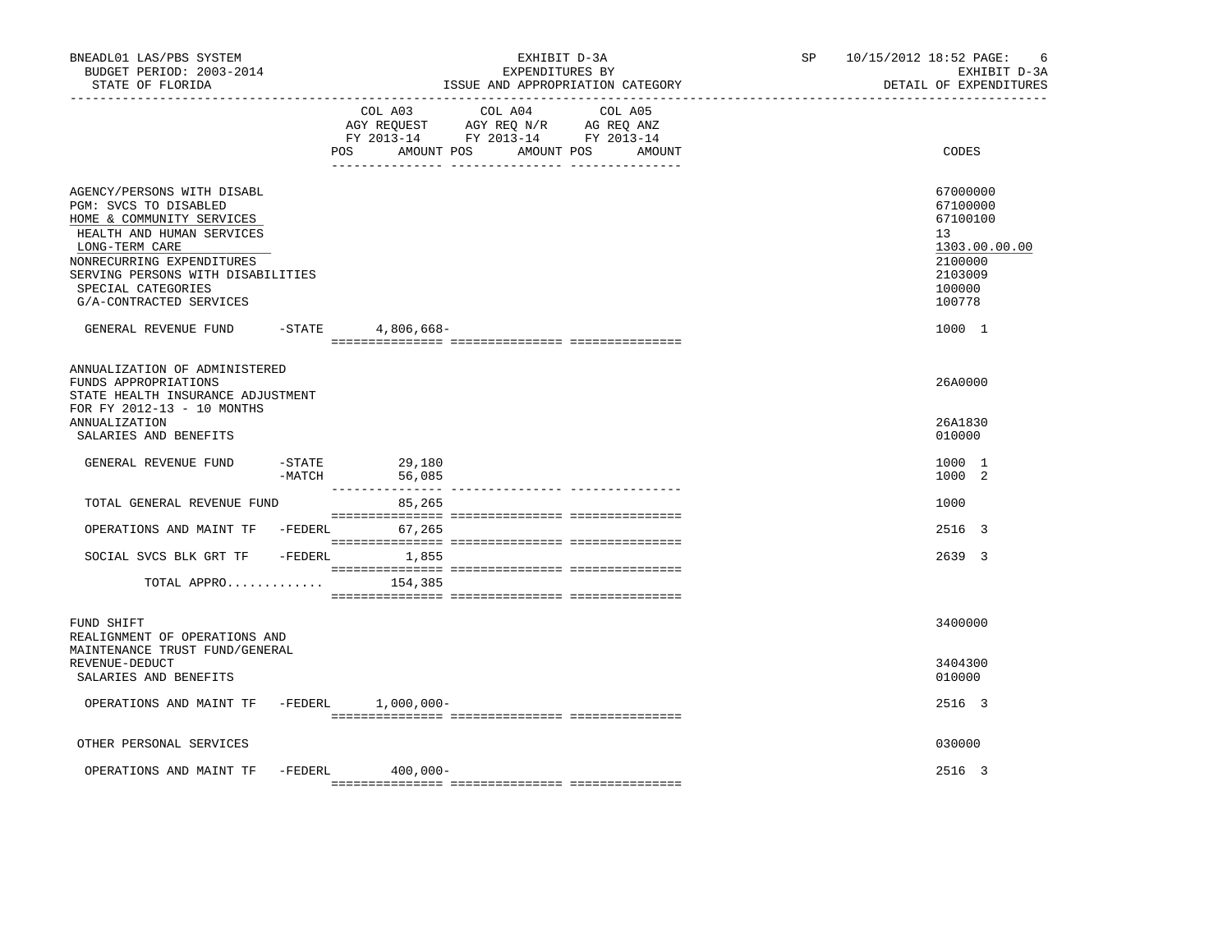| BNEADL01 LAS/PBS SYSTEM<br>BUDGET PERIOD: 2003-2014<br>STATE OF FLORIDA                                                                                                                                          | EXHIBIT D-3A<br>EXPENDITURES BY<br>ISSUE AND APPROPRIATION CATEGORY                                                                                                                  | SP<br>10/15/2012 18:52 PAGE: 7<br>EXHIBIT D-3A<br>DETAIL OF EXPENDITURES |
|------------------------------------------------------------------------------------------------------------------------------------------------------------------------------------------------------------------|--------------------------------------------------------------------------------------------------------------------------------------------------------------------------------------|--------------------------------------------------------------------------|
|                                                                                                                                                                                                                  | COL A03 COL A04 COL A05<br>AGY REQUEST AGY REQ N/R AG REQ ANZ<br>FY 2013-14 FY 2013-14 FY 2013-14<br>POS<br>AMOUNT POS<br>AMOUNT POS<br>AMOUNT<br>---------------- ----------------- | CODES                                                                    |
| AGENCY/PERSONS WITH DISABL<br>PGM: SVCS TO DISABLED<br>HOME & COMMUNITY SERVICES<br>HEALTH AND HUMAN SERVICES<br>LONG-TERM CARE<br>FUND SHIFT<br>REALIGNMENT OF OPERATIONS AND<br>MAINTENANCE TRUST FUND/GENERAL |                                                                                                                                                                                      | 67000000<br>67100000<br>67100100<br>13<br>1303.00.00.00<br>3400000       |
| REVENUE-DEDUCT<br>EXPENSES                                                                                                                                                                                       |                                                                                                                                                                                      | 3404300<br>040000                                                        |
| OPERATIONS AND MAINT TF -FEDERL 300,000-                                                                                                                                                                         |                                                                                                                                                                                      | 2516 3                                                                   |
| TOTAL: REALIGNMENT OF OPERATIONS AND<br>MAINTENANCE TRUST FUND/GENERAL<br>REVENUE-DEDUCT                                                                                                                         |                                                                                                                                                                                      | 3404300                                                                  |
| TOTAL ISSUE 1,700,000-                                                                                                                                                                                           | ___________________________________                                                                                                                                                  |                                                                          |

## AGENCY ISSUE NARRATIVE:

2013-2014 BUDGET YEAR NARRATIVE: IT COMPONENT? NO

 The Agency for Persons with Disabilities requests a fund shift of appropriations from unfunded Operations and Maintenance Trust Fund (OMTF) to General Revenue within the Home and Community Services, and Program Management and Compliance budget entities. This issue requests a transfer of \$3,750,000 of recurring budget authority to facilitate operating expenditures. Due to past years activities impacting the OMTF, projected trust fund earnings are insufficient to fund the appropriation categories that support operational and administrative functions.

 A federally approved cost allocation software tool is used to allocate costs accurately and calculate the appropriate reimbursement. Administrative costs are allocated to all agency activities based on the work performed by each activity which includes waiver program activities, Social Services Block Grant activities, state funded activities, and grant related activities. Expenditures directly related to the administration of waiver programs are allowed a 50% federal reimbursement rate.

 For eligible expenditures to support the administration of the waiver programs, costs are allocated using multiple allocation bases which result in approximately 40% being federally reimbursed. The remaining 60% is funded with state dollars. \*\*\*\*\*\*\*\*\*\*\*\*\*\*\*\*\*\*\*\*\*\*\*\*\*\*\*\*\*\*\*\*\*\*\*\*\*\*\*\*\*\*\*\*\*\*\*\*\*\*\*\*\*\*\*\*\*\*\*\*\*\*\*\*\*\*\*\*\*\*\*\*\*\*\*\*\*\*\*\*\*\*\*\*\*\*\*\*\*\*\*\*\*\*\*\*\*\*\*\*\*\*\*\*\*\*\*\*\*\*\*\*\*\*\*\*\*\*\*\*\*\*\*\*\*\*\*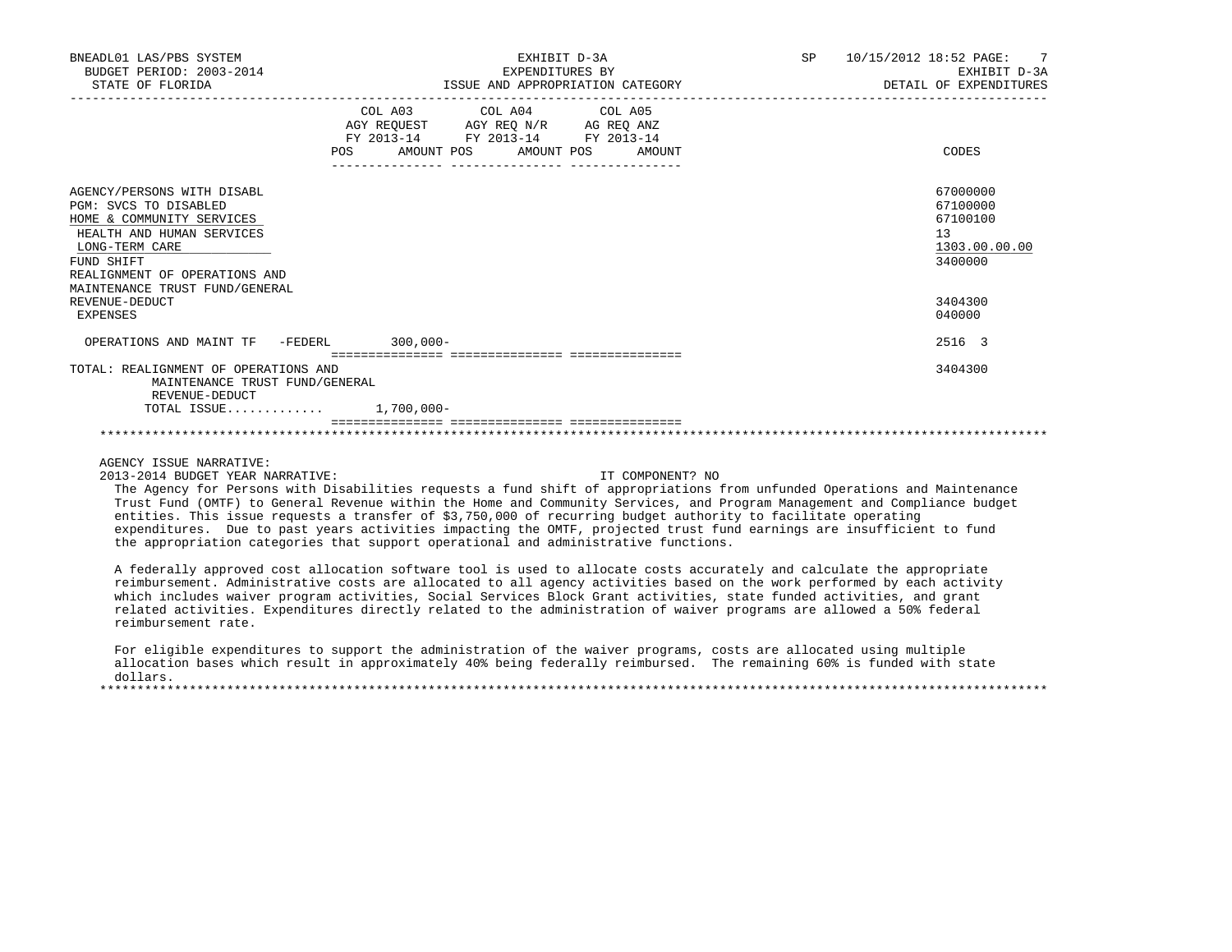| BNEADL01 LAS/PBS SYSTEM<br>BUDGET PERIOD: 2003-2014                                                                                                                                                              |                              | EXHIBIT D-3A<br>EXPENDITURES BY                                                                                                                                                                                                               |                   | SP       |     | 10/15/2012 18:52 PAGE:<br>8<br>EXHIBIT D-3A                        |
|------------------------------------------------------------------------------------------------------------------------------------------------------------------------------------------------------------------|------------------------------|-----------------------------------------------------------------------------------------------------------------------------------------------------------------------------------------------------------------------------------------------|-------------------|----------|-----|--------------------------------------------------------------------|
| STATE OF FLORIDA                                                                                                                                                                                                 |                              | ISSUE AND APPROPRIATION CATEGORY                                                                                                                                                                                                              |                   |          |     | DETAIL OF EXPENDITURES                                             |
|                                                                                                                                                                                                                  | COL A03<br>AMOUNT POS<br>POS | COL A04<br>$\begin{tabular}{lllllllllll} \bf{AGY} & \bf{REQUEST} & \bf{AGY} & \bf{REQ} & \bf{N/R} & \bf{AG} & \bf{REQ} & \bf{ANZ} \\ \bf{FY} & \bf{2013-14} & \bf{FY} & \bf{2013-14} & \bf{FY} & \bf{2013-14} \\ \end{tabular}$<br>AMOUNT POS | COL A05<br>AMOUNT |          |     | CODES                                                              |
| AGENCY/PERSONS WITH DISABL<br>PGM: SVCS TO DISABLED<br>HOME & COMMUNITY SERVICES<br>HEALTH AND HUMAN SERVICES<br>LONG-TERM CARE<br>FUND SHIFT<br>REALIGNMENT OF OPERATIONS AND<br>MAINTENANCE TRUST FUND/GENERAL |                              |                                                                                                                                                                                                                                               |                   |          |     | 67000000<br>67100000<br>67100100<br>13<br>1303.00.00.00<br>3400000 |
| REVENUE-DEDUCT                                                                                                                                                                                                   |                              |                                                                                                                                                                                                                                               |                   |          |     | 3404300                                                            |
| POSITION DETAIL OF SALARIES AND BENEFITS:                                                                                                                                                                        |                              |                                                                                                                                                                                                                                               |                   |          |     | LAPSE LAPSED SALARIES                                              |
|                                                                                                                                                                                                                  | FTE.                         | BASE RATE ADDITIVES BENEFITS                                                                                                                                                                                                                  |                   | SUBTOTAL | း ေ | AND BENEFITS                                                       |
| A03 - AGY REOUEST FY 2013-14                                                                                                                                                                                     |                              |                                                                                                                                                                                                                                               |                   |          |     |                                                                    |
| CHANGES TO CURRENTLY AUTHORIZED POSITIONS                                                                                                                                                                        |                              |                                                                                                                                                                                                                                               |                   |          |     |                                                                    |
| OTHER SALARY AMOUNT<br>2516 OPERATIONS AND MAINT TF                                                                                                                                                              |                              |                                                                                                                                                                                                                                               |                   |          |     | $1,000,000-$                                                       |
|                                                                                                                                                                                                                  |                              |                                                                                                                                                                                                                                               |                   |          |     | --------------<br>$1,000,000-$                                     |
|                                                                                                                                                                                                                  |                              |                                                                                                                                                                                                                                               |                   |          |     | ==============                                                     |
|                                                                                                                                                                                                                  |                              |                                                                                                                                                                                                                                               |                   |          |     |                                                                    |
| REALIGNMENT OF OPERATIONS AND<br>MAINTENANCE TRUST FUND/GENERAL<br>REVENUE-ADD<br>SALARIES AND BENEFITS                                                                                                          |                              |                                                                                                                                                                                                                                               |                   |          |     | 3404310<br>010000                                                  |
| GENERAL REVENUE FUND                                                                                                                                                                                             | $-MATCH$ 1,000,000           |                                                                                                                                                                                                                                               |                   |          |     | 1000 2                                                             |
|                                                                                                                                                                                                                  |                              |                                                                                                                                                                                                                                               |                   |          |     |                                                                    |
| OTHER PERSONAL SERVICES                                                                                                                                                                                          |                              |                                                                                                                                                                                                                                               |                   |          |     | 030000                                                             |
| GENERAL REVENUE FUND                                                                                                                                                                                             | $-MATCH$ 400,000             |                                                                                                                                                                                                                                               |                   |          |     | 1000 2                                                             |
| <b>EXPENSES</b>                                                                                                                                                                                                  |                              |                                                                                                                                                                                                                                               |                   |          |     | 040000                                                             |
| -MATCH<br>GENERAL REVENUE FUND                                                                                                                                                                                   | 300,000                      |                                                                                                                                                                                                                                               |                   |          |     | 1000 2                                                             |
| TOTAL: REALIGNMENT OF OPERATIONS AND<br>MAINTENANCE TRUST FUND/GENERAL                                                                                                                                           |                              |                                                                                                                                                                                                                                               |                   |          |     | 3404310                                                            |
| REVENUE-ADD<br>TOTAL ISSUE $1,700,000$                                                                                                                                                                           |                              |                                                                                                                                                                                                                                               |                   |          |     |                                                                    |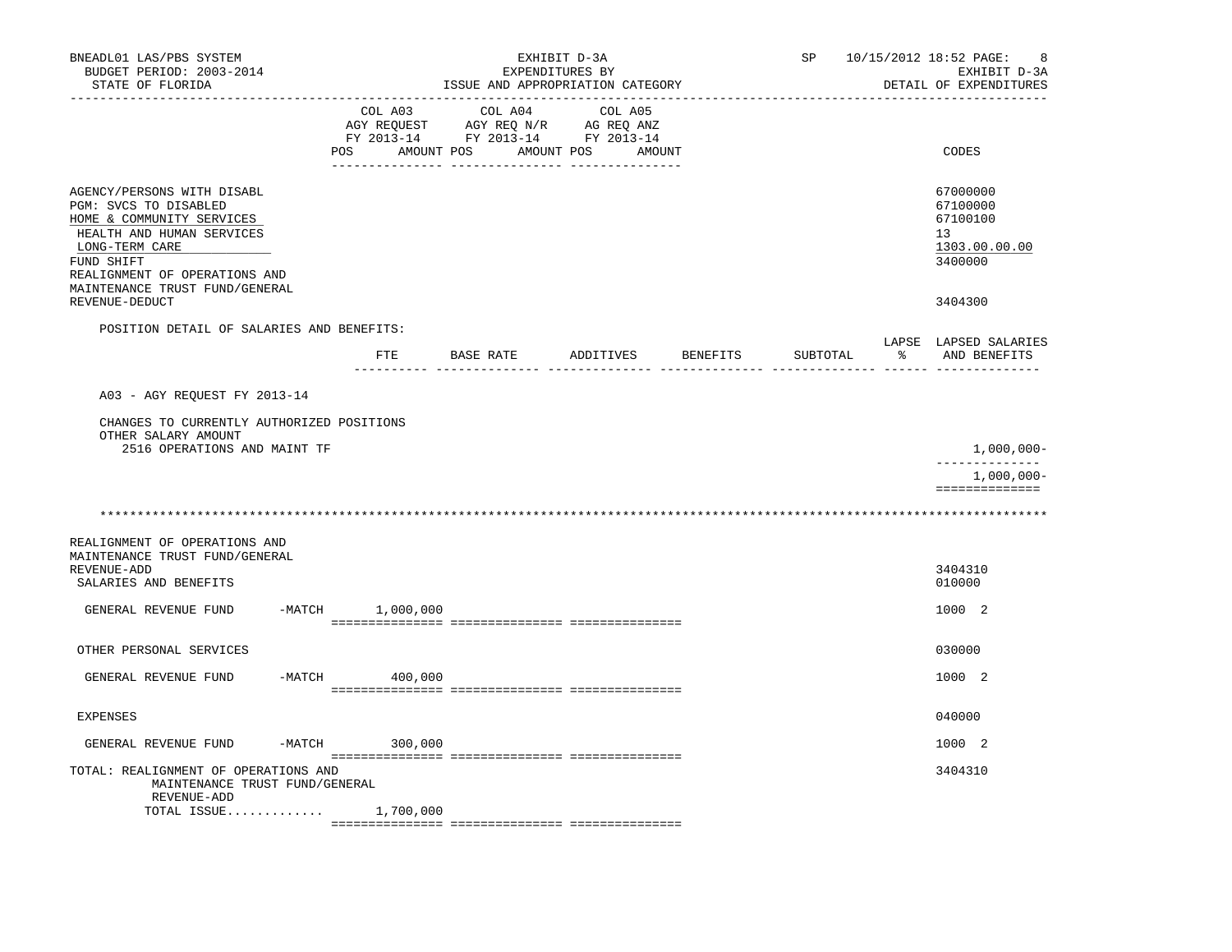| BNEADL01 LAS/PBS SYSTEM<br>BUDGET PERIOD: 2003-2014<br>STATE OF FLORIDA                                                                                                                                          |     | EXHIBIT D-3A<br>EXPENDITURES BY                                                                                                            | ISSUE AND APPROPRIATION CATEGORY | <b>SP</b> | 10/15/2012 18:52 PAGE: 9<br>EXHIBIT D-3A<br>DETAIL OF EXPENDITURES |
|------------------------------------------------------------------------------------------------------------------------------------------------------------------------------------------------------------------|-----|--------------------------------------------------------------------------------------------------------------------------------------------|----------------------------------|-----------|--------------------------------------------------------------------|
|                                                                                                                                                                                                                  | POS | COL A03 COL A04 COL A05<br>AGY REQUEST AGY REQ N/R AG REQ ANZ<br>FY 2013-14 FY 2013-14 FY 2013-14<br>AMOUNT POS AMOUNT POS<br>------------ | AMOUNT                           |           | CODES                                                              |
| AGENCY/PERSONS WITH DISABL<br>PGM: SVCS TO DISABLED<br>HOME & COMMUNITY SERVICES<br>HEALTH AND HUMAN SERVICES<br>LONG-TERM CARE<br>FUND SHIFT<br>REALIGNMENT OF OPERATIONS AND<br>MAINTENANCE TRUST FUND/GENERAL |     |                                                                                                                                            |                                  |           | 67000000<br>67100000<br>67100100<br>13<br>1303.00.00.00<br>3400000 |
| REVENUE-ADD                                                                                                                                                                                                      |     |                                                                                                                                            |                                  |           | 3404310                                                            |
| AGENCY ISSUE NARRATIVE:<br>2013-2014 BUDGET YEAR NARRATIVE:                                                                                                                                                      |     |                                                                                                                                            | IT COMPONENT? NO                 |           |                                                                    |

 The Agency for Persons with Disabilities requests a fund shift of appropriations from unfunded Operations and Maintenance Trust Fund (OMTF) to General Revenue within the Home and Community Services, and Program Management and Compliance budget entities. This issue requests a transfer of \$3,750,000 of recurring budget authority to facilitate operating expenditures. Due to past years activities impacting the OMTF, projected trust fund earnings are insufficient to fund the appropriation categories that support operational and administrative functions.

 A federally approved cost allocation software tool is used to allocate costs accurately and calculate the appropriate reimbursement. Administrative costs are allocated to all agency activities based on the work performed by each activity which includes waiver program activities, Social Services Block Grant activities, state funded activities, and grant related activities. Expenditures directly related to the administration of waiver programs are allowed a 50% federal reimbursement rate.

 For eligible expenditures to support the administration of the waiver programs, costs are allocated using multiple allocation bases which result in approximately 40% being federally reimbursed. The remaining 60% is funded with state dollars. \*\*\*\*\*\*\*\*\*\*\*\*\*\*\*\*\*\*\*\*\*\*\*\*\*\*\*\*\*\*\*\*\*\*\*\*\*\*\*\*\*\*\*\*\*\*\*\*\*\*\*\*\*\*\*\*\*\*\*\*\*\*\*\*\*\*\*\*\*\*\*\*\*\*\*\*\*\*\*\*\*\*\*\*\*\*\*\*\*\*\*\*\*\*\*\*\*\*\*\*\*\*\*\*\*\*\*\*\*\*\*\*\*\*\*\*\*\*\*\*\*\*\*\*\*\*\*

|                                           | FTE | BASE RATE | ADDITIVES | BENEFITS | SUBTOTAL | LAPSE<br>ዱ | LAPSED SALARIES<br>AND BENEFITS |
|-------------------------------------------|-----|-----------|-----------|----------|----------|------------|---------------------------------|
| A03 - AGY REOUEST FY 2013-14              |     |           |           |          |          |            |                                 |
| CHANGES TO CURRENTLY AUTHORIZED POSITIONS |     |           |           |          |          |            |                                 |
| OTHER SALARY AMOUNT                       |     |           |           |          |          |            | 1,000,000                       |
| 1000 GENERAL REVENUE FUND                 |     |           |           |          |          |            |                                 |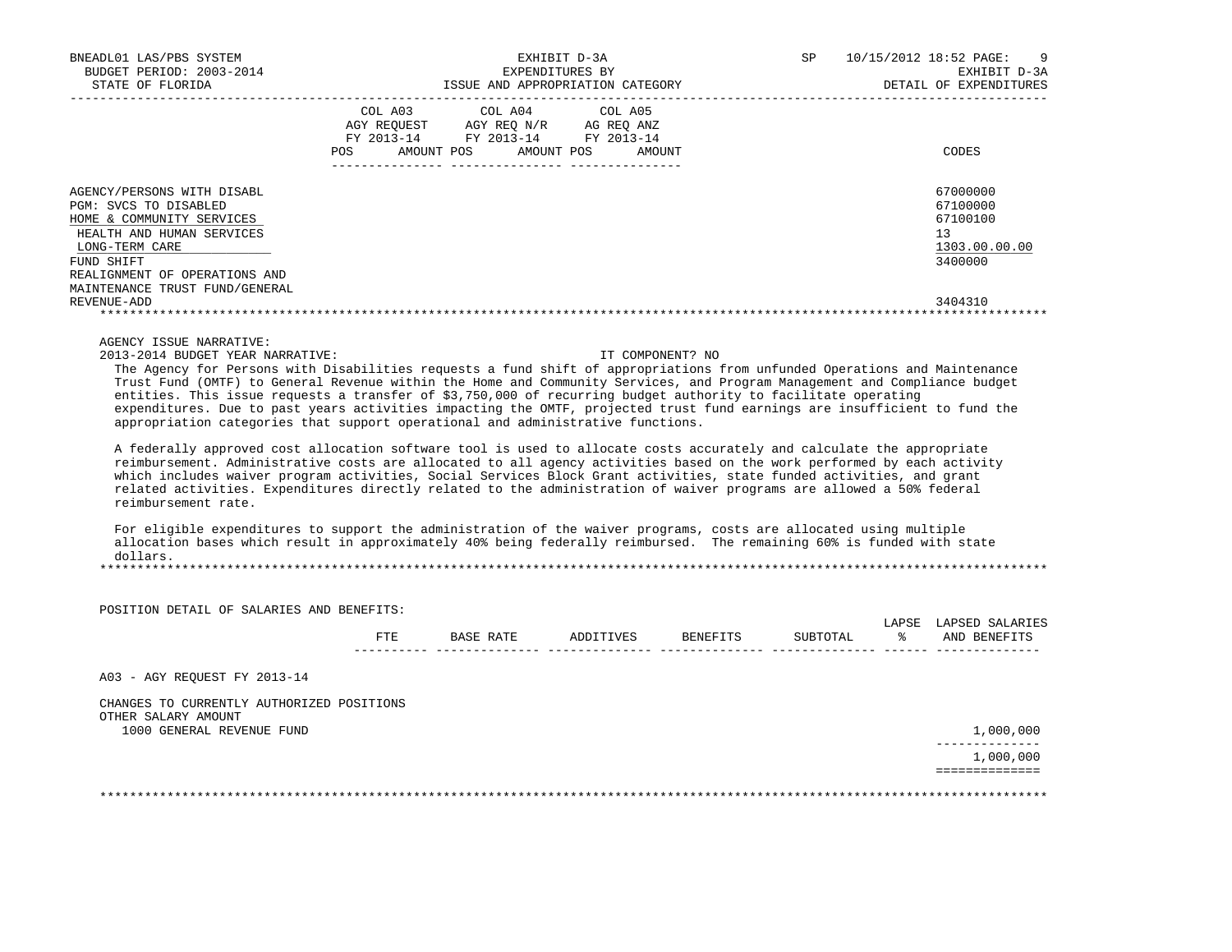| BNEADL01 LAS/PBS SYSTEM                                                                                                                                                    |                                                                                                                                                                                                                                                                                                                                                                                                                               | EXHIBIT D-3A    |                  | SP | 10/15/2012 18:52 PAGE:<br>10                                                                                                                                                                                                                         |
|----------------------------------------------------------------------------------------------------------------------------------------------------------------------------|-------------------------------------------------------------------------------------------------------------------------------------------------------------------------------------------------------------------------------------------------------------------------------------------------------------------------------------------------------------------------------------------------------------------------------|-----------------|------------------|----|------------------------------------------------------------------------------------------------------------------------------------------------------------------------------------------------------------------------------------------------------|
| BUDGET PERIOD: 2003-2014                                                                                                                                                   |                                                                                                                                                                                                                                                                                                                                                                                                                               | EXPENDITURES BY |                  |    | EXHIBIT D-3A                                                                                                                                                                                                                                         |
| STATE OF FLORIDA                                                                                                                                                           | -------------------                                                                                                                                                                                                                                                                                                                                                                                                           |                 |                  |    | DETAIL OF EXPENDITURES                                                                                                                                                                                                                               |
|                                                                                                                                                                            | COL A03 COL A04                                                                                                                                                                                                                                                                                                                                                                                                               | COL A05         |                  |    |                                                                                                                                                                                                                                                      |
|                                                                                                                                                                            | $\begin{tabular}{lllllll} \bf AGY \,\, & & & & & & & \\ \bf AGY \,\, & & & & & & & \\ \bf FY \,\, & & & & & & \\ \bf FY \,\, & & & & & & \\ \bf FY \,\, & & & & & & \\ \bf SY \,\, & & & & & \\ \bf SY \,\, & & & & & \\ \bf ZQ13-14 \,\, & & & & & & \\ \bf SY \,\, & & & & & \\ \bf ZQ13-14 \,\, & & & & & \\ \bf ZQ13-14 \,\, & & & & & \\ \bf ZQ13-14 \,\, & & & & & \\ \bf ZQ13-14 \,\, & & & & & \\ \bf ZQ13-14 \,\, &$ |                 |                  |    |                                                                                                                                                                                                                                                      |
|                                                                                                                                                                            |                                                                                                                                                                                                                                                                                                                                                                                                                               |                 |                  |    |                                                                                                                                                                                                                                                      |
|                                                                                                                                                                            | POS AMOUNT POS AMOUNT POS AMOUNT                                                                                                                                                                                                                                                                                                                                                                                              |                 |                  |    | CODES                                                                                                                                                                                                                                                |
|                                                                                                                                                                            |                                                                                                                                                                                                                                                                                                                                                                                                                               |                 |                  |    |                                                                                                                                                                                                                                                      |
| AGENCY/PERSONS WITH DISABL                                                                                                                                                 |                                                                                                                                                                                                                                                                                                                                                                                                                               |                 |                  |    | 67000000                                                                                                                                                                                                                                             |
| PGM: SVCS TO DISABLED                                                                                                                                                      |                                                                                                                                                                                                                                                                                                                                                                                                                               |                 |                  |    | 67100000                                                                                                                                                                                                                                             |
| HOME & COMMUNITY SERVICES                                                                                                                                                  |                                                                                                                                                                                                                                                                                                                                                                                                                               |                 |                  |    | 67100100                                                                                                                                                                                                                                             |
| HEALTH AND HUMAN SERVICES                                                                                                                                                  |                                                                                                                                                                                                                                                                                                                                                                                                                               |                 |                  |    | 13                                                                                                                                                                                                                                                   |
| LONG-TERM CARE                                                                                                                                                             |                                                                                                                                                                                                                                                                                                                                                                                                                               |                 |                  |    | 1303.00.00.00                                                                                                                                                                                                                                        |
| FUND SHIFT<br>INTERAGENCY FUND SHIFT - ADD                                                                                                                                 |                                                                                                                                                                                                                                                                                                                                                                                                                               |                 |                  |    | 3400000<br>3409010                                                                                                                                                                                                                                   |
| SPECIAL CATEGORIES                                                                                                                                                         |                                                                                                                                                                                                                                                                                                                                                                                                                               |                 |                  |    | 100000                                                                                                                                                                                                                                               |
| G/A-INDIVIDUAL & FAMILY                                                                                                                                                    |                                                                                                                                                                                                                                                                                                                                                                                                                               |                 |                  |    | 100179                                                                                                                                                                                                                                               |
|                                                                                                                                                                            |                                                                                                                                                                                                                                                                                                                                                                                                                               |                 |                  |    |                                                                                                                                                                                                                                                      |
| GENERAL REVENUE FUND -STATE 1,750,000                                                                                                                                      |                                                                                                                                                                                                                                                                                                                                                                                                                               |                 |                  |    | 1000 1                                                                                                                                                                                                                                               |
|                                                                                                                                                                            |                                                                                                                                                                                                                                                                                                                                                                                                                               |                 |                  |    |                                                                                                                                                                                                                                                      |
|                                                                                                                                                                            |                                                                                                                                                                                                                                                                                                                                                                                                                               |                 |                  |    |                                                                                                                                                                                                                                                      |
| AGENCY ISSUE NARRATIVE:                                                                                                                                                    |                                                                                                                                                                                                                                                                                                                                                                                                                               |                 |                  |    |                                                                                                                                                                                                                                                      |
| 2013-2014 BUDGET YEAR NARRATIVE:                                                                                                                                           |                                                                                                                                                                                                                                                                                                                                                                                                                               |                 | IT COMPONENT? NO |    |                                                                                                                                                                                                                                                      |
|                                                                                                                                                                            |                                                                                                                                                                                                                                                                                                                                                                                                                               |                 |                  |    | The Agency for Persons with Disabilities (APD) requests the transfer of \$1,750,000 in Social Services Block Grant (SSBG)                                                                                                                            |
|                                                                                                                                                                            |                                                                                                                                                                                                                                                                                                                                                                                                                               |                 |                  |    | Trust Fund budget from the Individual and Family Supports (IFS) category in the Home and Community Services budget entity                                                                                                                            |
| to the Department of Children and Families. In exchange, the Department of Children and Families has agreed to the<br>transfer of \$1,750,000 from General Revenue to APD. |                                                                                                                                                                                                                                                                                                                                                                                                                               |                 |                  |    |                                                                                                                                                                                                                                                      |
|                                                                                                                                                                            |                                                                                                                                                                                                                                                                                                                                                                                                                               |                 |                  |    |                                                                                                                                                                                                                                                      |
|                                                                                                                                                                            |                                                                                                                                                                                                                                                                                                                                                                                                                               |                 |                  |    | Currently, a total of 21,179 individuals are on the agency's wait list for waiver services. The SSBG has specific funding                                                                                                                            |
|                                                                                                                                                                            |                                                                                                                                                                                                                                                                                                                                                                                                                               |                 |                  |    | criteria for eligible expenditures which does not include dental and medical services not already provided by Medicare or                                                                                                                            |
|                                                                                                                                                                            |                                                                                                                                                                                                                                                                                                                                                                                                                               |                 |                  |    | Medicaid. This fund shift would allow the agency additional flexibility to meet the needs for these individuals through                                                                                                                              |
| the Individual Family Supports program.                                                                                                                                    |                                                                                                                                                                                                                                                                                                                                                                                                                               |                 |                  |    |                                                                                                                                                                                                                                                      |
|                                                                                                                                                                            |                                                                                                                                                                                                                                                                                                                                                                                                                               |                 |                  |    |                                                                                                                                                                                                                                                      |
|                                                                                                                                                                            |                                                                                                                                                                                                                                                                                                                                                                                                                               |                 |                  |    |                                                                                                                                                                                                                                                      |
| INTERAGENCY FUND SHIFT - DEDUCT                                                                                                                                            |                                                                                                                                                                                                                                                                                                                                                                                                                               |                 |                  |    | 3409020                                                                                                                                                                                                                                              |
| SPECIAL CATEGORIES                                                                                                                                                         |                                                                                                                                                                                                                                                                                                                                                                                                                               |                 |                  |    | 100000                                                                                                                                                                                                                                               |
| G/A-INDIVIDUAL & FAMILY                                                                                                                                                    |                                                                                                                                                                                                                                                                                                                                                                                                                               |                 |                  |    | 100179                                                                                                                                                                                                                                               |
| SOCIAL SVCS BLK GRT TF -FEDERL 1,750,000-                                                                                                                                  |                                                                                                                                                                                                                                                                                                                                                                                                                               |                 |                  |    | 2639 3                                                                                                                                                                                                                                               |
|                                                                                                                                                                            |                                                                                                                                                                                                                                                                                                                                                                                                                               |                 |                  |    |                                                                                                                                                                                                                                                      |
|                                                                                                                                                                            |                                                                                                                                                                                                                                                                                                                                                                                                                               |                 |                  |    |                                                                                                                                                                                                                                                      |
|                                                                                                                                                                            |                                                                                                                                                                                                                                                                                                                                                                                                                               |                 |                  |    |                                                                                                                                                                                                                                                      |
| AGENCY ISSUE NARRATIVE:                                                                                                                                                    |                                                                                                                                                                                                                                                                                                                                                                                                                               |                 |                  |    |                                                                                                                                                                                                                                                      |
| 2013-2014 BUDGET YEAR NARRATIVE:                                                                                                                                           |                                                                                                                                                                                                                                                                                                                                                                                                                               |                 | IT COMPONENT? NO |    | The Agency for Persons with Disabilities (APD) requests the transfer of \$1,750,000 in Social Services Block Grant (SSBG)                                                                                                                            |
|                                                                                                                                                                            |                                                                                                                                                                                                                                                                                                                                                                                                                               |                 |                  |    | Trust Fund budget from the Individual and Family Supports (IFS) category in the Home and Community Services budget entity                                                                                                                            |
| to the Department of Children and Families. In exchange, the Department of Children and Families has agreed to the                                                         |                                                                                                                                                                                                                                                                                                                                                                                                                               |                 |                  |    |                                                                                                                                                                                                                                                      |
| transfer of \$1,750,000 from General Revenue to APD.                                                                                                                       |                                                                                                                                                                                                                                                                                                                                                                                                                               |                 |                  |    |                                                                                                                                                                                                                                                      |
|                                                                                                                                                                            |                                                                                                                                                                                                                                                                                                                                                                                                                               |                 |                  |    |                                                                                                                                                                                                                                                      |
|                                                                                                                                                                            |                                                                                                                                                                                                                                                                                                                                                                                                                               |                 |                  |    | Currently, a total of 21,179 individuals are on the agency's wait list for waiver services. The SSBG has specific funding                                                                                                                            |
|                                                                                                                                                                            |                                                                                                                                                                                                                                                                                                                                                                                                                               |                 |                  |    | criteria for eligible expenditures which does not include dental and medical services not already provided by Medicare or<br>Medicaid. This fund shift would allow the agency additional flexibility to meet the needs for these individuals through |
| the Individual Family Supports program.                                                                                                                                    |                                                                                                                                                                                                                                                                                                                                                                                                                               |                 |                  |    |                                                                                                                                                                                                                                                      |
|                                                                                                                                                                            |                                                                                                                                                                                                                                                                                                                                                                                                                               |                 |                  |    |                                                                                                                                                                                                                                                      |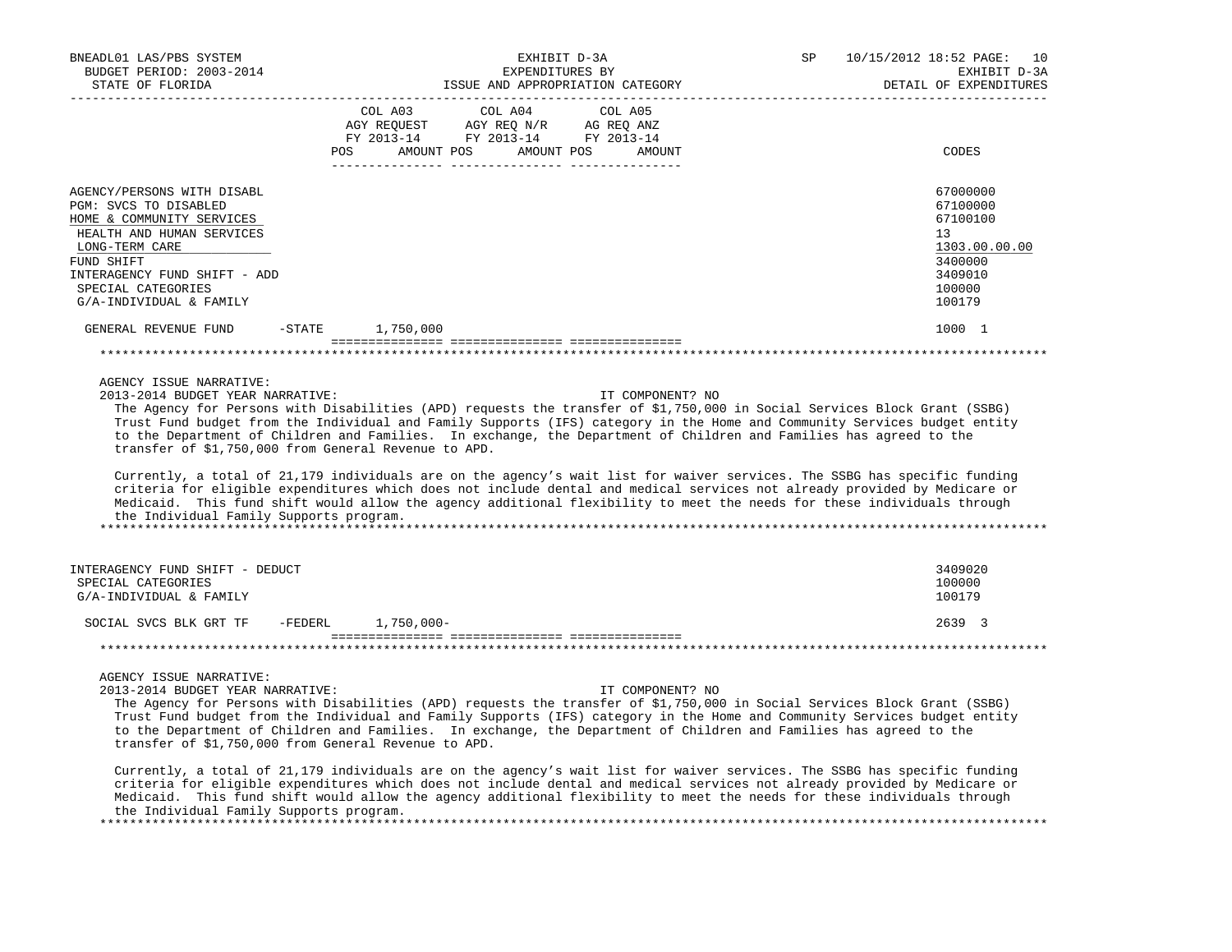| BNEADL01 LAS/PBS SYSTEM<br>BUDGET PERIOD: 2003-2014<br>STATE OF FLORIDA                                                                                                                                                                                  |         |                                                                        | EXHIBIT D-3A<br>EXPENDITURES BY | ISSUE AND APPROPRIATION CATEGORY | SP 10/15/2012 18:52 PAGE: 11<br>EXHIBIT D-3A<br>DETAIL OF EXPENDITURES                            |
|----------------------------------------------------------------------------------------------------------------------------------------------------------------------------------------------------------------------------------------------------------|---------|------------------------------------------------------------------------|---------------------------------|----------------------------------|---------------------------------------------------------------------------------------------------|
|                                                                                                                                                                                                                                                          |         | AGY REQUEST AGY REQ N/R AG REQ ANZ<br>FY 2013-14 FY 2013-14 FY 2013-14 | COL A03 COL A04 COL A05         | POS AMOUNT POS AMOUNT POS AMOUNT | CODES                                                                                             |
| AGENCY/PERSONS WITH DISABL<br>PGM: SVCS TO DISABLED<br>HOME & COMMUNITY SERVICES<br>HEALTH AND HUMAN SERVICES<br>LONG-TERM CARE<br>AGENCY STRATEGIC PRIORITIES<br>RESOURCES TO ADDRESS WAIVER DEFICIT<br>SPECIAL CATEGORIES<br>HOME/COMM SERVICES WAIVER |         |                                                                        |                                 |                                  | 67000000<br>67100000<br>67100100<br>13<br>1303.00.00.00<br>4000000<br>4009200<br>100000<br>101555 |
| GENERAL REVENUE FUND -MATCH 17,020,370 17,020,370<br>OPERATIONS AND MAINT TF                                                                                                                                                                             | -RECPNT | 23, 245, 469 23, 245, 469                                              |                                 |                                  | 1000 2<br>2516 9                                                                                  |
| TOTAL APPRO 40,265,839 40,265,839                                                                                                                                                                                                                        |         |                                                                        | __________ ________________     |                                  |                                                                                                   |

 AGENCY ISSUE NARRATIVE: 2013-2014 BUDGET YEAR NARRATIVE: IT COMPONENT? NO

 The Agency for Persons with Disabilities (APD) requests \$40,265,839 nonrecurring appropriations (\$17,020,370 in General Revenue (GR) and \$23,245,469 in the Operations and Maintenance Trust Fund (double budget) to address the existing nonrecurring deficit in the Home and Community Based Services (HCBS) Waiver. The Operation and Maintenance Trust Fund is unfunded in APD. The Agency for Health Care Administration (AHCA) provides the trust fund funding. The GR is transferred to AHCA.

 The Agency for Persons with Disabilities (APD) serves nearly 30,000 Floridians with developmental disabilities through the HCBS Waiver. Waiver services help individuals with developmental disabilities live their lives in the community rather than in institutions. In addition to the individuals enrolled in the HCBS Waiver, there are currently over 20,000 individuals who are waiting for waiver services.

 At the end of Fiscal Year 2010-11, expenditures for the HCBS Waiver exceeded appropriations by \$10,515,592 in GR funding. Proviso language in the Fiscal Year 2011-12 General Appropriations Act required APD to work with stakeholders to develop and submit a plan to manage Medicaid waiver spending within the legislative appropriation. Additional proviso language mandated a 4% provider rate reduction and a cost plan freeze which took effect on July 1, 2011. Even with these cost-containment initiatives, projected spending in the HCBS Waiver was estimated to exceed appropriations by \$76 million.

 In September, 2011, the Agency submitted the required plan outlining several cost-containment initiatives designed to bring Waiver expenditures within appropriations, including comprehensive cost plan utilization reviews, companion rate ratio adjustments, allowing in-home support services as an option for personal care assistance, standardizing intensive behavior rates for residential habilitation and the implementation of iBudget Florida. Through the combined efforts of the Governor's Office, the Legislature, and the agency cost saving initiatives, waiver expenditures were significantly reduced, but not enough to fully fund the carry forward deficit from prior years, inclunding the \$10,515,592 carry forward deficit from Fiscal Year 2010-11. At the end of Fiscal Year 2011-12, expenditures for the HCBS Waiver exceeded appropriations by \$17,020,370 in GR funding. Current data analysis and projections estimate expenditures for Fiscal Year 2012-13 for the HCBS Waiver will be within appropriations. \*\*\*\*\*\*\*\*\*\*\*\*\*\*\*\*\*\*\*\*\*\*\*\*\*\*\*\*\*\*\*\*\*\*\*\*\*\*\*\*\*\*\*\*\*\*\*\*\*\*\*\*\*\*\*\*\*\*\*\*\*\*\*\*\*\*\*\*\*\*\*\*\*\*\*\*\*\*\*\*\*\*\*\*\*\*\*\*\*\*\*\*\*\*\*\*\*\*\*\*\*\*\*\*\*\*\*\*\*\*\*\*\*\*\*\*\*\*\*\*\*\*\*\*\*\*\*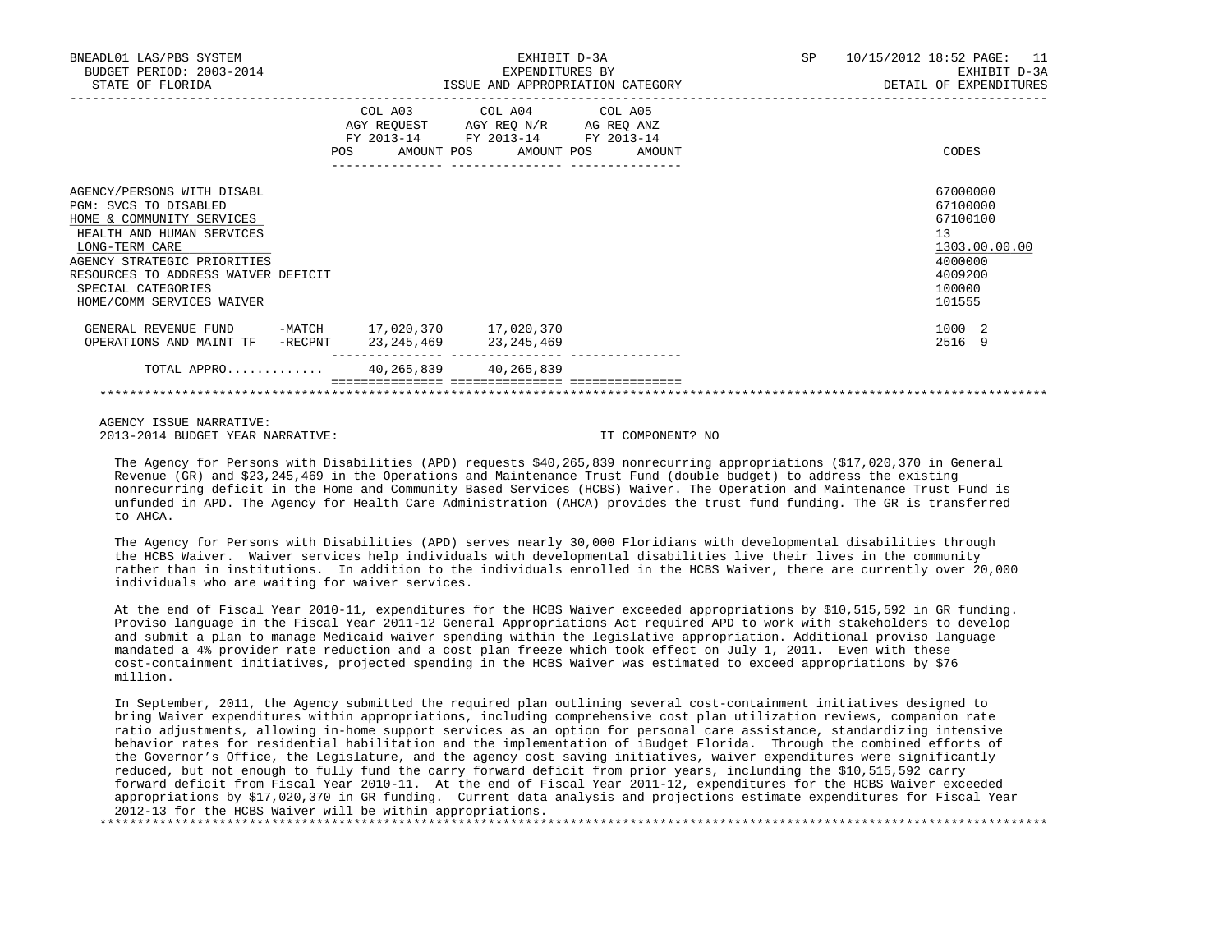| GENERAL REVENUE FUND                                                                                                                                                                                                                        | -STATE | 238,900 238,900                                                                                                                   |                                 |    | 1000 1                                                                                            |
|---------------------------------------------------------------------------------------------------------------------------------------------------------------------------------------------------------------------------------------------|--------|-----------------------------------------------------------------------------------------------------------------------------------|---------------------------------|----|---------------------------------------------------------------------------------------------------|
| AGENCY/PERSONS WITH DISABL<br>PGM: SVCS TO DISABLED<br>HOME & COMMUNITY SERVICES<br>HEALTH AND HUMAN SERVICES<br>LONG-TERM CARE<br>CAPITAL IMPROVEMENT PLAN<br>MAINTENANCE AND REPAIR<br>FIXED CAPITAL OUTLAY<br>APD/FCO NEEDS/CEN MGD FACS |        |                                                                                                                                   |                                 |    | 67000000<br>67100000<br>67100100<br>13<br>1303.00.00.00<br>9900000<br>990M000<br>080000<br>080754 |
|                                                                                                                                                                                                                                             | POS    | COL A03 COL A04 COL A05<br>AGY REQUEST AGY REQ N/R AG REQ ANZ<br>FY 2013-14 FY 2013-14 FY 2013-14<br>AMOUNT POS AMOUNT POS AMOUNT |                                 |    | CODES                                                                                             |
| BNEADL01 LAS/PBS SYSTEM<br>BUDGET PERIOD: 2003-2014<br>STATE OF FLORIDA                                                                                                                                                                     |        | ISSUE AND APPROPRIATION CATEGORY                                                                                                  | EXHIBIT D-3A<br>EXPENDITURES BY | SP | 10/15/2012 18:52 PAGE: 12<br>EXHIBIT D-3A<br>DETAIL OF EXPENDITURES                               |
|                                                                                                                                                                                                                                             |        |                                                                                                                                   |                                 |    |                                                                                                   |

AGENCY NARRATIVE:

 2013-2014 BUDGET YEAR NARRATIVE: APD/FCO NEEDS/CEN MGD FACS IT COMPONENT? NO The Agency for Persons with Disabilities (APD) requests \$9,163,455 of nonrecurring General Revenue in Fixed Capital Outlay (FCO) category (080754) for FY 2013-14. The amounts requested are \$8,924,555 for Budget Entity 67100300 and \$238,900 for Budget Entity 67100100 for a total of \$9,163,455.

\*\*\*\*\*\*\*\*\*\*\*\*\*\*\*\*\*\*\*\*\*\*\*\*\*\*\*\*\*\*\*\*\*\*\*\*\*\*\*\*\*\*\*\*\*\*\*\*\*\*\*\*\*\*\*\*\*\*\*\*\*\*\*\*\*\*\*\*\*\*\*\*\*\*\*\*\*\*\*\*\*\*\*\*\*\*\*\*\*\*\*\*\*\*\*\*\*\*\*\*\*\*\*\*\*\*\*\*\*\*\*\*\*\*\*\*\*\*\*\*\*\*\*\*\*\*\*

 APD serves persons with developmental disabilities, including a small population of mentally retarded adult defendants. This service is provided largely within the 1.45 million square feet of building space and 1,675 acres of underlying state-owned property entrusted to APD.

 Two Developmental Disability Centers (DDCs), Sunland Marianna and Tacachale are the core of the client care program. In addition, the APD Mentally Retarded Defendant Program (MRDP) cares for mentally retarded defendants in leased space at Florida State Hospital. Many of these facilities are in need of renovations and/or additions to address licensure, code and safety violations. Many others are in desperate need of repair or replacement of building and utility systems which are nearing the end of their useful life. Both Florida and Federal law mandate the bulk of the requests listed in this Legislative Budget Request (LBR).

The critical needs identified for APD Facilities for FY 2013-14 are as follows:

Budget Entity: 67100300 - Developmental Disabilities Public Facilities

 Sunland Center - \$3,820,800 for the upgrade of utility lines, emergency generators, restrooms, residential living areas, and to replace a Rooftop HVAC System at Cox Medical, and replace Rooftop HVAC systems at Adams and Parkview Houses. Due to the current age and condition of the electrical equipment (e.g. high lines, transformers, poles, electrical panels, etc.) replacement and reconfiguration is needed to maintain an adequate and safe electrical service for the Center. The average age of emergency generators at the center are over 20 years old and are inadequate. The restrooms in homes need to be renovated and upgraded to be compliant with the Americans with Disabilities Act (ADA) to accommodate the needs of an aging population. Additionally, some of the roofs and HVAC systems need to be replaced due to age and reaching the end of its useful life cycle.

 Rish Park - \$2,480,000 for renovating Camper Cottages, Interior Main Lodge, New Facilities Bayside (boardwalks, fishing piers, restrooms, pavilions, nature trails, etc)., and ADA Self Evaluation and Transition Plan (22,260 SF). Rish Park's boundaries extend from the Gulf of Mexico to Cape Sand Blas Bay. Due to a lack of FCO funding over the past several years, the facilities on the Bayside are in total disrepair. As a result, the entire Bayside of Rish Park is currently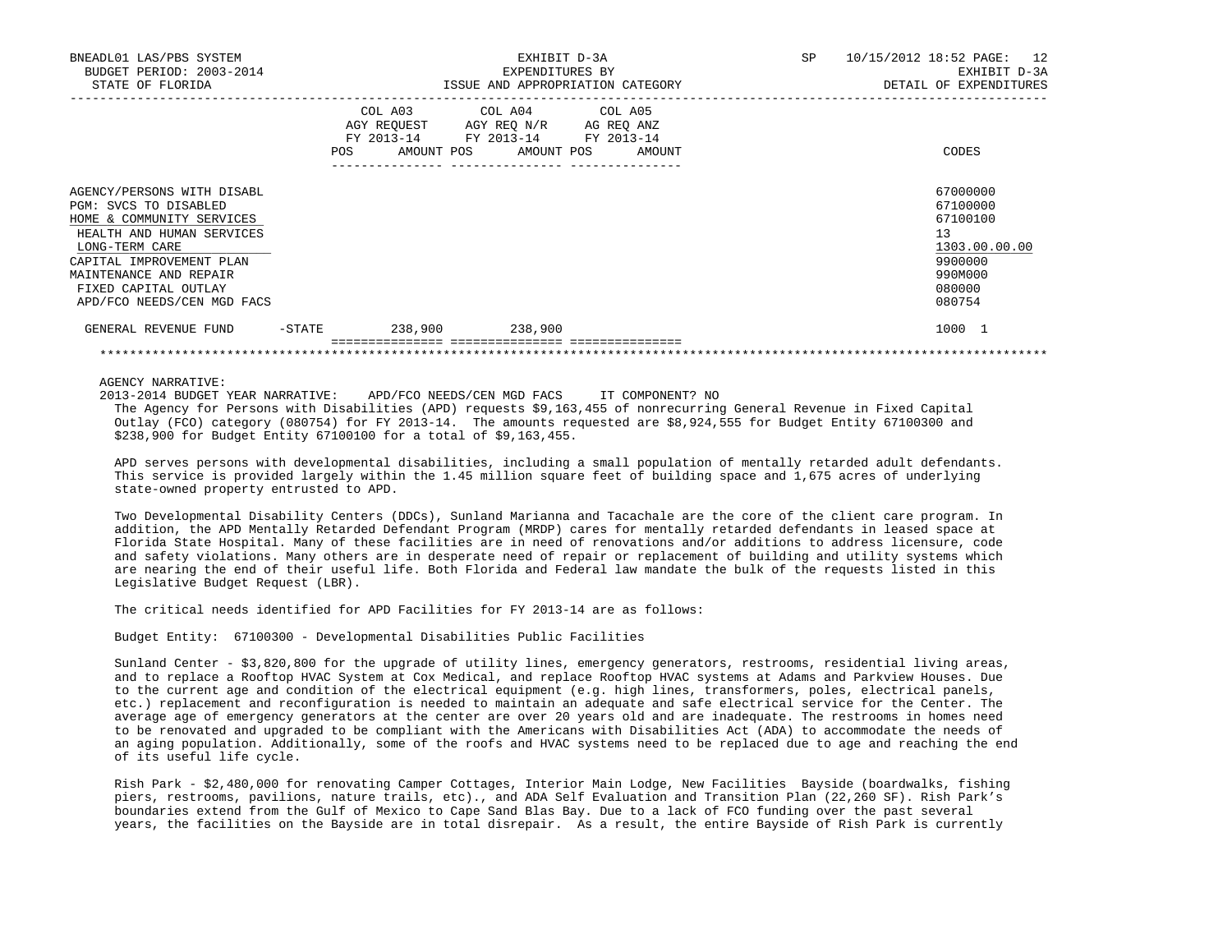| BNEADL01 LAS/PBS SYSTEM<br>BUDGET PERIOD: 2003-2014<br>STATE OF FLORIDA                                                                                                               | EXHIBIT D-3A<br>EXPENDITURES BY<br>ISSUE AND APPROPRIATION CATEGORY                                                                                     | SP<br>10/15/2012 18:52 PAGE:<br>13<br>EXHIBIT D-3A<br>DETAIL OF EXPENDITURES  |
|---------------------------------------------------------------------------------------------------------------------------------------------------------------------------------------|---------------------------------------------------------------------------------------------------------------------------------------------------------|-------------------------------------------------------------------------------|
|                                                                                                                                                                                       | COL A03<br>COL A04 COL A05<br>AGY REOUEST<br>AGY REQ N/R AG REQ ANZ<br>FY 2013-14<br>FY 2013-14 FY 2013-14<br>AMOUNT POS<br>AMOUNT POS<br>AMOUNT<br>POS | CODES                                                                         |
| AGENCY/PERSONS WITH DISABL<br>PGM: SVCS TO DISABLED<br>HOME & COMMUNITY SERVICES<br>HEALTH AND HUMAN SERVICES<br>LONG-TERM CARE<br>CAPITAL IMPROVEMENT PLAN<br>MAINTENANCE AND REPAIR |                                                                                                                                                         | 67000000<br>67100000<br>67100100<br>13<br>1303.00.00.00<br>9900000<br>990M000 |

 closed to the public due to the facilities being in disrepair. With proper funding, the Bayside could be renovated and the public could begin accessing it and benefiting from the unique experiences it provides

 Tacachale - \$2,623,755 for the water plant renovation, interior renovations, gym air conditioning, roof renovations, water main replacement, and ADA Self Evaluation and Transition Plan (687,629 SF). Due to the rising cost of energy bills, Tacachale proposes renovating the water plant thereby utilizing their own resources which would dramatically reduce monthly operating costs. Interior Renovations are needed to comply with AHCA, State Fire Marshal and standard building codes. Other repairs such as roof renovations and water main replacement are needed to repair damages and ensure the health and safety of residents and staff.

## Budget Entity: 67100100 - Home and Community Services

 Hawkins Park - Northwest Region - \$63,600 for the renovations of the bathhouse, repairs of walkways, roof replacement and ADA Self Evaluation and Transition Plan (3,600 SF). The bathhouse is the primary structure used by guests to the Park. The inability to renovate the bathhouse could result in unsafe conditions for the clients and guests and prohibit future use of the Park. The current condition of the walkways are unsafe and do not fully comply with current ADA standards. The roofs need replacing for 3 Pavilions and one bathhouse.

 Hodges - Northeast Region - \$118,900 for the restroom renovations, and replacement of flooring, lighting and windows, and ADA Self Evaluation and Transition Plan (19,118 SF). The restrooms are in violation of the ADA and need immediate upgrades. Additionally, the flooring is a safety hazard and accessibility concern. The light fixtures and wiring are failing throughout the building creating an unsafe work environment and safety hazard concerns.

 Suncoast Regional Office - \$56,400 for lighting replacement, parking lot repairs, roof repairs, atrium weather proofing and storm water drainage system, as well as an ADA Self Evaluation and Transition Plan (16,980 SF). The light fixtures and wiring are failing throughout the building creating an unsafe work environment. Funding is needed to repair large pot holes in the main driveway entrance and to repair roof and gutters which are critically damaged. Additionally, the drainage system and weather proofing at atrium are inadequate causing pooling and water infiltration as a result. \*\*\*\*\*\*\*\*\*\*\*\*\*\*\*\*\*\*\*\*\*\*\*\*\*\*\*\*\*\*\*\*\*\*\*\*\*\*\*\*\*\*\*\*\*\*\*\*\*\*\*\*\*\*\*\*\*\*\*\*\*\*\*\*\*\*\*\*\*\*\*\*\*\*\*\*\*\*\*\*\*\*\*\*\*\*\*\*\*\*\*\*\*\*\*\*\*\*\*\*\*\*\*\*\*\*\*\*\*\*\*\*\*\*\*\*\*\*\*\*\*\*\*\*\*\*\*

| TOTAL: LONG-TERM CARE       |             |            | 1303.00.00.00 |
|-----------------------------|-------------|------------|---------------|
| BY FUND TYPE                |             |            |               |
| GENERAL REVENUE FUND        | 408,660,048 | 17,259,270 | 1000          |
| TRUST FUNDS                 | 549,326,347 | 23,245,469 | 2000          |
| TOTAL POSITIONS $280.50$    |             |            |               |
| TOTAL PROG COMP 957,986,395 |             | 40,504,739 |               |
| TOTAL SALARY RATE 9,715,998 |             |            |               |
|                             |             |            |               |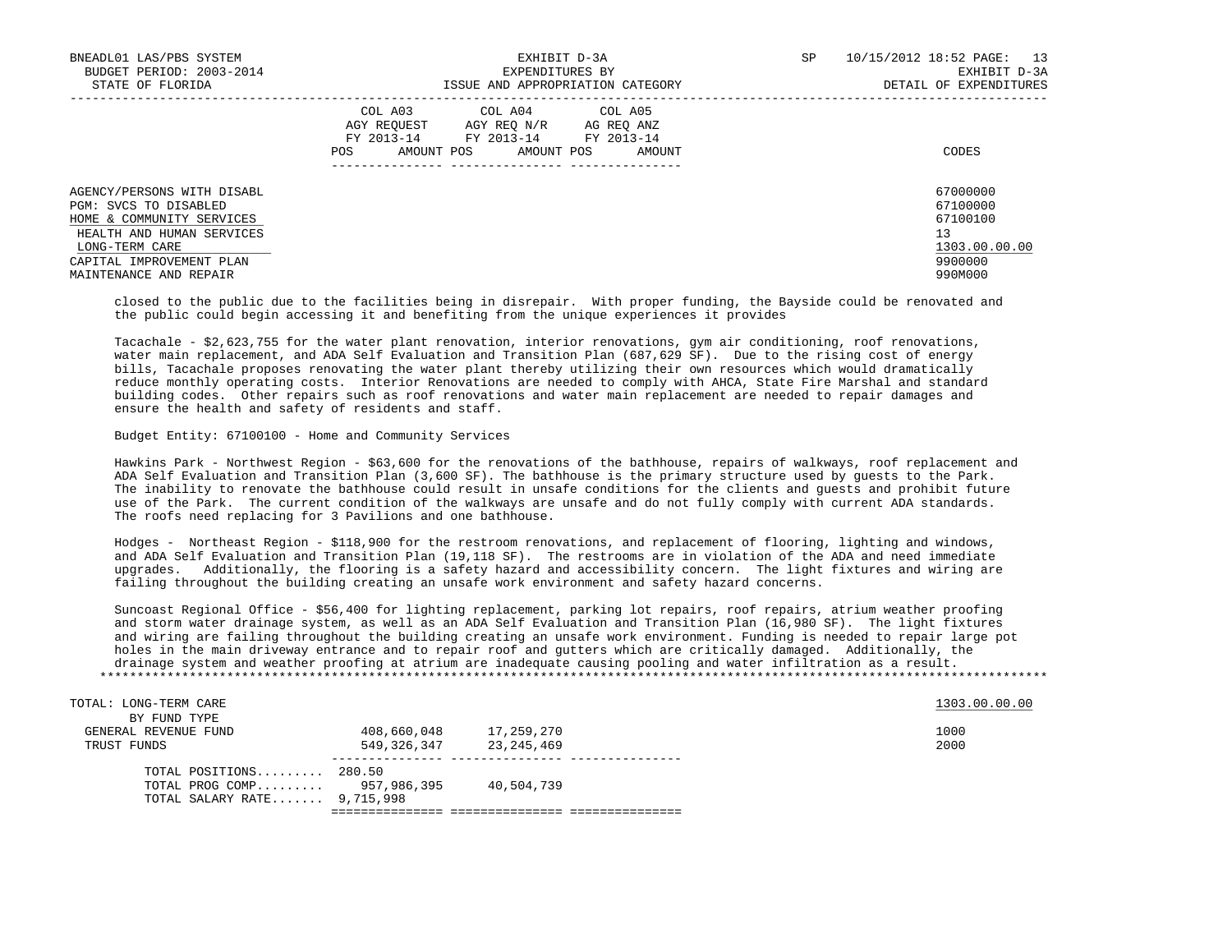| BNEADL01 LAS/PBS SYSTEM<br>BUDGET PERIOD: 2003-2014<br>STATE OF FLORIDA                                                                                                                                                                           |                                | EXHIBIT D-3A<br>EXPENDITURES BY<br>ISSUE AND APPROPRIATION CATEGORY                                                                                                                                                                                                            | SP | 10/15/2012 18:52 PAGE: 14<br>EXHIBIT D-3A<br>DETAIL OF EXPENDITURES                     |
|---------------------------------------------------------------------------------------------------------------------------------------------------------------------------------------------------------------------------------------------------|--------------------------------|--------------------------------------------------------------------------------------------------------------------------------------------------------------------------------------------------------------------------------------------------------------------------------|----|-----------------------------------------------------------------------------------------|
|                                                                                                                                                                                                                                                   | COL A03                        | COL A04<br>COL A05<br>$\begin{tabular}{lllllllllll} \bf{AGY} & \bf{REQUEST} & \bf{AGY} & \bf{REQ} & \bf{N/R} & \bf{AG} & \bf{REQ} & \bf{ANZ} \\ \bf{FY} & \bf{2013-14} & \bf{FY} & \bf{2013-14} & \bf{FY} & \bf{2013-14} \\ \end{tabular}$<br>POS AMOUNT POS AMOUNT POS AMOUNT |    | CODES                                                                                   |
| AGENCY/PERSONS WITH DISABL<br>PGM: SVCS TO DISABLED<br>PROGRAM MGT & COMPLIANCE<br>GOV OPERATIONS/SUPPORT<br>EXEC LEADERSHIP/SUPPRT SVC<br>ESTIMATED EXPENDITURES<br>ESTIMATED EXPENDITURES - OPERATIONS<br>SALARY RATE<br>SALARY RATE 14,427,986 |                                |                                                                                                                                                                                                                                                                                |    | 67000000<br>67100000<br>67100200<br>16<br>1602.00.00.00<br>1000000<br>1001000<br>000000 |
| SALARIES AND BENEFITS                                                                                                                                                                                                                             |                                |                                                                                                                                                                                                                                                                                |    | 010000                                                                                  |
| $-$ STATE<br>GENERAL REVENUE FUND<br>$-MATCH$                                                                                                                                                                                                     | 2,093,689<br>7,914,278         |                                                                                                                                                                                                                                                                                |    | 1000 1<br>1000 2                                                                        |
| TOTAL GENERAL REVENUE FUND                                                                                                                                                                                                                        | 10,007,967                     |                                                                                                                                                                                                                                                                                |    | 1000                                                                                    |
| ADMINISTRATIVE TRUST FUND -FEDERL 179,066                                                                                                                                                                                                         |                                |                                                                                                                                                                                                                                                                                |    | 2021 3                                                                                  |
| FEDERAL GRANTS TRUST FUND -FEDERL 62,876                                                                                                                                                                                                          |                                |                                                                                                                                                                                                                                                                                |    | 2261 3                                                                                  |
| OPERATIONS AND MAINT TF -FEDERL 7,948,157                                                                                                                                                                                                         |                                |                                                                                                                                                                                                                                                                                |    | 2516 3                                                                                  |
| TOTAL POSITIONS 298.00<br>TOTAL APPRO 18,198,066                                                                                                                                                                                                  |                                |                                                                                                                                                                                                                                                                                |    |                                                                                         |
| OTHER PERSONAL SERVICES                                                                                                                                                                                                                           |                                |                                                                                                                                                                                                                                                                                |    | 030000                                                                                  |
| GENERAL REVENUE FUND -MATCH 104,368<br>FEDERAL GRANTS TRUST FUND -FEDERL<br>OPERATIONS AND MAINT TF -FEDERL                                                                                                                                       | 447,000<br>65,340              |                                                                                                                                                                                                                                                                                |    | 1000 2<br>2261 3<br>2516 3                                                              |
| TOTAL APPRO                                                                                                                                                                                                                                       | 616,708                        |                                                                                                                                                                                                                                                                                |    |                                                                                         |
| <b>EXPENSES</b>                                                                                                                                                                                                                                   |                                |                                                                                                                                                                                                                                                                                |    | 040000                                                                                  |
| GENERAL REVENUE FUND<br>$-MATCH$                                                                                                                                                                                                                  | $-$ STATE 105,524<br>1,089,357 |                                                                                                                                                                                                                                                                                |    | 1000 1<br>1000 2                                                                        |
| TOTAL GENERAL REVENUE FUND                                                                                                                                                                                                                        | 1,194,881                      |                                                                                                                                                                                                                                                                                |    | 1000                                                                                    |
| ADMINISTRATIVE TRUST FUND -FEDERL 284                                                                                                                                                                                                             |                                |                                                                                                                                                                                                                                                                                |    | 2021 3                                                                                  |
| FEDERAL GRANTS TRUST FUND -FEDERL 130,181                                                                                                                                                                                                         |                                |                                                                                                                                                                                                                                                                                |    | 2261 3                                                                                  |
| OPERATIONS AND MAINT TF -FEDERL 1,688,437                                                                                                                                                                                                         |                                |                                                                                                                                                                                                                                                                                |    | 2516 3                                                                                  |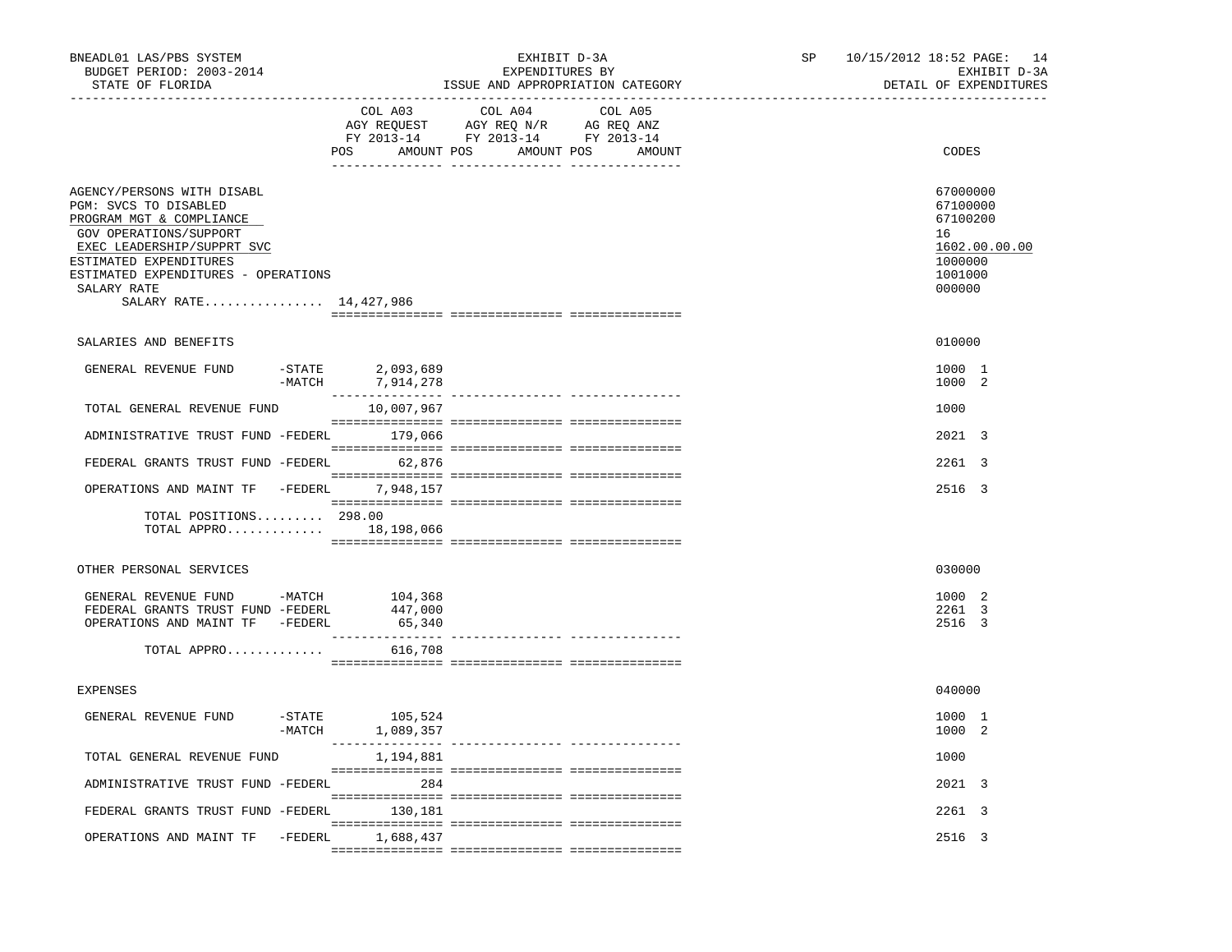| BNEADL01 LAS/PBS SYSTEM<br>BUDGET PERIOD: 2003-2014<br>STATE OF FLORIDA                                                                                                                                                                    |                       | EXHIBIT D-3A<br>EXPENDITURES BY<br>ISSUE AND APPROPRIATION CATEGORY                                                       |         |  | SP <sub>2</sub> |                                                                        | 10/15/2012 18:52 PAGE: 15<br>EXHIBIT D-3A<br>DETAIL OF EXPENDITURES |  |
|--------------------------------------------------------------------------------------------------------------------------------------------------------------------------------------------------------------------------------------------|-----------------------|---------------------------------------------------------------------------------------------------------------------------|---------|--|-----------------|------------------------------------------------------------------------|---------------------------------------------------------------------|--|
|                                                                                                                                                                                                                                            | POS                   | COL A03 COL A04<br>AGY REQUEST AGY REQ N/R AG REQ ANZ<br>FY 2013-14 FY 2013-14 FY 2013-14<br>AMOUNT POS AMOUNT POS AMOUNT | COL A05 |  | CODES           |                                                                        |                                                                     |  |
| AGENCY/PERSONS WITH DISABL<br>PGM: SVCS TO DISABLED<br>PROGRAM MGT & COMPLIANCE<br>GOV OPERATIONS/SUPPORT<br>EXEC LEADERSHIP/SUPPRT SVC<br>ESTIMATED EXPENDITURES<br>ESTIMATED EXPENDITURES - OPERATIONS<br><b>EXPENSES</b><br>TOTAL APPRO |                       | 3,013,783                                                                                                                 |         |  |                 | 67000000<br>67100000<br>67100200<br>16<br>1000000<br>1001000<br>040000 | 1602.00.00.00                                                       |  |
| OPERATING CAPITAL OUTLAY                                                                                                                                                                                                                   |                       |                                                                                                                           |         |  |                 | 060000                                                                 |                                                                     |  |
|                                                                                                                                                                                                                                            |                       |                                                                                                                           |         |  |                 |                                                                        |                                                                     |  |
| GENERAL REVENUE FUND                                                                                                                                                                                                                       | $-$ STATE<br>$-MATCH$ | 18,166<br>5,808                                                                                                           |         |  |                 | 1000 1<br>1000 2                                                       |                                                                     |  |
| TOTAL GENERAL REVENUE FUND                                                                                                                                                                                                                 |                       | 23,974                                                                                                                    |         |  |                 | 1000                                                                   |                                                                     |  |
| OPERATIONS AND MAINT TF -FEDERL 3,800                                                                                                                                                                                                      |                       |                                                                                                                           |         |  |                 | 2516 3                                                                 |                                                                     |  |
| TOTAL APPRO                                                                                                                                                                                                                                |                       | 27,774                                                                                                                    |         |  |                 |                                                                        |                                                                     |  |
| SPECIAL CATEGORIES<br>TRANS TO DIV ADM HEARINGS                                                                                                                                                                                            |                       |                                                                                                                           |         |  |                 | 100000<br>100565                                                       |                                                                     |  |
| GENERAL REVENUE FUND -STATE 79,594<br>OPERATIONS AND MAINT TF -FEDERL                                                                                                                                                                      |                       | 2,218                                                                                                                     |         |  |                 | 1000 1<br>2516 3                                                       |                                                                     |  |
| TOTAL APPRO                                                                                                                                                                                                                                |                       | 81,812                                                                                                                    |         |  |                 |                                                                        |                                                                     |  |
| CONTRACTED SERVICES                                                                                                                                                                                                                        |                       |                                                                                                                           |         |  |                 | 100777                                                                 |                                                                     |  |
| GENERAL REVENUE FUND                                                                                                                                                                                                                       | $-MATCH$              | $-$ STATE 27, 113<br>211,826                                                                                              |         |  |                 | 1000 1<br>1000 2                                                       |                                                                     |  |
| TOTAL GENERAL REVENUE FUND                                                                                                                                                                                                                 |                       | 238,939                                                                                                                   |         |  |                 | 1000                                                                   |                                                                     |  |
| ADMINISTRATIVE TRUST FUND -FEDERL                                                                                                                                                                                                          |                       | 812                                                                                                                       |         |  |                 | 2021 3                                                                 |                                                                     |  |
| OPERATIONS AND MAINT TF -FEDERL 141,824                                                                                                                                                                                                    |                       |                                                                                                                           |         |  |                 | 2516 3                                                                 |                                                                     |  |
| TOTAL APPRO 381,575                                                                                                                                                                                                                        |                       |                                                                                                                           |         |  |                 |                                                                        |                                                                     |  |
|                                                                                                                                                                                                                                            |                       |                                                                                                                           |         |  |                 |                                                                        |                                                                     |  |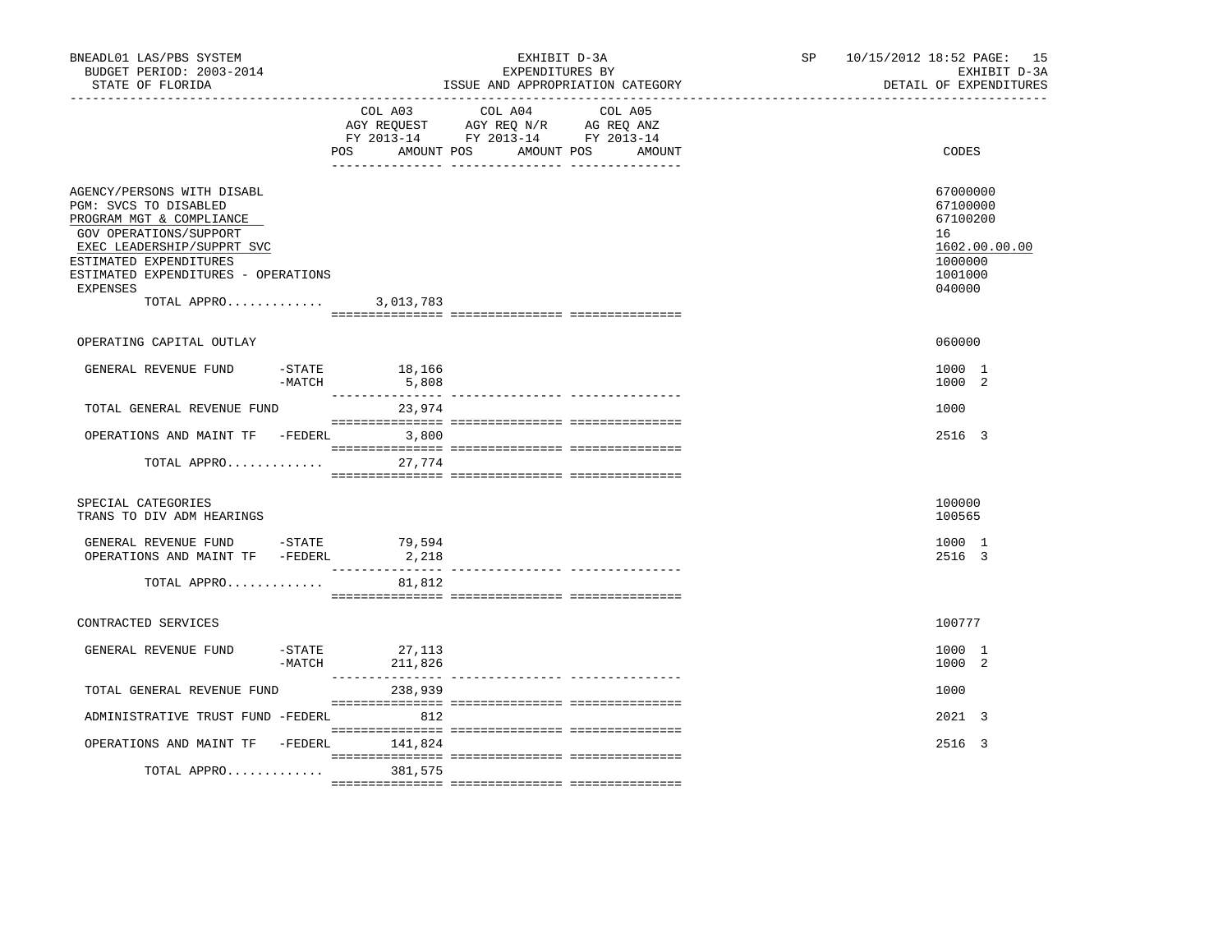| BNEADL01 LAS/PBS SYSTEM<br>BUDGET PERIOD: 2003-2014<br>STATE OF FLORIDA                                                                                                                                                                                   |                                             | EXHIBIT D-3A<br>EXPENDITURES BY<br>ISSUE AND APPROPRIATION CATEGORY                                                       | SP and the set of the set of the set of the set of the set of the set of the set of the set of the set of the set of the set of the set of the set of the set of the set of the set of the set of the set of the set of the se | 10/15/2012 18:52 PAGE: 16<br>EXHIBIT D-3A<br>DETAIL OF EXPENDITURES                               |  |
|-----------------------------------------------------------------------------------------------------------------------------------------------------------------------------------------------------------------------------------------------------------|---------------------------------------------|---------------------------------------------------------------------------------------------------------------------------|--------------------------------------------------------------------------------------------------------------------------------------------------------------------------------------------------------------------------------|---------------------------------------------------------------------------------------------------|--|
|                                                                                                                                                                                                                                                           | POS<br>AMOUNT POS                           | COL A03 COL A04 COL A05<br>AGY REQUEST AGY REQ N/R AG REQ ANZ<br>FY 2013-14 FY 2013-14 FY 2013-14<br>AMOUNT POS<br>AMOUNT |                                                                                                                                                                                                                                | CODES                                                                                             |  |
| AGENCY/PERSONS WITH DISABL<br>PGM: SVCS TO DISABLED<br>PROGRAM MGT & COMPLIANCE<br>GOV OPERATIONS/SUPPORT<br>EXEC LEADERSHIP/SUPPRT SVC<br>ESTIMATED EXPENDITURES<br>ESTIMATED EXPENDITURES - OPERATIONS<br>SPECIAL CATEGORIES<br>G/A-CONTRACTED SERVICES |                                             |                                                                                                                           |                                                                                                                                                                                                                                | 67000000<br>67100000<br>67100200<br>16<br>1602.00.00.00<br>1000000<br>1001000<br>100000<br>100778 |  |
| GENERAL REVENUE FUND                                                                                                                                                                                                                                      | $-$ STATE $121,964$<br>-MATCH<br>777,833    |                                                                                                                           |                                                                                                                                                                                                                                | 1000 1<br>1000 2                                                                                  |  |
| TOTAL GENERAL REVENUE FUND                                                                                                                                                                                                                                | 899,797                                     |                                                                                                                           |                                                                                                                                                                                                                                | 1000                                                                                              |  |
| FEDERAL GRANTS TRUST FUND -FEDERL 429,000                                                                                                                                                                                                                 |                                             |                                                                                                                           |                                                                                                                                                                                                                                | 2261 3                                                                                            |  |
| OPERATIONS AND MAINT TF -FEDERL 684,492                                                                                                                                                                                                                   |                                             |                                                                                                                           |                                                                                                                                                                                                                                | 2516 3                                                                                            |  |
| TOTAL APPRO                                                                                                                                                                                                                                               | 2,013,289                                   |                                                                                                                           |                                                                                                                                                                                                                                |                                                                                                   |  |
| G/A-CONTRACT PROF SERVICES                                                                                                                                                                                                                                |                                             |                                                                                                                           |                                                                                                                                                                                                                                | 100779                                                                                            |  |
| GENERAL REVENUE FUND                                                                                                                                                                                                                                      | $-$ STATE 3,874                             |                                                                                                                           |                                                                                                                                                                                                                                | 1000 1                                                                                            |  |
| RISK MANAGEMENT INSURANCE                                                                                                                                                                                                                                 |                                             |                                                                                                                           |                                                                                                                                                                                                                                | 103241                                                                                            |  |
| GENERAL REVENUE FUND                                                                                                                                                                                                                                      | $-$ STATE<br>209,046<br>$-MATCH$<br>161,012 |                                                                                                                           |                                                                                                                                                                                                                                | 1000 1<br>1000 2                                                                                  |  |
| TOTAL GENERAL REVENUE FUND                                                                                                                                                                                                                                | 370,058                                     |                                                                                                                           |                                                                                                                                                                                                                                | 1000                                                                                              |  |
| TOTAL APPRO                                                                                                                                                                                                                                               | 370,058                                     |                                                                                                                           |                                                                                                                                                                                                                                |                                                                                                   |  |
| HOME & COMM SERV ADMIN                                                                                                                                                                                                                                    |                                             |                                                                                                                           |                                                                                                                                                                                                                                | 106090                                                                                            |  |
| GENERAL REVENUE FUND -MATCH 2,608,143<br>OPERATIONS AND MAINT TF -FEDERL 4,009,109                                                                                                                                                                        |                                             |                                                                                                                           |                                                                                                                                                                                                                                | 1000 2<br>2516 3                                                                                  |  |
| TOTAL APPRO                                                                                                                                                                                                                                               | 6,617,252                                   |                                                                                                                           |                                                                                                                                                                                                                                |                                                                                                   |  |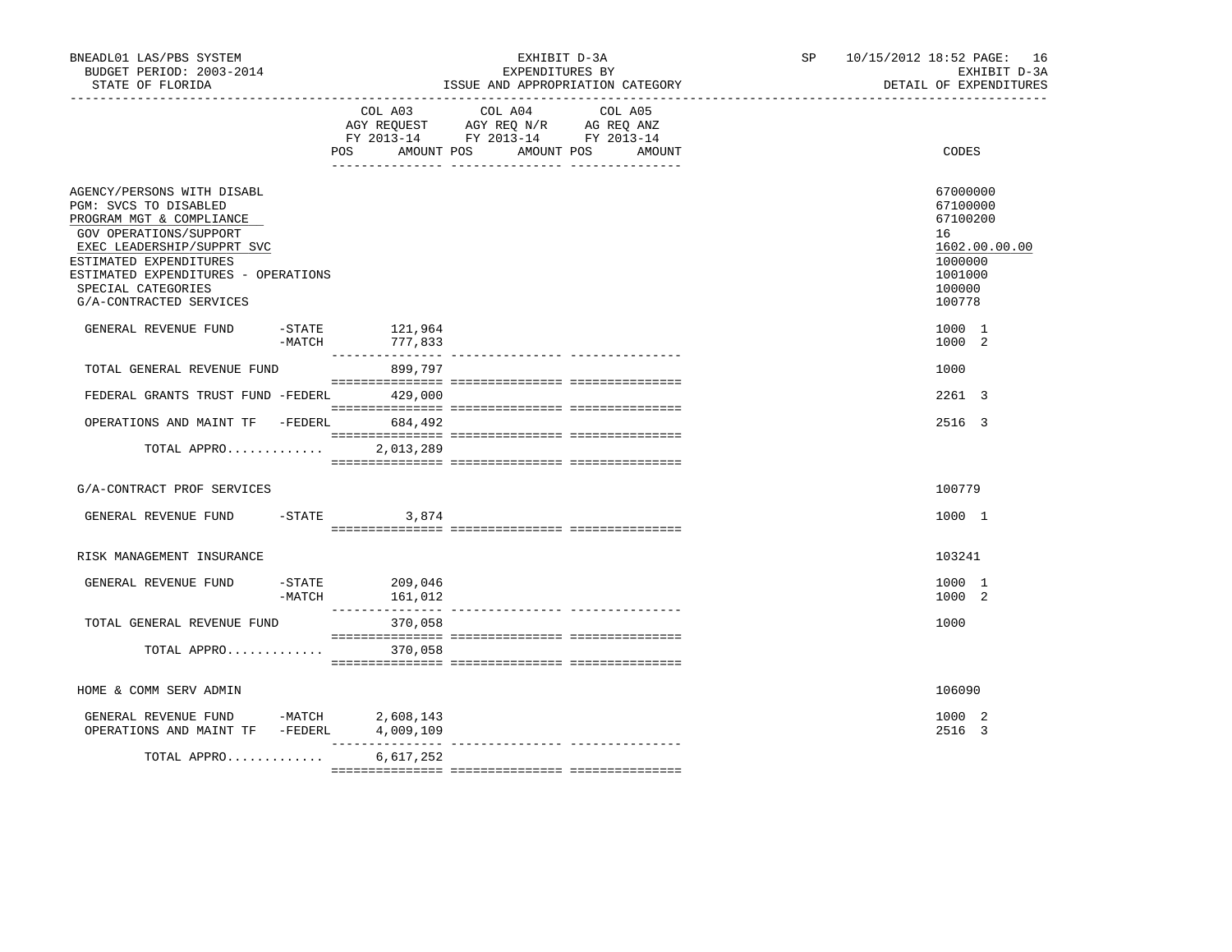| BNEADL01 LAS/PBS SYSTEM<br>BUDGET PERIOD: 2003-2014<br>STATE OF FLORIDA<br>----------------- <i>-</i>                                                                                                                                                        |                                               | EXHIBIT D-3A<br>EXPENDITURES BY<br>ISSUE AND APPROPRIATION CATEGORY                                                           | SP | 10/15/2012 18:52 PAGE: 17<br>EXHIBIT D-3A<br>DETAIL OF EXPENDITURES                               |
|--------------------------------------------------------------------------------------------------------------------------------------------------------------------------------------------------------------------------------------------------------------|-----------------------------------------------|-------------------------------------------------------------------------------------------------------------------------------|----|---------------------------------------------------------------------------------------------------|
|                                                                                                                                                                                                                                                              | COL A03                                       | COL A04 COL A05<br>AGY REQUEST AGY REQ N/R AG REQ ANZ<br>FY 2013-14 FY 2013-14 FY 2013-14<br>POS AMOUNT POS AMOUNT POS AMOUNT |    | CODES                                                                                             |
| AGENCY/PERSONS WITH DISABL<br>PGM: SVCS TO DISABLED<br>PROGRAM MGT & COMPLIANCE<br>GOV OPERATIONS/SUPPORT<br>EXEC LEADERSHIP/SUPPRT SVC<br>ESTIMATED EXPENDITURES<br>ESTIMATED EXPENDITURES - OPERATIONS<br>SPECIAL CATEGORIES<br>TR/DMS/HR SVCS/STW CONTRCT |                                               |                                                                                                                               |    | 67000000<br>67100000<br>67100200<br>16<br>1602.00.00.00<br>1000000<br>1001000<br>100000<br>107040 |
| GENERAL REVENUE FUND -MATCH<br>ADMINISTRATIVE TRUST FUND -FEDERL<br>OPERATIONS AND MAINT TF -FEDERL                                                                                                                                                          | 67,288<br>1,132<br>58,150                     |                                                                                                                               |    | 1000 2<br>2021 3<br>2516 3                                                                        |
| TOTAL APPRO<br>TOTAL: ESTIMATED EXPENDITURES - OPERATIONS<br>TOTAL POSITIONS 298.00<br>TOTAL ISSUE 31,450,761<br>TOTAL SALARY RATE 14,427,986                                                                                                                | 126,570                                       |                                                                                                                               |    | 1001000                                                                                           |
| CASUALTY INSURANCE PREMIUM<br>ADJUSTMENT<br>SPECIAL CATEGORIES<br>RISK MANAGEMENT INSURANCE                                                                                                                                                                  |                                               |                                                                                                                               |    | 1001090<br>100000<br>103241                                                                       |
| GENERAL REVENUE FUND                                                                                                                                                                                                                                         | -STATE 58,253-<br>-MATCH 44,867-<br>$-$ STATE |                                                                                                                               |    | 1000 1<br>1000 2                                                                                  |
| TOTAL GENERAL REVENUE FUND<br>TOTAL APPRO                                                                                                                                                                                                                    | 103,120-<br>103,120-                          |                                                                                                                               |    | 1000                                                                                              |
| FLORIDA RETIREMENT SYSTEM<br>CONTRIBUTION ADJUSTMENT FOR<br>FISCAL YEAR 2012-2013<br>SALARIES AND BENEFITS                                                                                                                                                   |                                               |                                                                                                                               |    | 1001240<br>010000                                                                                 |
| GENERAL REVENUE FUND                                                                                                                                                                                                                                         | 5,885<br>-STATE<br>$-MATCH$<br>22,245         |                                                                                                                               |    | 1000 1<br>1000 2                                                                                  |
| TOTAL GENERAL REVENUE FUND                                                                                                                                                                                                                                   | 28,130                                        |                                                                                                                               |    | 1000                                                                                              |
| ADMINISTRATIVE TRUST FUND -FEDERL 501                                                                                                                                                                                                                        |                                               |                                                                                                                               |    | 2021 3                                                                                            |
| FEDERAL GRANTS TRUST FUND -FEDERL                                                                                                                                                                                                                            | 179                                           |                                                                                                                               |    | 2261 3                                                                                            |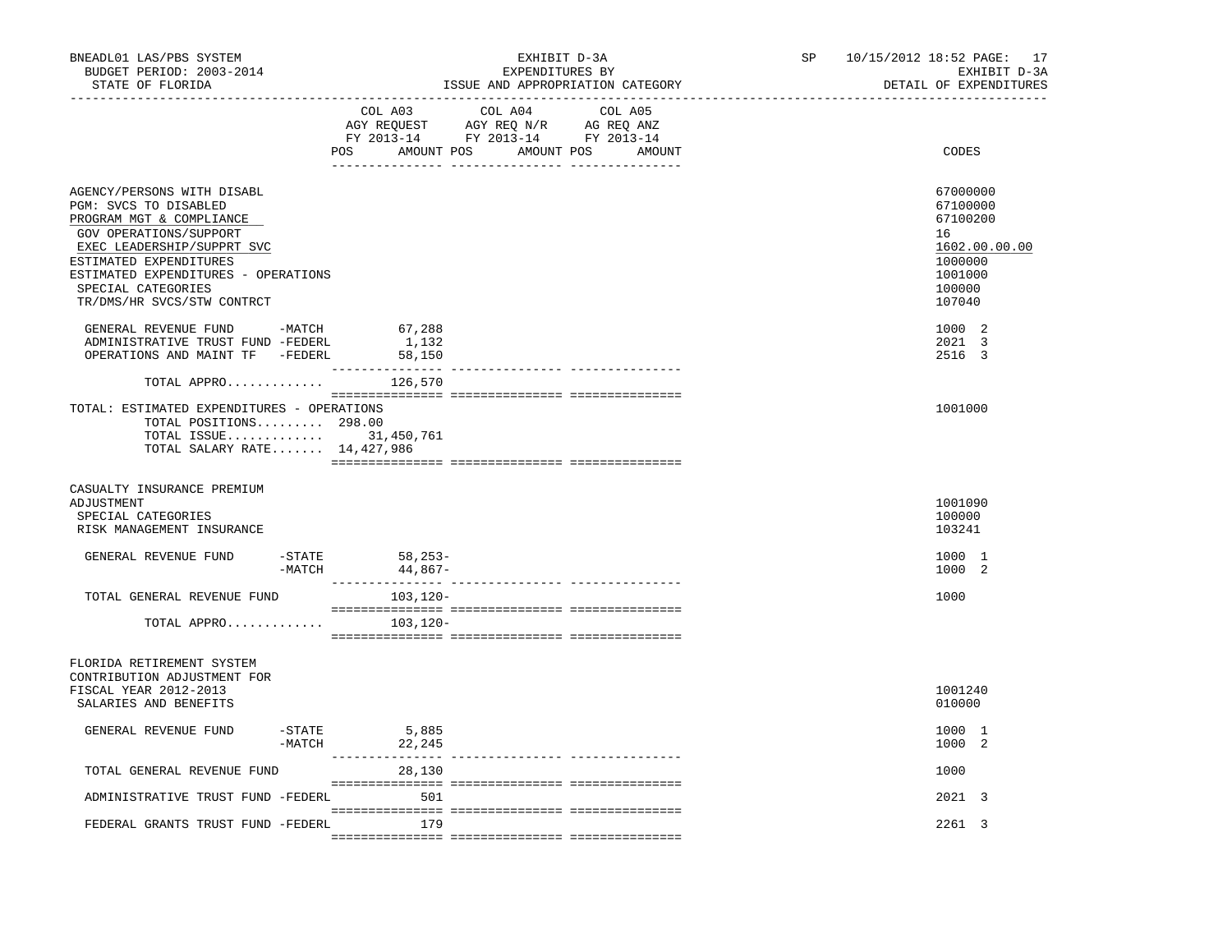| BNEADL01 LAS/PBS SYSTEM<br>BUDGET PERIOD: 2003-2014<br>STATE OF FLORIDA<br>------------------                                                                                                  | EXHIBIT D-3A<br>EXPENDITURES BY<br>ISSUE AND APPROPRIATION CATEGORY |                                |                                                                                                   |                      | SP <sub>2</sub> | 10/15/2012 18:52 PAGE: 18<br>EXHIBIT D-3A<br>DETAIL OF EXPENDITURES |
|------------------------------------------------------------------------------------------------------------------------------------------------------------------------------------------------|---------------------------------------------------------------------|--------------------------------|---------------------------------------------------------------------------------------------------|----------------------|-----------------|---------------------------------------------------------------------|
|                                                                                                                                                                                                |                                                                     | AMOUNT POS<br>POS              | COL A03 COL A04 COL A05<br>AGY REQUEST AGY REQ N/R AG REQ ANZ<br>FY 2013-14 FY 2013-14 FY 2013-14 | AMOUNT POS<br>AMOUNT |                 | CODES                                                               |
| AGENCY/PERSONS WITH DISABL<br>PGM: SVCS TO DISABLED<br>PROGRAM MGT & COMPLIANCE<br>GOV OPERATIONS/SUPPORT<br>EXEC LEADERSHIP/SUPPRT SVC<br>ESTIMATED EXPENDITURES<br>FLORIDA RETIREMENT SYSTEM |                                                                     |                                |                                                                                                   |                      |                 | 67000000<br>67100000<br>67100200<br>16<br>1602.00.00.00<br>1000000  |
| CONTRIBUTION ADJUSTMENT FOR<br>FISCAL YEAR 2012-2013<br>SALARIES AND BENEFITS<br>OPERATIONS AND MAINT TF -FEDERL 22,344                                                                        |                                                                     |                                |                                                                                                   |                      |                 | 1001240<br>010000<br>2516 3                                         |
| TOTAL APPRO                                                                                                                                                                                    |                                                                     | 51,154                         |                                                                                                   |                      |                 |                                                                     |
| ADJUSTMENT TO STATE HEALTH<br>INSURANCE PREMIUM CONTRIBUTION -<br>FISCAL YEAR 2012-13<br>SALARIES AND BENEFITS<br>GENERAL REVENUE FUND                                                         |                                                                     | $-$ STATE 4, 203               |                                                                                                   |                      |                 | 1001830<br>010000<br>1000 1                                         |
| TOTAL GENERAL REVENUE FUND                                                                                                                                                                     | $-MATCH$                                                            | 15,888<br>20,091               |                                                                                                   |                      |                 | 1000 2<br>1000                                                      |
| ADMINISTRATIVE TRUST FUND -FEDERL 358                                                                                                                                                          |                                                                     |                                |                                                                                                   |                      |                 | 2021 3                                                              |
| FEDERAL GRANTS TRUST FUND -FEDERL                                                                                                                                                              |                                                                     | 128                            |                                                                                                   |                      |                 | 2261 3                                                              |
| OPERATIONS AND MAINT TF -FEDERL 15,959<br>TOTAL APPRO                                                                                                                                          |                                                                     | 36,536                         |                                                                                                   |                      |                 | 2516 3                                                              |
| REALLOCATION OF HUMAN RESOURCES<br>OUTSOURCING<br>SPECIAL CATEGORIES<br>TR/DMS/HR SVCS/STW CONTRCT                                                                                             |                                                                     |                                |                                                                                                   |                      |                 | 1005900<br>100000<br>107040                                         |
| GENERAL REVENUE FUND -MATCH<br>ADMINISTRATIVE TRUST FUND -FEDERL<br>OPERATIONS AND MAINT TF -FEDERL                                                                                            |                                                                     | $4.520 -$<br>$76-$<br>$3,906-$ |                                                                                                   |                      |                 | 1000 2<br>2021 3<br>2516 3                                          |
| TOTAL APPRO                                                                                                                                                                                    |                                                                     | $8,502-$                       |                                                                                                   |                      |                 |                                                                     |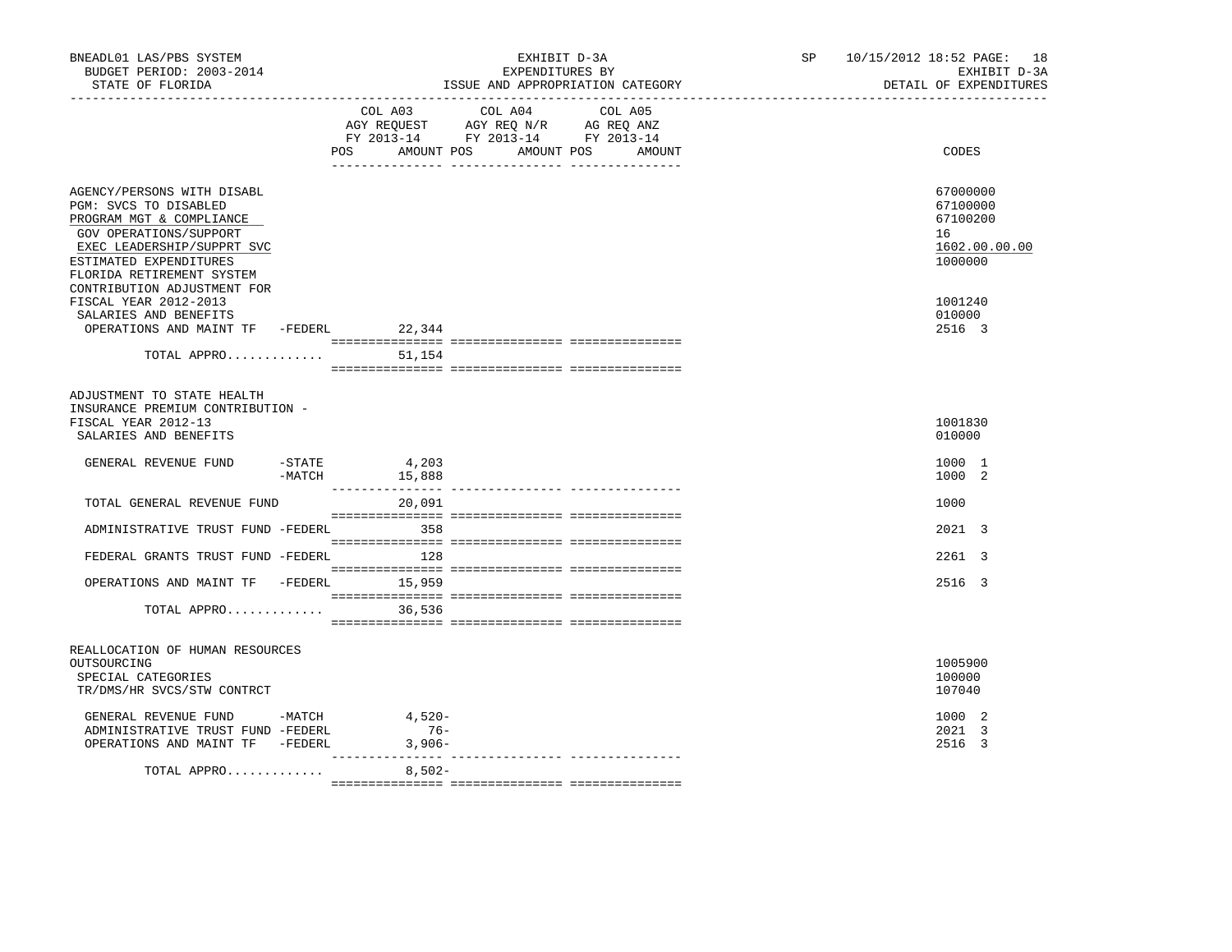| BNEADL01 LAS/PBS SYSTEM<br>BUDGET PERIOD: 2003-2014<br>STATE OF FLORIDA<br>___________________                                                                            |                            | EXHIBIT D-3A<br>EXPENDITURES BY<br>ISSUE AND APPROPRIATION CATEGORY                                                                      | SP 10/15/2012 18:52 PAGE: 19<br>EXHIBIT D-3A<br>DETAIL OF EXPENDITURES |
|---------------------------------------------------------------------------------------------------------------------------------------------------------------------------|----------------------------|------------------------------------------------------------------------------------------------------------------------------------------|------------------------------------------------------------------------|
|                                                                                                                                                                           |                            | COL A03 COL A04 COL A05<br>AGY REQUEST AGY REQ N/R AG REQ ANZ<br>FY 2013-14 FY 2013-14 FY 2013-14<br>POS AMOUNT POS AMOUNT POS<br>AMOUNT | CODES                                                                  |
| AGENCY/PERSONS WITH DISABL<br>PGM: SVCS TO DISABLED<br>PROGRAM MGT & COMPLIANCE<br>GOV OPERATIONS/SUPPORT<br>EXEC LEADERSHIP/SUPPRT SVC                                   |                            |                                                                                                                                          | 67000000<br>67100000<br>67100200<br>16<br>1602.00.00.00                |
| ANNUALIZATION OF ADMINISTERED<br>FUNDS APPROPRIATIONS<br>STATE HEALTH INSURANCE ADJUSTMENT<br>FOR FY 2012-13 - 10 MONTHS<br><b>ANNUALIZATION</b><br>SALARIES AND BENEFITS |                            |                                                                                                                                          | 26A0000<br>26A1830<br>010000                                           |
| GENERAL REVENUE FUND<br>-MATCH                                                                                                                                            | $-$ STATE 21,015<br>79,440 |                                                                                                                                          | 1000 1<br>1000 2                                                       |
| TOTAL GENERAL REVENUE FUND                                                                                                                                                | 100,455                    |                                                                                                                                          | 1000                                                                   |
| ADMINISTRATIVE TRUST FUND -FEDERL 1,790                                                                                                                                   |                            |                                                                                                                                          | 2021 3                                                                 |
| FEDERAL GRANTS TRUST FUND -FEDERL 640                                                                                                                                     |                            |                                                                                                                                          | 2261 3                                                                 |
| OPERATIONS AND MAINT TF -FEDERL 79,795                                                                                                                                    |                            |                                                                                                                                          | 2516 3                                                                 |
| TOTAL APPRO $\ldots \ldots \ldots \ldots$ 182,680                                                                                                                         |                            |                                                                                                                                          |                                                                        |
| WORKLOAD<br>POSITIONS TO RESTRUCTURE                                                                                                                                      |                            |                                                                                                                                          | 3000000                                                                |
| ORGANIZATION TO SUPPORT AGENCY<br>INITIATIVES<br>SALARY RATE<br>SALARY RATE 207,804                                                                                       |                            |                                                                                                                                          | 3000610<br>000000                                                      |
| SALARIES AND BENEFITS                                                                                                                                                     |                            |                                                                                                                                          | 010000                                                                 |
| GENERAL REVENUE FUND -MATCH 181,503<br>OPERATIONS AND MAINT TF -FEDERL 121,002                                                                                            |                            |                                                                                                                                          | 1000 2<br>2516 3                                                       |
| TOTAL POSITIONS 6.00<br>TOTAL APPRO 302,505                                                                                                                               |                            |                                                                                                                                          |                                                                        |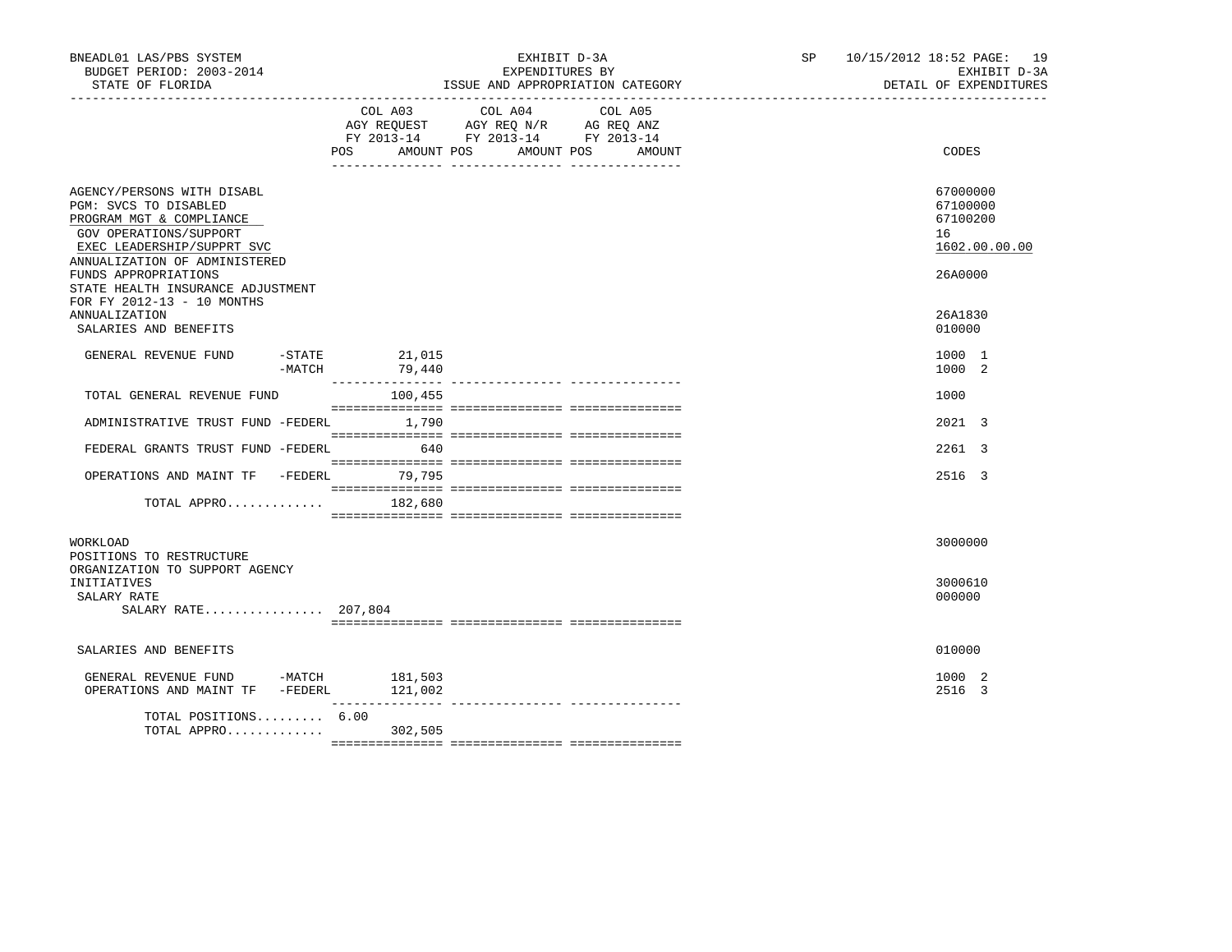| BNEADL01 LAS/PBS SYSTEM<br>BUDGET PERIOD: 2003-2014<br>STATE OF FLORIDA                                                                                                                                                          |        | EXHIBIT D-3A<br>EXPENDITURES BY<br>ISSUE AND APPROPRIATION CATEGORY                                                        | SP 10/15/2012 18:52 PAGE: 20<br>EXHIBIT D-3A<br>DETAIL OF EXPENDITURES |                                                                               |
|----------------------------------------------------------------------------------------------------------------------------------------------------------------------------------------------------------------------------------|--------|----------------------------------------------------------------------------------------------------------------------------|------------------------------------------------------------------------|-------------------------------------------------------------------------------|
|                                                                                                                                                                                                                                  | POS    | COL A03 COL A04 COL A05<br>AGY REQUEST AGY REQ N/R AG REQ ANZ<br>FY 2013-14 FY 2013-14 FY 2013-14<br>AMOUNT POS AMOUNT POS | AMOUNT                                                                 | CODES                                                                         |
| AGENCY/PERSONS WITH DISABL<br>PGM: SVCS TO DISABLED<br>PROGRAM MGT & COMPLIANCE<br>GOV OPERATIONS/SUPPORT<br>EXEC LEADERSHIP/SUPPRT SVC<br>WORKLOAD<br>POSITIONS TO RESTRUCTURE<br>ORGANIZATION TO SUPPORT AGENCY<br>INITIATIVES |        |                                                                                                                            |                                                                        | 67000000<br>67100000<br>67100200<br>16<br>1602.00.00.00<br>3000000<br>3000610 |
| <b>EXPENSES</b>                                                                                                                                                                                                                  |        |                                                                                                                            |                                                                        | 040000                                                                        |
| $\begin{tabular}{lcccccc} \texttt{GENERAL} & \texttt{REVENUE} & \texttt{FUND} & & -\texttt{MATCH} & & 35,903 & & 13,543 \\ \texttt{OPERATIONS AND MAINT TF} & & -\texttt{FEDERL} & & 23,935 & & 9,029 \\ \end{tabular}$          |        |                                                                                                                            |                                                                        | 1000 2<br>2516 3                                                              |
| TOTAL APPRO                                                                                                                                                                                                                      | 59,838 | 22,572                                                                                                                     |                                                                        |                                                                               |
| SPECIAL CATEGORIES<br>TR/DMS/HR SVCS/STW CONTRCT                                                                                                                                                                                 |        |                                                                                                                            |                                                                        | 100000<br>107040                                                              |
| GENERAL REVENUE FUND -MATCH 1,274<br>OPERATIONS AND MAINT TF -FEDERL                                                                                                                                                             | 850    |                                                                                                                            |                                                                        | 1000 2<br>2516 3                                                              |
| TOTAL APPRO                                                                                                                                                                                                                      | 2,124  |                                                                                                                            |                                                                        |                                                                               |
| TOTAL: POSITIONS TO RESTRUCTURE<br>ORGANIZATION TO SUPPORT AGENCY<br>INITIATIVES<br>TOTAL POSITIONS 6.00<br>TOTAL ISSUE 364,467 22,572<br>TOTAL SALARY RATE 207,804                                                              |        |                                                                                                                            |                                                                        | 3000610                                                                       |
|                                                                                                                                                                                                                                  |        |                                                                                                                            |                                                                        |                                                                               |
| AGENCY ISSUE NARRATIVE:<br>2013-2014 BUDGET YEAR NARRATIVE:                                                                                                                                                                      |        |                                                                                                                            | IT COMPONENT? NO                                                       |                                                                               |

 The Agency for Persons with Disabilities (APD) requests \$364,467,(\$205,137 in recurring General Revenue, \$13,543 in nonrecurring General Revenue, \$136,758 in recurring Operations and Maintenance Trust Fund, and \$9,029 in nonrecurring Operations and Maintenance Trust Fund) to establish 6 FTE positions for the Public Benefits Integrity Office.

 APD provides home and community based waiver services to approximately 30,000 individuals. These individuals receive waiver services from private service providers that are certified as Medicaid and waiver enrolled providers. There are approximately 7,000 private service providers in the system. There are 27 services that are provided across the state which include but are not limited to personal care services, behavior analysis services, employment services, supported living services, residential services, training services, in-home services, respite for families, and therapy services. These services occur predominantly in the homes of individuals who have developmental disabilities and therefore are critical to the agency's mission of supporting people to live, work, and learn in their communities. The waiver services are funded by General Revenue and federal trust fund match. As the agency that operates the waiver program, APD must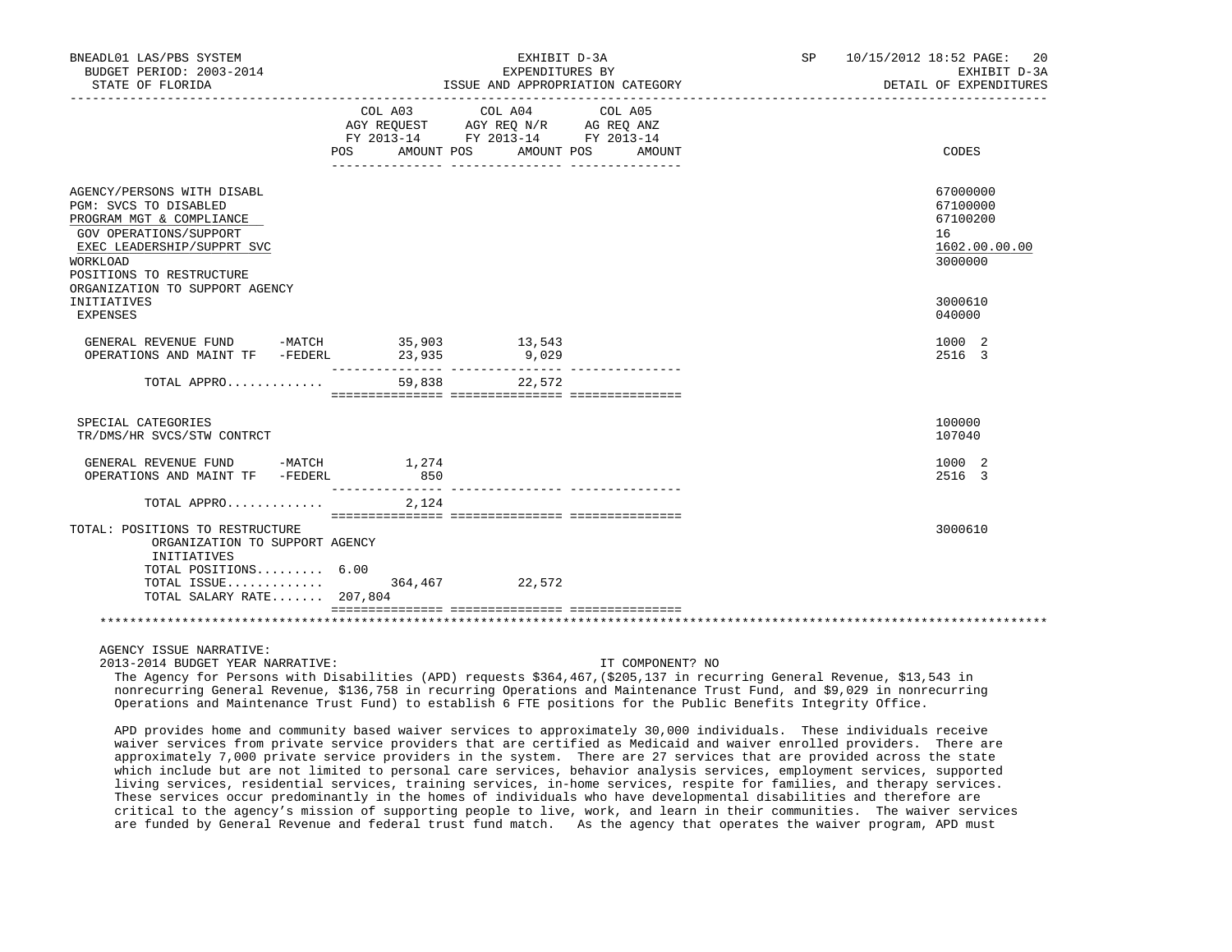| BNEADL01 LAS/PBS SYSTEM<br>BUDGET PERIOD: 2003-2014<br>STATE OF FLORIDA                                                                                                         | EXHIBIT D-3A<br>EXPENDITURES BY<br>ISSUE AND APPROPRIATION CATEGORY                                                                         | 10/15/2012 18:52 PAGE: 21<br>SP<br>EXHIBIT D-3A<br>DETAIL OF EXPENDITURES |
|---------------------------------------------------------------------------------------------------------------------------------------------------------------------------------|---------------------------------------------------------------------------------------------------------------------------------------------|---------------------------------------------------------------------------|
|                                                                                                                                                                                 | COL A03 COL A04 COL A05<br>AGY REQUEST AGY REQ N/R AG REQ ANZ<br>FY 2013-14 FY 2013-14 FY 2013-14<br>AMOUNT POS AMOUNT POS<br>AMOUNT<br>POS | CODES                                                                     |
| AGENCY/PERSONS WITH DISABL<br>PGM: SVCS TO DISABLED<br>PROGRAM MGT & COMPLIANCE<br>GOV OPERATIONS/SUPPORT<br>EXEC LEADERSHIP/SUPPRT SVC<br>WORKLOAD<br>POSITIONS TO RESTRUCTURE |                                                                                                                                             | 67000000<br>67100000<br>67100200<br>16<br>1602.00.00.00<br>3000000        |
| ORGANIZATION TO SUPPORT AGENCY<br>INITIATIVES                                                                                                                                   |                                                                                                                                             | 3000610                                                                   |

ensure quality services are provided to meet the federal and state laws, rules, and regulations.

 In order to obtain more accurate data regarding the services delivered, the agency is embarking on a technology enterprise system that will standardize the data requirements for these services and will drastically improve the agency's ability to track service delivery and to ensure services are meeting the individual's needs. As this system is implemented there will be a greater need for the agency to focus on the integrity of the services and to follow up on issues that arise as these services are delivered.

 The Medicaid Fraud unit with the Agency for Healthcare Administration (AHCA) investigates and resolves issues of fraud when they are reported. However, APD has a critical need to improve the identification of potential fraud specific to the services that are provided under the waiver. Over the last several years, the agency has identified a trend in identify theft cases and situations in which providers are not providing services to the individual yet are billing for the service.

 In order to address and reverse these trends, the agency is seeking 6 FTE positions, one for each region office to work directly for the Public Benefits Integrity Office. These positions will be responsible for the following: external outreach and communication to the individuals we serve and the service providers of the concerns and issues surrounding potential Medicaid fraud, tracking of trends, provision of education and training regarding Medicaid requirements for service delivery, liaison with the AHCA Medicaid Fraud Unit to work in tandem with this unit to seek resolution of reported fraud.

 This issue is requested to correspond with the Strategic Plan for Economic Development by improving the efficiency and effectiveness of government agencies. \*\*\*\*\*\*\*\*\*\*\*\*\*\*\*\*\*\*\*\*\*\*\*\*\*\*\*\*\*\*\*\*\*\*\*\*\*\*\*\*\*\*\*\*\*\*\*\*\*\*\*\*\*\*\*\*\*\*\*\*\*\*\*\*\*\*\*\*\*\*\*\*\*\*\*\*\*\*\*\*\*\*\*\*\*\*\*\*\*\*\*\*\*\*\*\*\*\*\*\*\*\*\*\*\*\*\*\*\*\*\*\*\*\*\*\*\*\*\*\*\*\*\*\*\*\*\*

| POSITION DETAIL OF SALARIES AND BENEFITS:                  |      |           |           |          |          |             |                                 |
|------------------------------------------------------------|------|-----------|-----------|----------|----------|-------------|---------------------------------|
|                                                            | FTE  | BASE RATE | ADDITIVES | BENEFITS | SUBTOTAL | LAPSE<br>°≈ | LAPSED SALARIES<br>AND BENEFITS |
| A03 - AGY REQUEST FY 2013-14                               |      |           |           |          |          |             |                                 |
| NEW POSITIONS<br>2234 OPERATIONS & MGMT CONSULTANT I - SES |      |           |           |          |          |             |                                 |
| N0001 001                                                  | 6.00 | 207,804   |           | 94,701   | 302,505  | 0.00        | 302,505                         |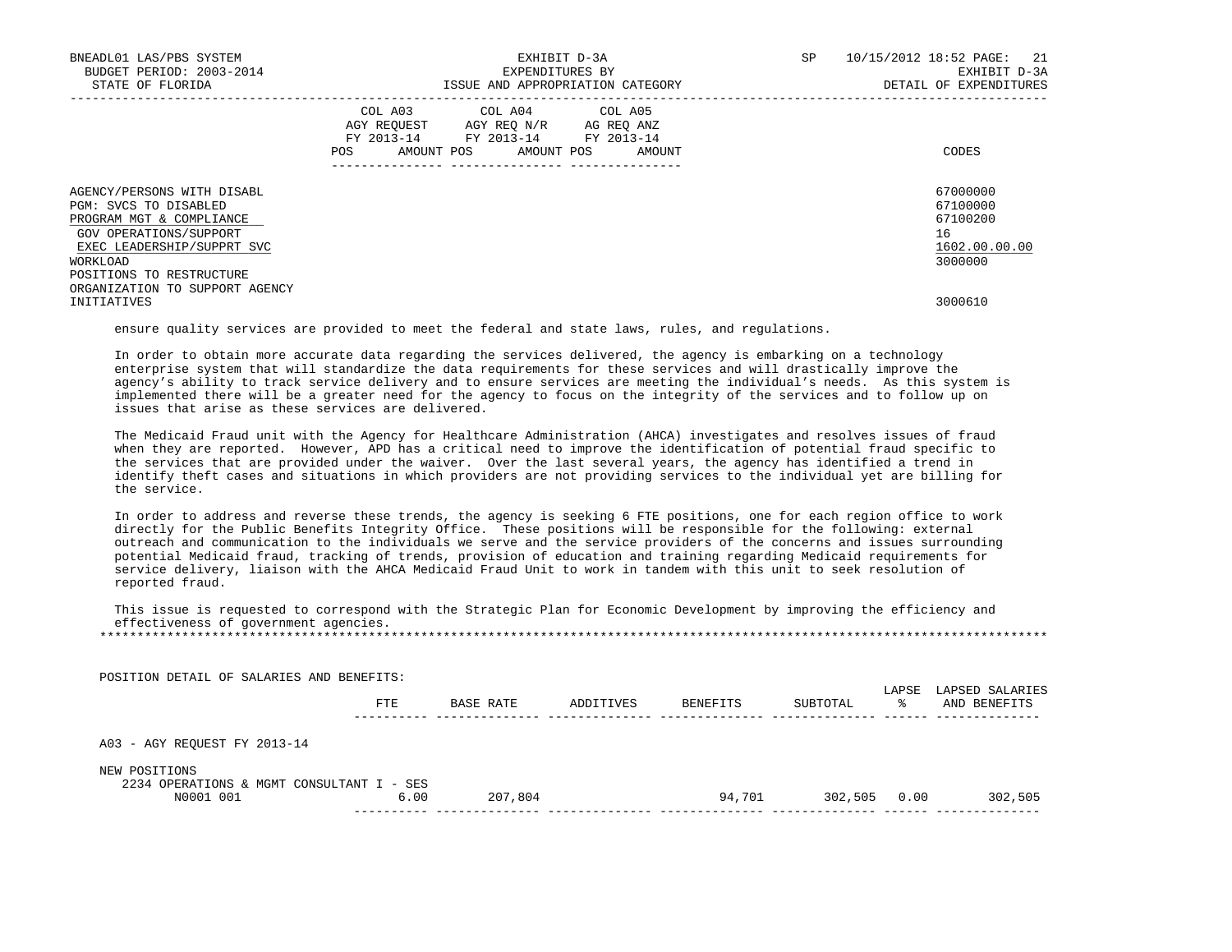| BNEADL01 LAS/PBS SYSTEM<br>BUDGET PERIOD: 2003-2014<br>STATE OF FLORIDA                                                                                                                                           |                           | ISSUE AND APPROPRIATION CATEGORY                                                                | EXHIBIT D-3A<br>EXPENDITURES BY |          |          |   | SP 10/15/2012 18:52 PAGE: 22<br>EXHIBIT D-3A<br>DETAIL OF EXPENDITURES |
|-------------------------------------------------------------------------------------------------------------------------------------------------------------------------------------------------------------------|---------------------------|-------------------------------------------------------------------------------------------------|---------------------------------|----------|----------|---|------------------------------------------------------------------------|
|                                                                                                                                                                                                                   | COL A03<br>POS AMOUNT POS | COL A04<br>AGY REQUEST AGY REQ N/R AG REQ ANZ<br>FY 2013-14 FY 2013-14 FY 2013-14<br>AMOUNT POS | COL A05<br>AMOUNT               |          |          |   | CODES                                                                  |
| AGENCY/PERSONS WITH DISABL<br>PGM: SVCS TO DISABLED<br>PROGRAM MGT & COMPLIANCE<br>GOV OPERATIONS/SUPPORT<br>EXEC LEADERSHIP/SUPPRT SVC<br>WORKLOAD<br>POSITIONS TO RESTRUCTURE<br>ORGANIZATION TO SUPPORT AGENCY |                           |                                                                                                 |                                 |          |          |   | 67000000<br>67100000<br>67100200<br>16<br>1602.00.00.00<br>3000000     |
| INITIATIVES                                                                                                                                                                                                       |                           |                                                                                                 |                                 |          |          |   | 3000610                                                                |
| POSITION DETAIL OF SALARIES AND BENEFITS:                                                                                                                                                                         | ETE                       | BASE RATE                                                                                       | ADDITIVES                       | BENEFITS | SUBTOTAL | ႜ | LAPSE LAPSED SALARIES<br>AND BENEFITS                                  |
| A03 - AGY REQUEST FY 2013-14                                                                                                                                                                                      |                           |                                                                                                 |                                 |          |          |   |                                                                        |
| NEW POSITIONS                                                                                                                                                                                                     |                           |                                                                                                 |                                 |          |          |   |                                                                        |
| TOTALS FOR ISSUE BY FUND<br>1000 GENERAL REVENUE FUND<br>2516 OPERATIONS AND MAINT TF                                                                                                                             |                           |                                                                                                 |                                 |          |          |   | 181,503<br>121,002                                                     |
|                                                                                                                                                                                                                   | 6.00                      | 207,804                                                                                         |                                 | 94,701   | 302,505  |   | ______________<br>302,505<br>==============                            |
|                                                                                                                                                                                                                   |                           |                                                                                                 |                                 |          |          |   |                                                                        |
| FUND SHIFT<br>REALIGNMENT OF OPERATIONS AND<br>MAINTENANCE TRUST FUND/GENERAL<br>REVENUE-DEDUCT                                                                                                                   |                           |                                                                                                 |                                 |          |          |   | 3400000<br>3404300                                                     |
| SALARIES AND BENEFITS                                                                                                                                                                                             |                           |                                                                                                 |                                 |          |          |   | 010000                                                                 |
| OPERATIONS AND MAINT TF                                                                                                                                                                                           | -FEDERL 1,300,000-        |                                                                                                 |                                 |          |          |   | 2516 3                                                                 |
| <b>EXPENSES</b>                                                                                                                                                                                                   |                           |                                                                                                 |                                 |          |          |   | 040000                                                                 |
| OPERATIONS AND MAINT TF -FEDERL                                                                                                                                                                                   | $200,000 -$               |                                                                                                 |                                 |          |          |   | 2516 3                                                                 |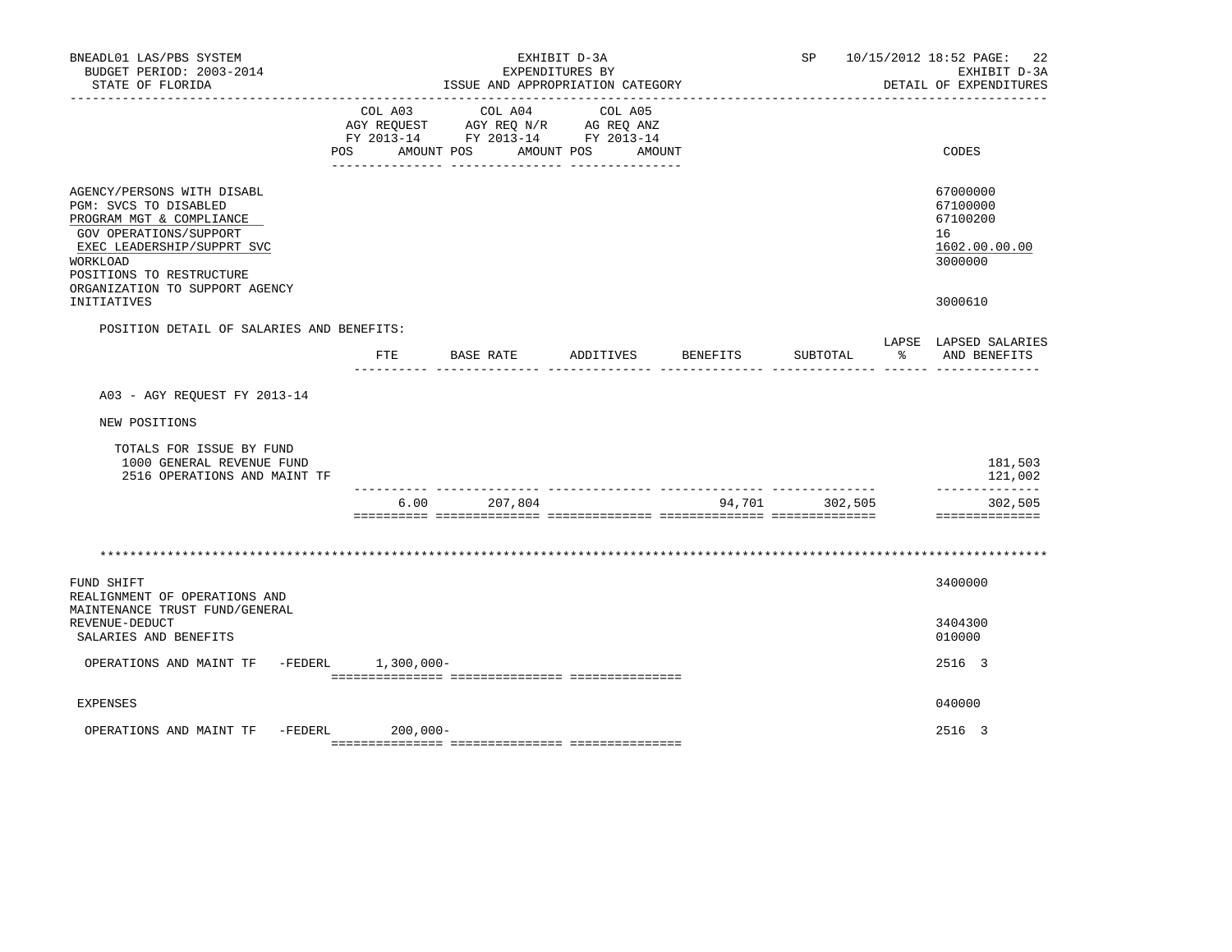| BNEADL01 LAS/PBS SYSTEM<br>BUDGET PERIOD: 2003-2014<br>STATE OF FLORIDA                                                                                                                                                                                          | EXHIBIT D-3A<br>EXPENDITURES BY<br>ISSUE AND APPROPRIATION CATEGORY                                                                                                                                             | SP 10/15/2012 18:52 PAGE: 23<br>EXHIBIT D-3A<br>DETAIL OF EXPENDITURES                  |
|------------------------------------------------------------------------------------------------------------------------------------------------------------------------------------------------------------------------------------------------------------------|-----------------------------------------------------------------------------------------------------------------------------------------------------------------------------------------------------------------|-----------------------------------------------------------------------------------------|
|                                                                                                                                                                                                                                                                  | COL A03 COL A04 COL A05<br>$\begin{tabular}{lllllll} AGY & \texttt{REQUEST} & \texttt{AGY REQ N/R} & \texttt{AG REQ ANZ} \end{tabular}$<br>FY 2013-14 FY 2013-14 FY 2013-14<br>POS AMOUNT POS AMOUNT POS AMOUNT | CODES                                                                                   |
| AGENCY/PERSONS WITH DISABL<br>PGM: SVCS TO DISABLED<br>PROGRAM MGT & COMPLIANCE<br>GOV OPERATIONS/SUPPORT<br>EXEC LEADERSHIP/SUPPRT SVC<br>FUND SHIFT<br>REALIGNMENT OF OPERATIONS AND<br>MAINTENANCE TRUST FUND/GENERAL<br>REVENUE-DEDUCT<br>SPECIAL CATEGORIES |                                                                                                                                                                                                                 | 67000000<br>67100000<br>67100200<br>16<br>1602.00.00.00<br>3400000<br>3404300<br>100000 |
| HOME & COMM SERV ADMIN                                                                                                                                                                                                                                           |                                                                                                                                                                                                                 | 106090                                                                                  |
| OPERATIONS AND MAINT TF -FEDERL 550,000-                                                                                                                                                                                                                         |                                                                                                                                                                                                                 | 2516 3                                                                                  |
| TOTAL: REALIGNMENT OF OPERATIONS AND<br>MAINTENANCE TRUST FUND/GENERAL<br>REVENUE-DEDUCT                                                                                                                                                                         |                                                                                                                                                                                                                 | 3404300                                                                                 |
| TOTAL ISSUE 2,050,000-                                                                                                                                                                                                                                           |                                                                                                                                                                                                                 |                                                                                         |
|                                                                                                                                                                                                                                                                  |                                                                                                                                                                                                                 |                                                                                         |

AGENCY ISSUE NARRATIVE:

2013-2014 BUDGET YEAR NARRATIVE: IT COMPONENT? NO

 The Agency for Persons with Disabilities requests a fund shift of appropriations from unfunded Operations and Maintenance Trust Fund (OMTF) to General Revenue within the Home and Community Services, and Program Management and Compliance budget entities. This issue requests a transfer of \$3,750,000 of recurring budget authority to facilitate operating expenditures. Due to past years activities impacting the OMTF, projected trust fund earnings are insufficient to fund the appropriation categories that support operational and administrative functions.

 A federally approved cost allocation software tool is used to allocate costs accurately and calculate the appropriate reimbursement. Administrative costs are allocated to all agency activities based on the work performed by each activity which includes waiver program activities, Social Services Block Grant activities, state funded activities, and grant related activities. Expenditures directly related to the administration of waiver programs are allowed a 50% federal reimbursement rate.

 For eligible expenditures to support the administration of the waiver programs, costs are allocated using multiple allocation bases which result in approximately 40% being federally reimbursed. The remaining 60% is funded with state dollars. \*\*\*\*\*\*\*\*\*\*\*\*\*\*\*\*\*\*\*\*\*\*\*\*\*\*\*\*\*\*\*\*\*\*\*\*\*\*\*\*\*\*\*\*\*\*\*\*\*\*\*\*\*\*\*\*\*\*\*\*\*\*\*\*\*\*\*\*\*\*\*\*\*\*\*\*\*\*\*\*\*\*\*\*\*\*\*\*\*\*\*\*\*\*\*\*\*\*\*\*\*\*\*\*\*\*\*\*\*\*\*\*\*\*\*\*\*\*\*\*\*\*\*\*\*\*\*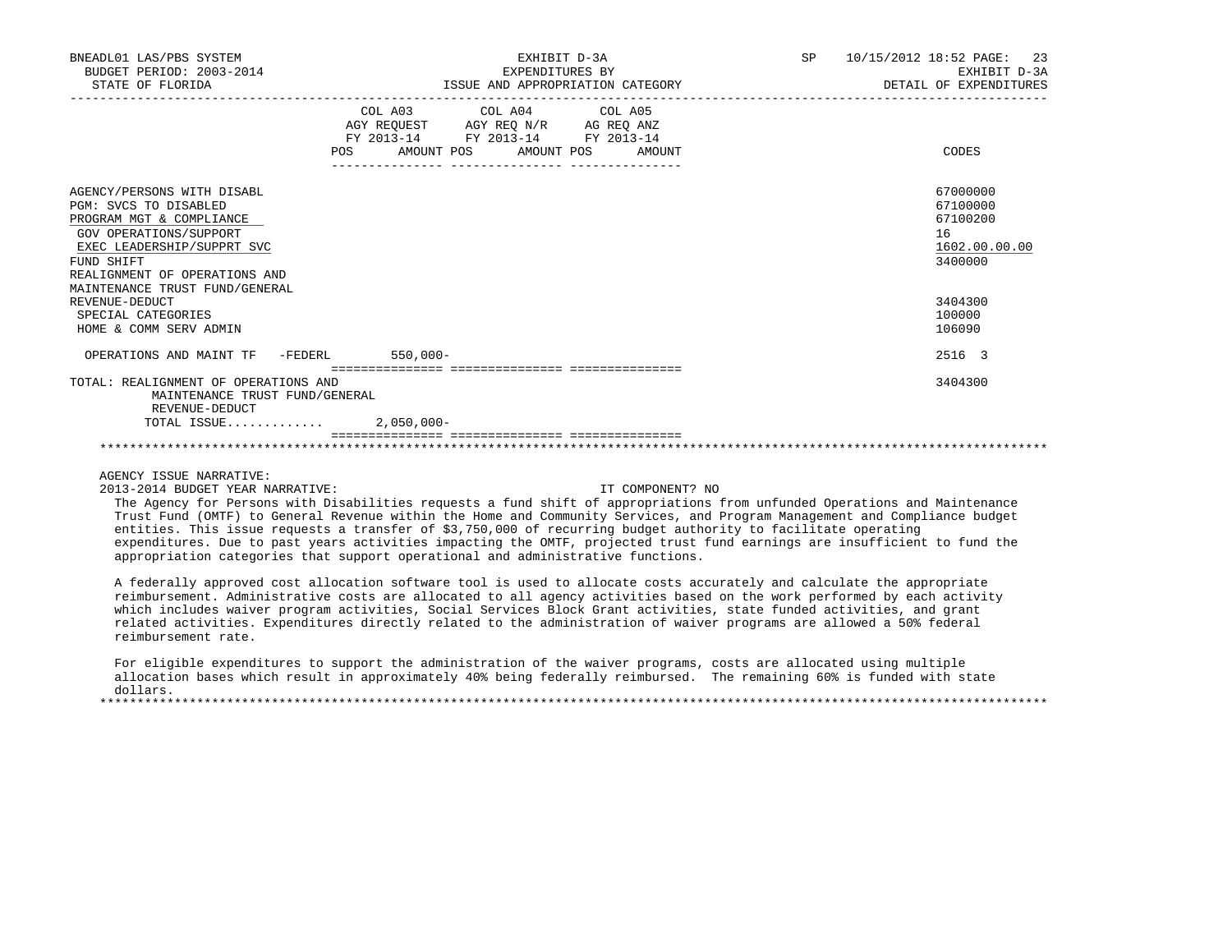| BNEADL01 LAS/PBS SYSTEM<br>BUDGET PERIOD: 2003-2014<br>STATE OF FLORIDA                                                                                                                                                                    |                           | EXHIBIT D-3A<br>EXPENDITURES BY<br>ISSUE AND APPROPRIATION CATEGORY                                                                                                                                                                     |                              | SP       | 10/15/2012 18:52 PAGE: 24<br>EXHIBIT D-3A<br>DETAIL OF EXPENDITURES |                                                                               |
|--------------------------------------------------------------------------------------------------------------------------------------------------------------------------------------------------------------------------------------------|---------------------------|-----------------------------------------------------------------------------------------------------------------------------------------------------------------------------------------------------------------------------------------|------------------------------|----------|---------------------------------------------------------------------|-------------------------------------------------------------------------------|
|                                                                                                                                                                                                                                            | COL A03<br>POS AMOUNT POS | COL A04<br>$\begin{array}{ccccccccc}\n\text{AGY} & \text{REQUEST} & & \text{AGY} & \text{REQ} & \text{N/R} & & \text{AG} & \text{REQ} & \text{ANZ} \\ \text{RY} & 2013-14 & & \text{FY} & 2013-14 & & \text{FY} & 2013-14\n\end{array}$ | COL A05<br>AMOUNT POS AMOUNT |          |                                                                     | CODES                                                                         |
| AGENCY/PERSONS WITH DISABL<br>PGM: SVCS TO DISABLED<br>PROGRAM MGT & COMPLIANCE<br>GOV OPERATIONS/SUPPORT<br>EXEC LEADERSHIP/SUPPRT SVC<br>FUND SHIFT<br>REALIGNMENT OF OPERATIONS AND<br>MAINTENANCE TRUST FUND/GENERAL<br>REVENUE-DEDUCT |                           |                                                                                                                                                                                                                                         |                              |          |                                                                     | 67000000<br>67100000<br>67100200<br>16<br>1602.00.00.00<br>3400000<br>3404300 |
| POSITION DETAIL OF SALARIES AND BENEFITS:                                                                                                                                                                                                  |                           |                                                                                                                                                                                                                                         |                              |          |                                                                     |                                                                               |
|                                                                                                                                                                                                                                            | ETE                       | BASE RATE                                                                                                                                                                                                                               | ADDITIVES                    | BENEFITS | SUBTOTAL                                                            | LAPSE LAPSED SALARIES<br>AND BENEFITS                                         |
|                                                                                                                                                                                                                                            |                           |                                                                                                                                                                                                                                         |                              |          |                                                                     |                                                                               |
| A03 - AGY REQUEST FY 2013-14                                                                                                                                                                                                               |                           |                                                                                                                                                                                                                                         |                              |          |                                                                     |                                                                               |
| CHANGES TO CURRENTLY AUTHORIZED POSITIONS<br>OTHER SALARY AMOUNT<br>2516 OPERATIONS AND MAINT TF                                                                                                                                           |                           |                                                                                                                                                                                                                                         |                              |          |                                                                     | $1,300,000 -$                                                                 |
|                                                                                                                                                                                                                                            |                           |                                                                                                                                                                                                                                         |                              |          |                                                                     | ______________                                                                |
|                                                                                                                                                                                                                                            |                           |                                                                                                                                                                                                                                         |                              |          |                                                                     | 1,300,000-<br>==============                                                  |
|                                                                                                                                                                                                                                            |                           |                                                                                                                                                                                                                                         |                              |          |                                                                     |                                                                               |
| REALIGNMENT OF OPERATIONS AND<br>MAINTENANCE TRUST FUND/GENERAL<br>REVENUE-ADD<br>SALARIES AND BENEFITS                                                                                                                                    |                           |                                                                                                                                                                                                                                         |                              |          |                                                                     | 3404310<br>010000                                                             |
| GENERAL REVENUE FUND                                                                                                                                                                                                                       | $-MATCH$ 1,300,000        |                                                                                                                                                                                                                                         |                              |          |                                                                     | 1000 2                                                                        |
| <b>EXPENSES</b>                                                                                                                                                                                                                            |                           |                                                                                                                                                                                                                                         |                              |          |                                                                     | 040000                                                                        |
| $-MATCH$<br>GENERAL REVENUE FUND                                                                                                                                                                                                           | 200,000                   |                                                                                                                                                                                                                                         |                              |          |                                                                     | 1000 2                                                                        |
| SPECIAL CATEGORIES<br>HOME & COMM SERV ADMIN                                                                                                                                                                                               |                           |                                                                                                                                                                                                                                         |                              |          |                                                                     | 100000<br>106090                                                              |
| GENERAL REVENUE FUND                                                                                                                                                                                                                       | $-MATCH$ 550,000          |                                                                                                                                                                                                                                         |                              |          |                                                                     | 1000 2                                                                        |
| TOTAL: REALIGNMENT OF OPERATIONS AND<br>MAINTENANCE TRUST FUND/GENERAL<br>REVENUE-ADD                                                                                                                                                      |                           |                                                                                                                                                                                                                                         |                              |          |                                                                     | 3404310                                                                       |
| TOTAL ISSUE $2,050,000$                                                                                                                                                                                                                    |                           |                                                                                                                                                                                                                                         |                              |          |                                                                     |                                                                               |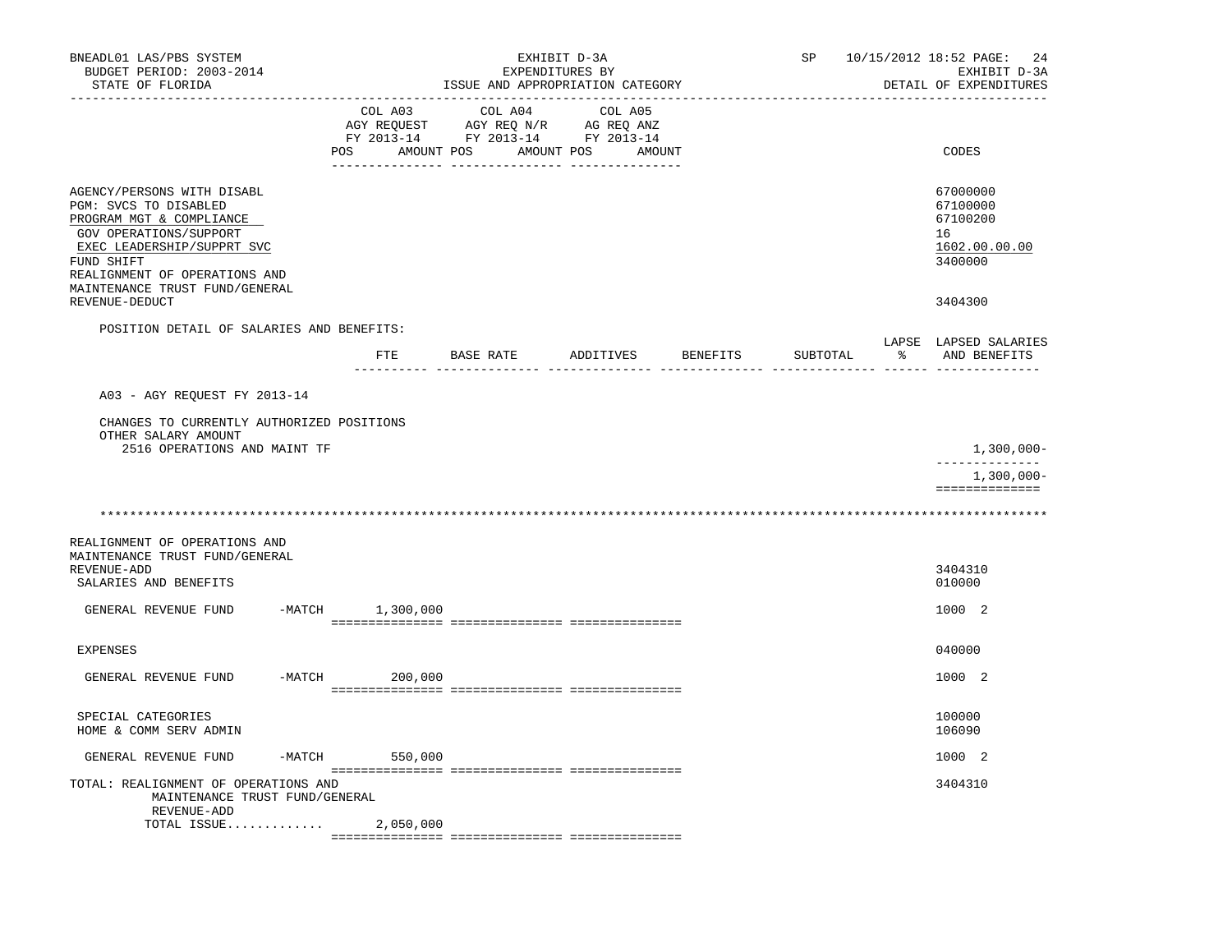| BNEADL01 LAS/PBS SYSTEM<br>BUDGET PERIOD: 2003-2014<br>STATE OF FLORIDA                                                 |     | EXHIBIT D-3A<br>EXPENDITURES BY<br>ISSUE AND APPROPRIATION CATEGORY                                                        |  |  |                  |  | 10/15/2012 18:52 PAGE: 25<br>EXHIBIT D-3A<br>DETAIL OF EXPENDITURES |
|-------------------------------------------------------------------------------------------------------------------------|-----|----------------------------------------------------------------------------------------------------------------------------|--|--|------------------|--|---------------------------------------------------------------------|
|                                                                                                                         | POS | COL A03 COL A04 COL A05<br>AGY REQUEST AGY REQ N/R AG REQ ANZ<br>FY 2013-14 FY 2013-14 FY 2013-14<br>AMOUNT POS AMOUNT POS |  |  | AMOUNT           |  | CODES                                                               |
| AGENCY/PERSONS WITH DISABL                                                                                              |     |                                                                                                                            |  |  |                  |  | 67000000<br>67100000                                                |
| PGM: SVCS TO DISABLED<br>PROGRAM MGT & COMPLIANCE                                                                       |     |                                                                                                                            |  |  |                  |  | 67100200                                                            |
| GOV OPERATIONS/SUPPORT                                                                                                  |     |                                                                                                                            |  |  |                  |  | 16                                                                  |
| EXEC LEADERSHIP/SUPPRT SVC                                                                                              |     |                                                                                                                            |  |  |                  |  | 1602.00.00.00                                                       |
| FUND SHIFT                                                                                                              |     |                                                                                                                            |  |  |                  |  | 3400000                                                             |
| REALIGNMENT OF OPERATIONS AND                                                                                           |     |                                                                                                                            |  |  |                  |  |                                                                     |
| MAINTENANCE TRUST FUND/GENERAL                                                                                          |     |                                                                                                                            |  |  |                  |  |                                                                     |
| REVENUE-ADD                                                                                                             |     |                                                                                                                            |  |  |                  |  | 3404310                                                             |
|                                                                                                                         |     |                                                                                                                            |  |  |                  |  |                                                                     |
| AGENCY ISSUE NARRATIVE:                                                                                                 |     |                                                                                                                            |  |  |                  |  |                                                                     |
| 2013-2014 BUDGET YEAR NARRATIVE:                                                                                        |     |                                                                                                                            |  |  | IT COMPONENT? NO |  |                                                                     |
| The leaner for Demann with Disobilities remeate a fund chift of enpressiptions from unfunded Operations and Meintenance |     |                                                                                                                            |  |  |                  |  |                                                                     |

 The Agency for Persons with Disabilities requests a fund shift of appropriations from unfunded Operations and Maintenance Trust Fund (OMTF) to General Revenue within the Home and Community Services, and Program Management and Compliance budget entities. This issue requests a transfer of \$3,750,000 of recurring budget authority to facilitate operating expenditures. Due to past years activities impacting the OMTF, projected trust fund earnings are insufficient to fund the appropriated categories that support operational and administrative functions.

 A federally approved cost allocation software tool is used to allocate costs accurately and calculate the appropriate reimbursement. Administrative costs are allocated to all agency activities based on the work performed by each activity which includes waiver program activities, Social Services Block Grant activities, state funded activities, and grant related activities. Expenditures directly related to the administration of waiver programs are allowed a 50% federal reimbursement rate.

 For eligible expenditures to support the administration of the waiver programs, costs are allocated using multiple allocation bases which result in approximately 40% being federally reimbursed. The remaining 60% is funded with state dollars.

|                                                                  | <b>FTE</b> | BASE RATE | ADDITIVES | BENEFITS | SUBTOTAL | LAPSE<br>° | LAPSED SALARIES<br>AND BENEFITS |
|------------------------------------------------------------------|------------|-----------|-----------|----------|----------|------------|---------------------------------|
| A03 - AGY REOUEST FY 2013-14                                     |            |           |           |          |          |            |                                 |
| CHANGES TO CURRENTLY AUTHORIZED POSITIONS<br>OTHER SALARY AMOUNT |            |           |           |          |          |            |                                 |
| 1000 GENERAL REVENUE FUND                                        |            |           |           |          |          |            | 1,300,000<br>------------       |
|                                                                  |            |           |           |          |          |            | 1,300,000                       |
|                                                                  |            |           |           |          |          |            |                                 |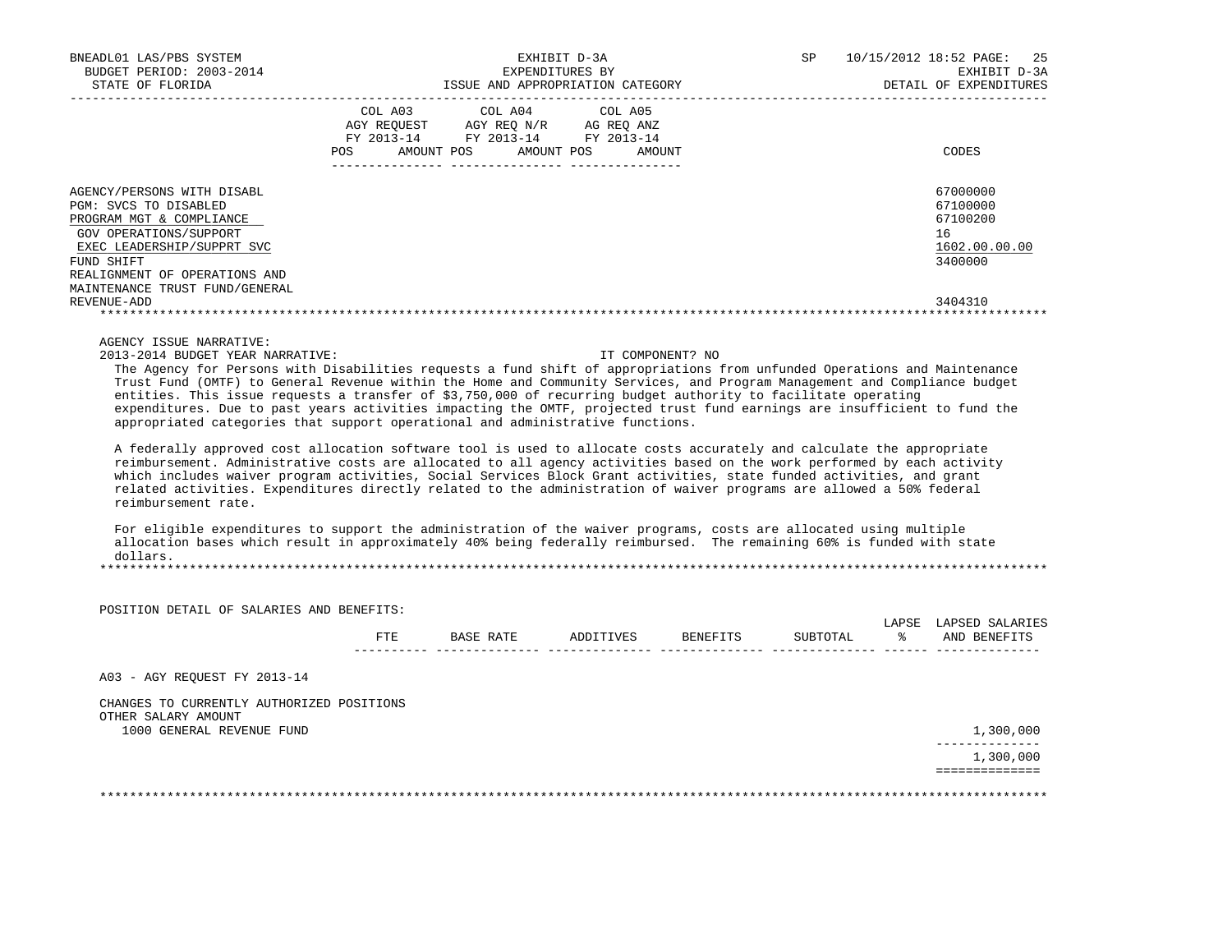| BNEADL01 LAS/PBS SYSTEM<br>BUDGET PERIOD: 2003-2014<br>STATE OF FLORIDA                                                                                                                        |                                 | EXHIBIT D-3A<br>EXPENDITURES BY<br>ISSUE AND APPROPRIATION CATEGORY                                  |        | <b>SP</b> | 10/15/2012 18:52 PAGE:<br>26<br>EXHIBIT D-3A<br>DETAIL OF EXPENDITURES       |
|------------------------------------------------------------------------------------------------------------------------------------------------------------------------------------------------|---------------------------------|------------------------------------------------------------------------------------------------------|--------|-----------|------------------------------------------------------------------------------|
|                                                                                                                                                                                                | FY 2013-14<br>AMOUNT POS<br>POS | COL A03 COL A04 COL A05<br>AGY REQUEST AGY REQ N/R AG REQ ANZ<br>FY 2013-14 FY 2013-14<br>AMOUNT POS | AMOUNT |           | CODES                                                                        |
| AGENCY/PERSONS WITH DISABL<br>PGM: SVCS TO DISABLED<br>PROGRAM MGT & COMPLIANCE<br>GOV OPERATIONS/SUPPORT<br>EXEC LEADERSHIP/SUPPRT SVC<br>SETTLEMENT AGREEMENT FOR CLAIMS<br>BILL<br>EXPENSES |                                 |                                                                                                      |        |           | 67000000<br>67100000<br>67100200<br>16<br>1602.00.00.00<br>4100000<br>040000 |
| $-$ STATE<br>GENERAL REVENUE FUND                                                                                                                                                              |                                 | $950,000$ 950,000                                                                                    |        |           | 1000 1                                                                       |
|                                                                                                                                                                                                |                                 |                                                                                                      |        |           |                                                                              |

 AGENCY ISSUE NARRATIVE: 2013-2014 BUDGET YEAR NARRATIVE: IT COMPONENT? NO

 The Agency for Persons with Disabilities (APD) requests \$950,000 in nonrecurring General Revenue (GR) for a settlement agreement. APD entered into a settlement agreement with JDS, an incapacitated person, for damages sustained as a result of the negligence of a group home licensed by the Agency. The terms of the settlement agreement stipulate that APD will request in its Fiscal Year 2013-2014 Legislative Budget Request a contingent appropriation for \$950,000 of nonrecurring GR funds. A claims bill to be filed by JDS's attorney, will provide JDS compensation for the damages sustained. Any payment under the settlement agreement will not exceed \$950,000.

 The Legislative Budget Request is made so that APD is in compliance with the terms of the settlement agreement. Payment under the settlement agreement is contingent upon Legislative sponsorship and executive approval of the claims bill. Under the settlement agreement, sole responsibility is upon counsel for JDS to take all necessary steps to submit the claims bill, and to obtain Legislative sponsorship and executive approval of the claim. \*\*\*\*\*\*\*\*\*\*\*\*\*\*\*\*\*\*\*\*\*\*\*\*\*\*\*\*\*\*\*\*\*\*\*\*\*\*\*\*\*\*\*\*\*\*\*\*\*\*\*\*\*\*\*\*\*\*\*\*\*\*\*\*\*\*\*\*\*\*\*\*\*\*\*\*\*\*\*\*\*\*\*\*\*\*\*\*\*\*\*\*\*\*\*\*\*\*\*\*\*\*\*\*\*\*\*\*\*\*\*\*\*\*\*\*\*\*\*\*\*\*\*\*\*\*\*

TOTAL: EXEC LEADERSHIP/SUPPRT SVC 1602.00.00 CONTROLLER SUCTION OF THE SUPPORT SUCTION OF THE SUPPORT SUCTION OF THE SUPPORT SUCTION OF THE SUPPORT SUCTION OF THE SUPPORT SUCTION OF THE SUPPORT SUCTION OF THE SUPPORT SUCH BY FUND TYPE CENERAL REVENUE FUND 111.<br>GENERAL REVENUE FUND 18,858,599 963,543 1000 14.065.377 9.029 1000 14.065.377 9.029 1000 14.065.377 9.029 1000 14,065,377 9,029 --------------- --------------- --------------- TOTAL POSITIONS......... 304.00 TOTAL PROG COMP......... 32,923,976 972,572 TOTAL SALARY RATE....... 14,635,790 =============== =============== ===============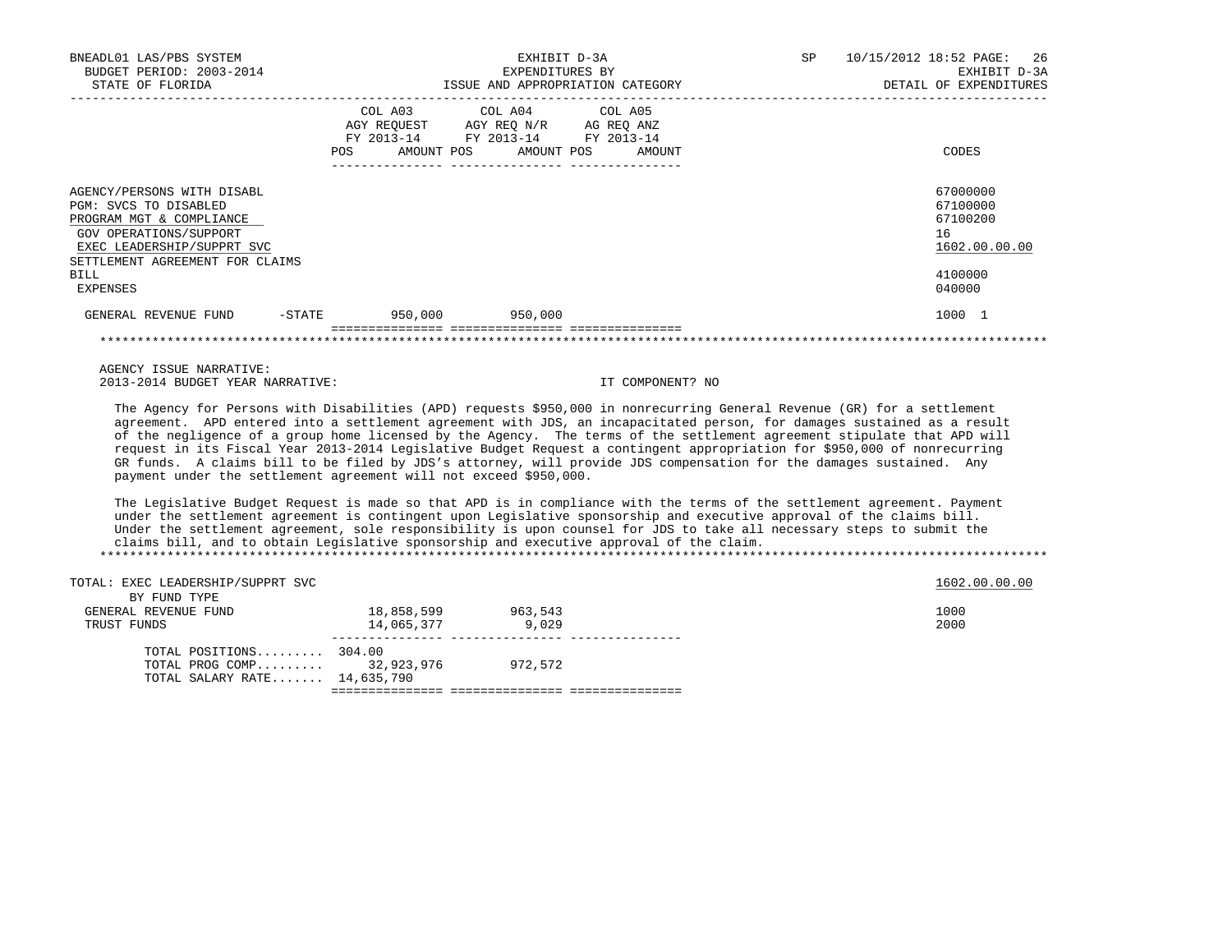| BNEADL01 LAS/PBS SYSTEM<br>BUDGET PERIOD: 2003-2014<br>STATE OF FLORIDA                                                                                                                                                                      |                       |                                                                                                                | EXHIBIT D-3A<br>EXPENDITURES BY<br>ISSUE AND APPROPRIATION CATEGORY |  | SP and the set of the set of the set of the set of the set of the set of the set of the set of the set of the set of the set of the set of the set of the set of the set of the set of the set of the set of the set of the se | 10/15/2012 18:52 PAGE:<br>DETAIL OF EXPENDITURES                       | 27<br>EXHIBIT D-3A |
|----------------------------------------------------------------------------------------------------------------------------------------------------------------------------------------------------------------------------------------------|-----------------------|----------------------------------------------------------------------------------------------------------------|---------------------------------------------------------------------|--|--------------------------------------------------------------------------------------------------------------------------------------------------------------------------------------------------------------------------------|------------------------------------------------------------------------|--------------------|
|                                                                                                                                                                                                                                              | COL A03               | COL A04<br>AGY REQUEST AGY REQ N/R AG REQ ANZ<br>FY 2013-14 FY 2013-14 FY 2013-14<br>POS AMOUNT POS AMOUNT POS | COL A05<br>AMOUNT                                                   |  | CODES                                                                                                                                                                                                                          |                                                                        |                    |
| AGENCY/PERSONS WITH DISABL<br>PGM: SVCS TO DISABLED<br>PROGRAM MGT & COMPLIANCE<br>GOV OPERATIONS/SUPPORT<br>INFORMATION TECHNOLOGY<br>ESTIMATED EXPENDITURES<br>ESTIMATED EXPENDITURES - OPERATIONS<br>SALARY RATE<br>SALARY RATE 1,099,940 |                       |                                                                                                                |                                                                     |  |                                                                                                                                                                                                                                | 67000000<br>67100000<br>67100200<br>16<br>1000000<br>1001000<br>000000 | 1603.00.00.00      |
| SALARIES AND BENEFITS                                                                                                                                                                                                                        |                       |                                                                                                                |                                                                     |  |                                                                                                                                                                                                                                | 010000                                                                 |                    |
| GENERAL REVENUE FUND                                                                                                                                                                                                                         | $-MATCH$              | -STATE 252,570<br>555,825                                                                                      |                                                                     |  |                                                                                                                                                                                                                                | 1000 1<br>1000 2                                                       |                    |
| TOTAL GENERAL REVENUE FUND                                                                                                                                                                                                                   |                       | 808,395                                                                                                        |                                                                     |  |                                                                                                                                                                                                                                | 1000                                                                   |                    |
| OPERATIONS AND MAINT TF                                                                                                                                                                                                                      | -FEDERL<br>$-$ RECPNT | 349,748<br>197,889                                                                                             |                                                                     |  |                                                                                                                                                                                                                                | 2516 3<br>2516 9                                                       |                    |
| TOTAL OPERATIONS AND MAINT TF                                                                                                                                                                                                                |                       | 547,637                                                                                                        |                                                                     |  |                                                                                                                                                                                                                                | 2516                                                                   |                    |
| TOTAL POSITIONS 24.00<br>TOTAL APPRO $1,356,032$                                                                                                                                                                                             |                       |                                                                                                                |                                                                     |  |                                                                                                                                                                                                                                |                                                                        |                    |
| OTHER PERSONAL SERVICES                                                                                                                                                                                                                      |                       |                                                                                                                |                                                                     |  |                                                                                                                                                                                                                                | 030000                                                                 |                    |
| GENERAL REVENUE FUND                                                                                                                                                                                                                         | -STATE<br>-MATCH      | 9,963<br>23,600<br>________________                                                                            |                                                                     |  |                                                                                                                                                                                                                                | 1000 1<br>1000 2                                                       |                    |
| TOTAL GENERAL REVENUE FUND                                                                                                                                                                                                                   |                       | 33,563                                                                                                         |                                                                     |  |                                                                                                                                                                                                                                | 1000                                                                   |                    |
| OPERATIONS AND MAINT TF -FEDERL 24,584                                                                                                                                                                                                       |                       |                                                                                                                |                                                                     |  |                                                                                                                                                                                                                                | 2516 3                                                                 |                    |
| TOTAL APPRO                                                                                                                                                                                                                                  |                       | 58,147                                                                                                         |                                                                     |  |                                                                                                                                                                                                                                |                                                                        |                    |
| <b>EXPENSES</b>                                                                                                                                                                                                                              |                       |                                                                                                                |                                                                     |  |                                                                                                                                                                                                                                | 040000                                                                 |                    |
| GENERAL REVENUE FUND                                                                                                                                                                                                                         | $-$ STATE<br>$-MATCH$ | 35,409<br>83,855                                                                                               |                                                                     |  |                                                                                                                                                                                                                                | 1000 1<br>1000 2                                                       |                    |
| TOTAL GENERAL REVENUE FUND                                                                                                                                                                                                                   |                       | 119,264                                                                                                        |                                                                     |  |                                                                                                                                                                                                                                | 1000                                                                   |                    |
| OPERATIONS AND MAINT TF                                                                                                                                                                                                                      |                       | -FEDERL 14,191                                                                                                 |                                                                     |  |                                                                                                                                                                                                                                | 2516 3                                                                 |                    |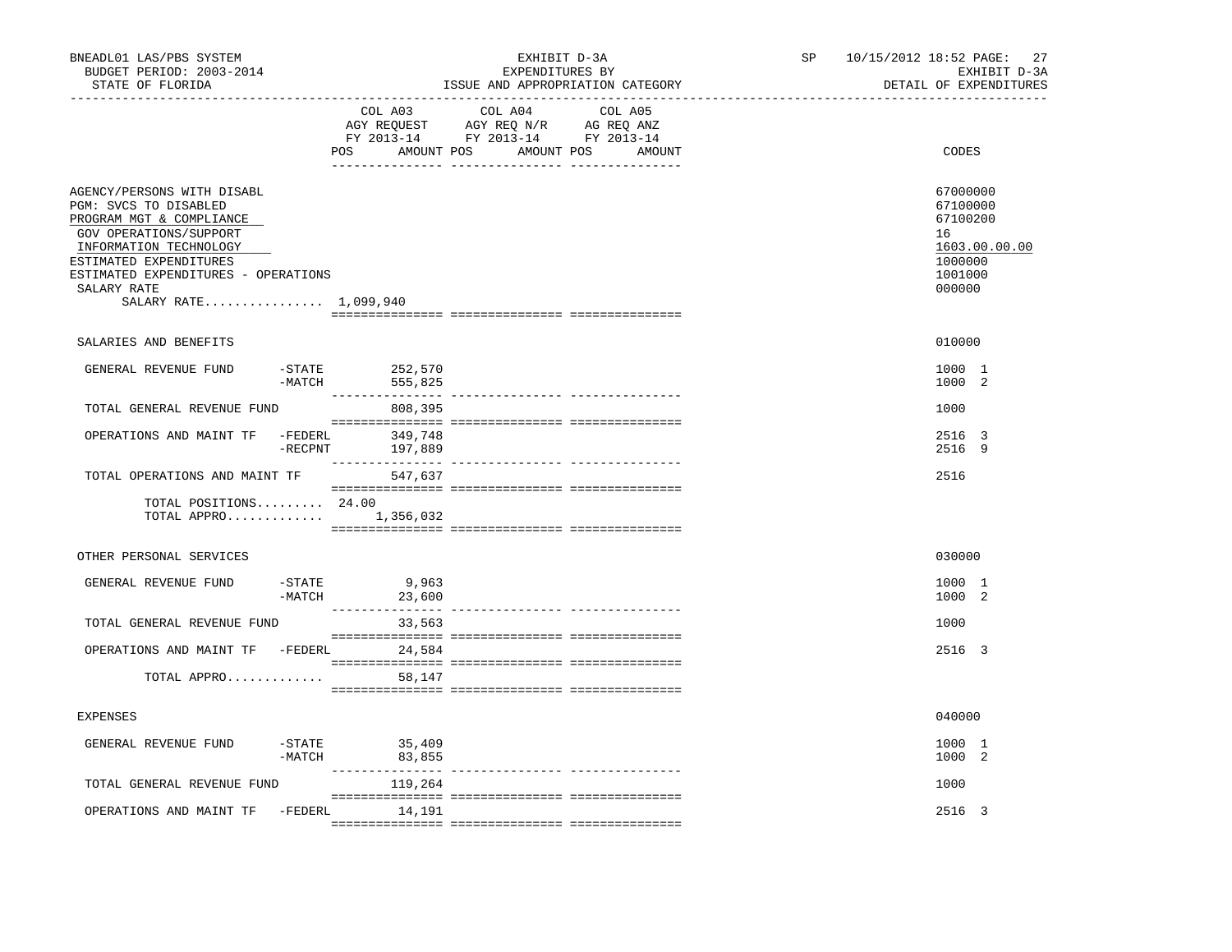| BNEADL01 LAS/PBS SYSTEM<br>BUDGET PERIOD: 2003-2014<br>STATE OF FLORIDA                                                                                                                                                                   |        |                            | EXHIBIT D-3A<br>EXPENDITURES BY<br>ISSUE AND APPROPRIATION CATEGORY                                                              | SP 10/15/2012 18:52 PAGE: 28<br>EXHIBIT D-3A<br>DETAIL OF EXPENDITURES                  |
|-------------------------------------------------------------------------------------------------------------------------------------------------------------------------------------------------------------------------------------------|--------|----------------------------|----------------------------------------------------------------------------------------------------------------------------------|-----------------------------------------------------------------------------------------|
| -----------------                                                                                                                                                                                                                         |        | COL A03                    | COL A04<br>COL A05<br>AGY REQUEST AGY REQ N/R AG REQ ANZ<br>FY 2013-14 FY 2013-14 FY 2013-14<br>POS AMOUNT POS AMOUNT POS AMOUNT | CODES                                                                                   |
| AGENCY/PERSONS WITH DISABL<br>PGM: SVCS TO DISABLED<br>PROGRAM MGT & COMPLIANCE<br>GOV OPERATIONS/SUPPORT<br>INFORMATION TECHNOLOGY<br>ESTIMATED EXPENDITURES<br>ESTIMATED EXPENDITURES - OPERATIONS<br>EXPENSES<br>TOTAL APPRO $133,455$ |        |                            |                                                                                                                                  | 67000000<br>67100000<br>67100200<br>16<br>1603.00.00.00<br>1000000<br>1001000<br>040000 |
|                                                                                                                                                                                                                                           |        |                            |                                                                                                                                  |                                                                                         |
| SPECIAL CATEGORIES<br>RISK MANAGEMENT INSURANCE                                                                                                                                                                                           |        |                            |                                                                                                                                  | 100000<br>103241                                                                        |
| GENERAL REVENUE FUND                                                                                                                                                                                                                      |        | $-STATE$ 3,166             |                                                                                                                                  | 1000 1                                                                                  |
| TR/DMS/HR SVCS/STW CONTRCT                                                                                                                                                                                                                |        |                            |                                                                                                                                  | 107040                                                                                  |
| GENERAL REVENUE FUND                                                                                                                                                                                                                      | -MATCH | $-STATE$ 1,593<br>3,395    |                                                                                                                                  | 1000 1<br>1000 2                                                                        |
| TOTAL GENERAL REVENUE FUND                                                                                                                                                                                                                |        | 4,988                      |                                                                                                                                  | 1000                                                                                    |
| ADMINISTRATIVE TRUST FUND -FEDERL 276                                                                                                                                                                                                     |        |                            |                                                                                                                                  | 2021 3                                                                                  |
| OPERATIONS AND MAINT TF -FEDERL 2,883                                                                                                                                                                                                     |        |                            |                                                                                                                                  | 2516 3                                                                                  |
| TOTAL APPRO                                                                                                                                                                                                                               |        | 8,147                      |                                                                                                                                  |                                                                                         |
| DATA PROCESSING SERVICES<br>DCF DATA CENTER                                                                                                                                                                                               |        |                            |                                                                                                                                  | 210000<br>210008                                                                        |
| GENERAL REVENUE FUND -STATE 302,438                                                                                                                                                                                                       |        |                            |                                                                                                                                  | 1000 1                                                                                  |
| SOUTHWOOD SRC                                                                                                                                                                                                                             |        |                            |                                                                                                                                  | 210021                                                                                  |
| OPERATIONS AND MAINT TF -FEDERL 118,233                                                                                                                                                                                                   |        |                            |                                                                                                                                  | 2516 3                                                                                  |
| NORTHWOOD SRC (NSRC)                                                                                                                                                                                                                      |        |                            |                                                                                                                                  | 210022                                                                                  |
| GENERAL REVENUE FUND -STATE<br>ADMINISTRATIVE TRUST FUND -STATE<br>OPERATIONS AND MAINT TF -FEDERL                                                                                                                                        |        | 79,022<br>78,504<br>21,129 |                                                                                                                                  | 1000 1<br>2021 1<br>2516 3                                                              |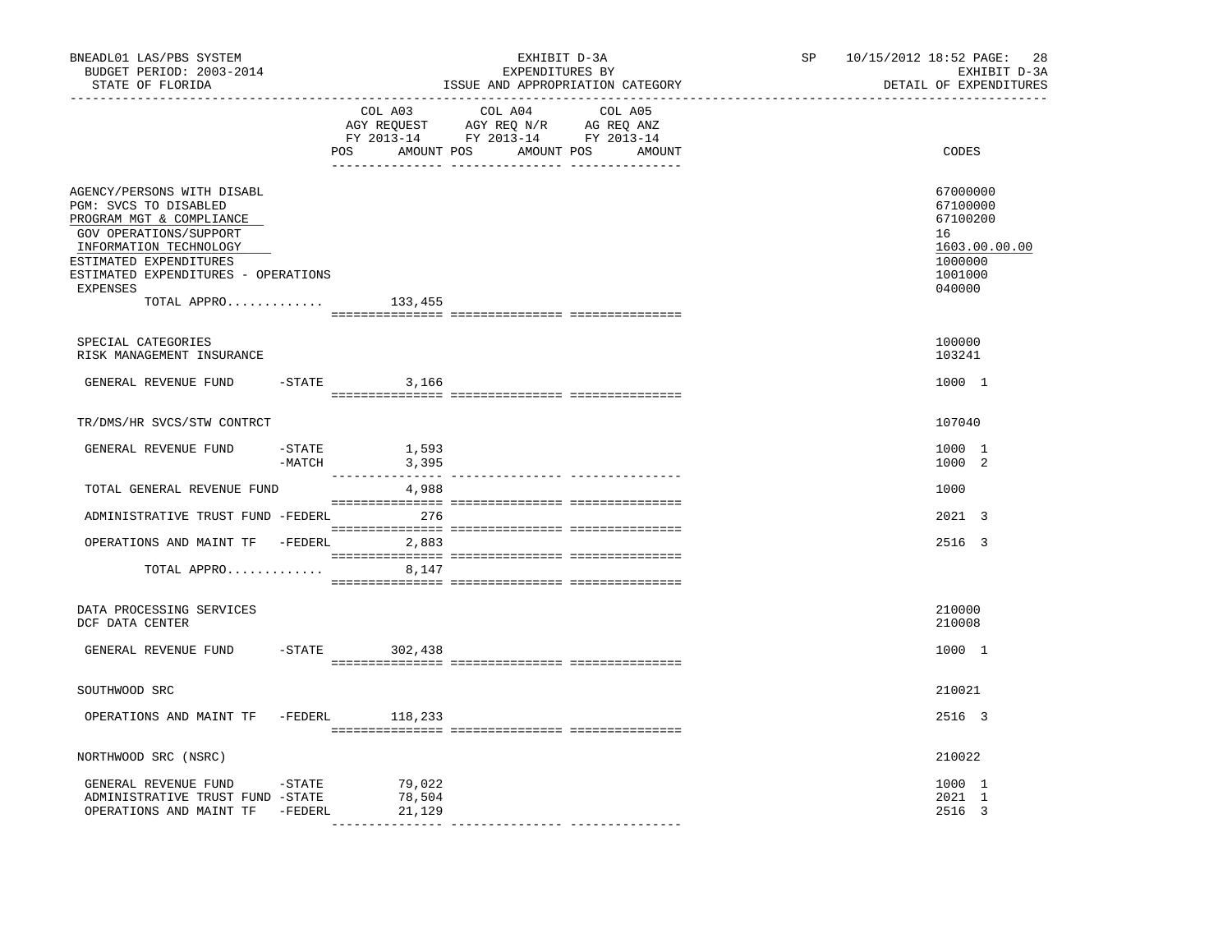| BNEADL01 LAS/PBS SYSTEM<br>BUDGET PERIOD: 2003-2014<br>STATE OF FLORIDA                                                                                                                                                                                                           |                            | EXHIBIT D-3A<br>EXPENDITURES BY<br>ISSUE AND APPROPRIATION CATEGORY |                                                                             |         |  | SP | 10/15/2012 18:52 PAGE:<br>-29<br>EXHIBIT D-3A<br>DETAIL OF EXPENDITURES                           |  |
|-----------------------------------------------------------------------------------------------------------------------------------------------------------------------------------------------------------------------------------------------------------------------------------|----------------------------|---------------------------------------------------------------------|-----------------------------------------------------------------------------|---------|--|----|---------------------------------------------------------------------------------------------------|--|
|                                                                                                                                                                                                                                                                                   | POS                        | COL A03                                                             | COL A04<br>FY 2013-14 FY 2013-14 FY 2013-14<br>AMOUNT POS AMOUNT POS AMOUNT | COL A05 |  |    | CODES                                                                                             |  |
| AGENCY/PERSONS WITH DISABL<br>PGM: SVCS TO DISABLED<br>PROGRAM MGT & COMPLIANCE<br>GOV OPERATIONS/SUPPORT<br>INFORMATION TECHNOLOGY<br>ESTIMATED EXPENDITURES<br>ESTIMATED EXPENDITURES - OPERATIONS<br>DATA PROCESSING SERVICES<br>NORTHWOOD SRC (NSRC)<br>TOTAL APPRO $178,655$ |                            |                                                                     |                                                                             |         |  |    | 67000000<br>67100000<br>67100200<br>16<br>1603.00.00.00<br>1000000<br>1001000<br>210000<br>210022 |  |
| NORTHWEST REGIONAL DC                                                                                                                                                                                                                                                             |                            |                                                                     |                                                                             |         |  |    | 210023                                                                                            |  |
| OPERATIONS AND MAINT TF -FEDERL 88,324                                                                                                                                                                                                                                            |                            |                                                                     |                                                                             |         |  |    | 2516 3                                                                                            |  |
| TOTAL: ESTIMATED EXPENDITURES - OPERATIONS<br>TOTAL POSITIONS $24.00$<br>TOTAL SALARY RATE $1,099,940$                                                                                                                                                                            |                            |                                                                     |                                                                             |         |  |    | 1001000                                                                                           |  |
| FLORIDA RETIREMENT SYSTEM<br>CONTRIBUTION ADJUSTMENT FOR<br>FISCAL YEAR 2012-2013<br>SALARIES AND BENEFITS                                                                                                                                                                        |                            |                                                                     |                                                                             |         |  |    | 1001240<br>010000                                                                                 |  |
| GENERAL REVENUE FUND                                                                                                                                                                                                                                                              | $-STATE$ 566<br>$-MATCH$   | 1,246                                                               |                                                                             |         |  |    | 1000 1<br>1000 2                                                                                  |  |
| TOTAL GENERAL REVENUE FUND                                                                                                                                                                                                                                                        |                            | ________________<br>1,812                                           |                                                                             |         |  |    | 1000                                                                                              |  |
| OPERATIONS AND MAINT TF                                                                                                                                                                                                                                                           | -FEDERL<br>$-{\rm RECPNT}$ | 784<br>443                                                          |                                                                             |         |  |    | 2516 3<br>2516 9                                                                                  |  |
| TOTAL OPERATIONS AND MAINT TF                                                                                                                                                                                                                                                     |                            | 1,227                                                               |                                                                             |         |  |    | 2516                                                                                              |  |
| TOTAL APPRO                                                                                                                                                                                                                                                                       |                            | 3,039                                                               |                                                                             |         |  |    |                                                                                                   |  |
| DATA PROCESSING SERVICES<br>SOUTHWOOD SRC                                                                                                                                                                                                                                         |                            |                                                                     |                                                                             |         |  |    | 210000<br>210021                                                                                  |  |
| OPERATIONS AND MAINT TF                                                                                                                                                                                                                                                           | -FEDERL                    | 67                                                                  |                                                                             |         |  |    | 2516 3                                                                                            |  |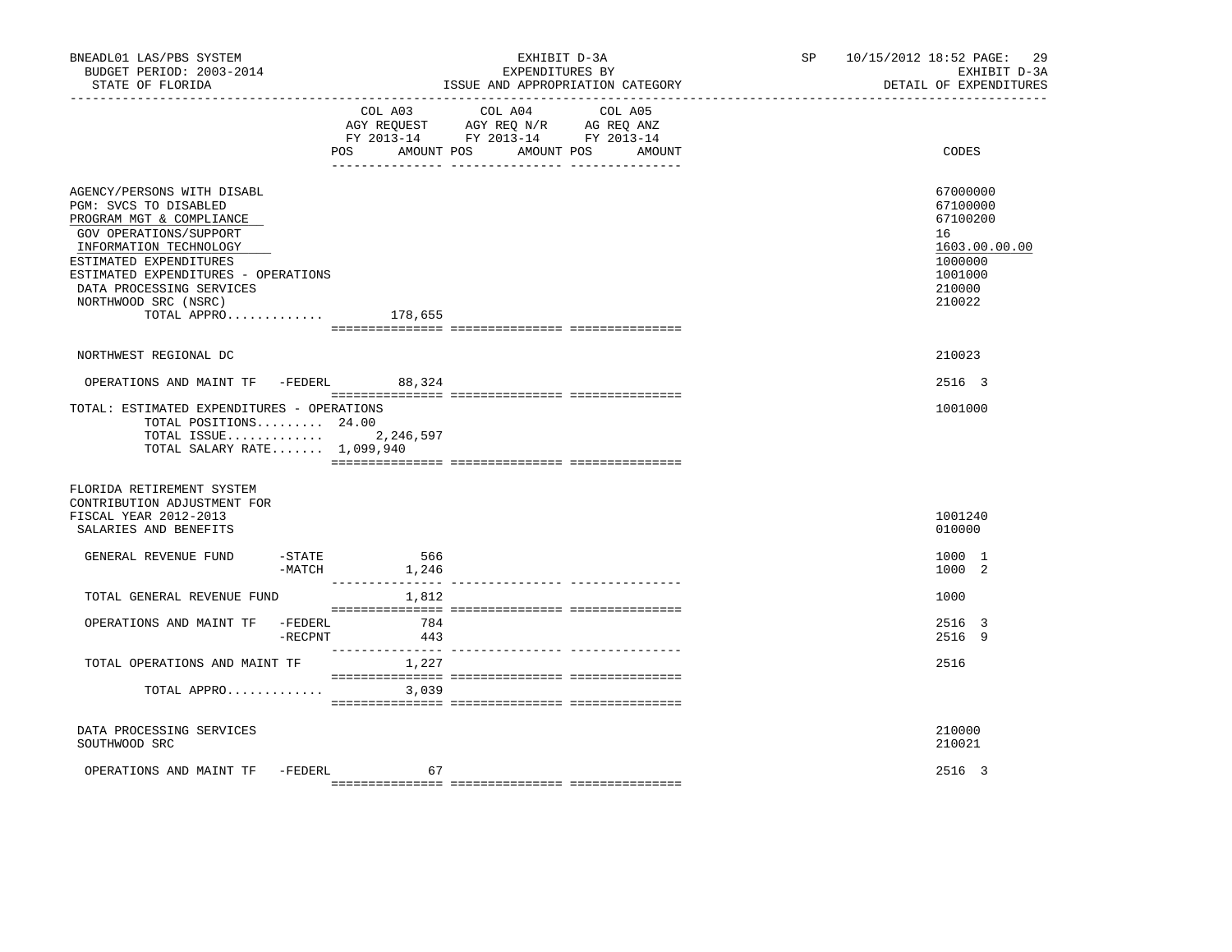| BNEADL01 LAS/PBS SYSTEM<br>BUDGET PERIOD: 2003-2014<br>STATE OF FLORIDA                                                                                                                    | _____________________________ | EXHIBIT D-3A<br>EXPENDITURES BY<br>ISSUE AND APPROPRIATION CATEGORY                                                                                                                                                                                        | SP | 10/15/2012 18:52 PAGE: 30<br>EXHIBIT D-3A<br>DETAIL OF EXPENDITURES |
|--------------------------------------------------------------------------------------------------------------------------------------------------------------------------------------------|-------------------------------|------------------------------------------------------------------------------------------------------------------------------------------------------------------------------------------------------------------------------------------------------------|----|---------------------------------------------------------------------|
|                                                                                                                                                                                            | COL A03<br>POS                | COL A04<br>COL A05<br>$\begin{tabular}{lllllllll} \bf AGY & \bf REQUEST & \bf AGY & \bf REQ & \bf N/R & \bf AG & \bf REQ & \bf ANZ \\ \bf FY & \tt 2013-14 & \bf FY & \tt 2013-14 & \bf FY & \tt 2013-14 \\ \end{tabular}$<br>AMOUNT POS AMOUNT POS AMOUNT |    | CODES                                                               |
|                                                                                                                                                                                            |                               |                                                                                                                                                                                                                                                            |    |                                                                     |
| AGENCY/PERSONS WITH DISABL<br>PGM: SVCS TO DISABLED<br>PROGRAM MGT & COMPLIANCE<br>GOV OPERATIONS/SUPPORT<br>INFORMATION TECHNOLOGY<br>ESTIMATED EXPENDITURES<br>FLORIDA RETIREMENT SYSTEM |                               |                                                                                                                                                                                                                                                            |    | 67000000<br>67100000<br>67100200<br>16<br>1603.00.00.00<br>1000000  |
| CONTRIBUTION ADJUSTMENT FOR                                                                                                                                                                |                               |                                                                                                                                                                                                                                                            |    |                                                                     |
| FISCAL YEAR 2012-2013<br>DATA PROCESSING SERVICES<br>NORTHWOOD SRC (NSRC)                                                                                                                  |                               |                                                                                                                                                                                                                                                            |    | 1001240<br>210000<br>210022                                         |
| GENERAL REVENUE FUND - STATE<br>ADMINISTRATIVE TRUST FUND -STATE<br>OPERATIONS AND MAINT TF -FEDERL                                                                                        | 39<br>39<br>10                |                                                                                                                                                                                                                                                            |    | 1000 1<br>2021 1<br>2516 3                                          |
| TOTAL APPRO                                                                                                                                                                                | $- - - -$<br>88               |                                                                                                                                                                                                                                                            |    |                                                                     |
| TOTAL: FLORIDA RETIREMENT SYSTEM<br>CONTRIBUTION ADJUSTMENT FOR<br>FISCAL YEAR 2012-2013                                                                                                   |                               |                                                                                                                                                                                                                                                            |    | 1001240                                                             |
| TOTAL ISSUE                                                                                                                                                                                | 3,194                         |                                                                                                                                                                                                                                                            |    |                                                                     |
| ADJUSTMENT TO STATE HEALTH<br>INSURANCE PREMIUM CONTRIBUTION -<br>FISCAL YEAR 2012-13<br>SALARIES AND BENEFITS                                                                             |                               |                                                                                                                                                                                                                                                            |    | 1001830<br>010000                                                   |
| GENERAL REVENUE FUND<br>$-$ STATE                                                                                                                                                          | 516<br>$-MATCH$ 1, 137        |                                                                                                                                                                                                                                                            |    | 1000 1<br>1000 2                                                    |
| TOTAL GENERAL REVENUE FUND                                                                                                                                                                 | 1,653                         |                                                                                                                                                                                                                                                            |    | 1000                                                                |
| OPERATIONS AND MAINT TF<br>-FEDERL<br>$-$ RECPNT                                                                                                                                           | 715<br>405                    |                                                                                                                                                                                                                                                            |    | 2516 3<br>2516 9                                                    |
| TOTAL OPERATIONS AND MAINT TF                                                                                                                                                              | 1,120                         |                                                                                                                                                                                                                                                            |    | 2516                                                                |
| TOTAL APPRO                                                                                                                                                                                | 2,773                         |                                                                                                                                                                                                                                                            |    |                                                                     |
| DATA PROCESSING SERVICES<br>SOUTHWOOD SRC                                                                                                                                                  |                               |                                                                                                                                                                                                                                                            |    | 210000<br>210021                                                    |
| OPERATIONS AND MAINT TF<br>-FEDERL                                                                                                                                                         | 60                            |                                                                                                                                                                                                                                                            |    | 2516 3                                                              |
|                                                                                                                                                                                            |                               |                                                                                                                                                                                                                                                            |    |                                                                     |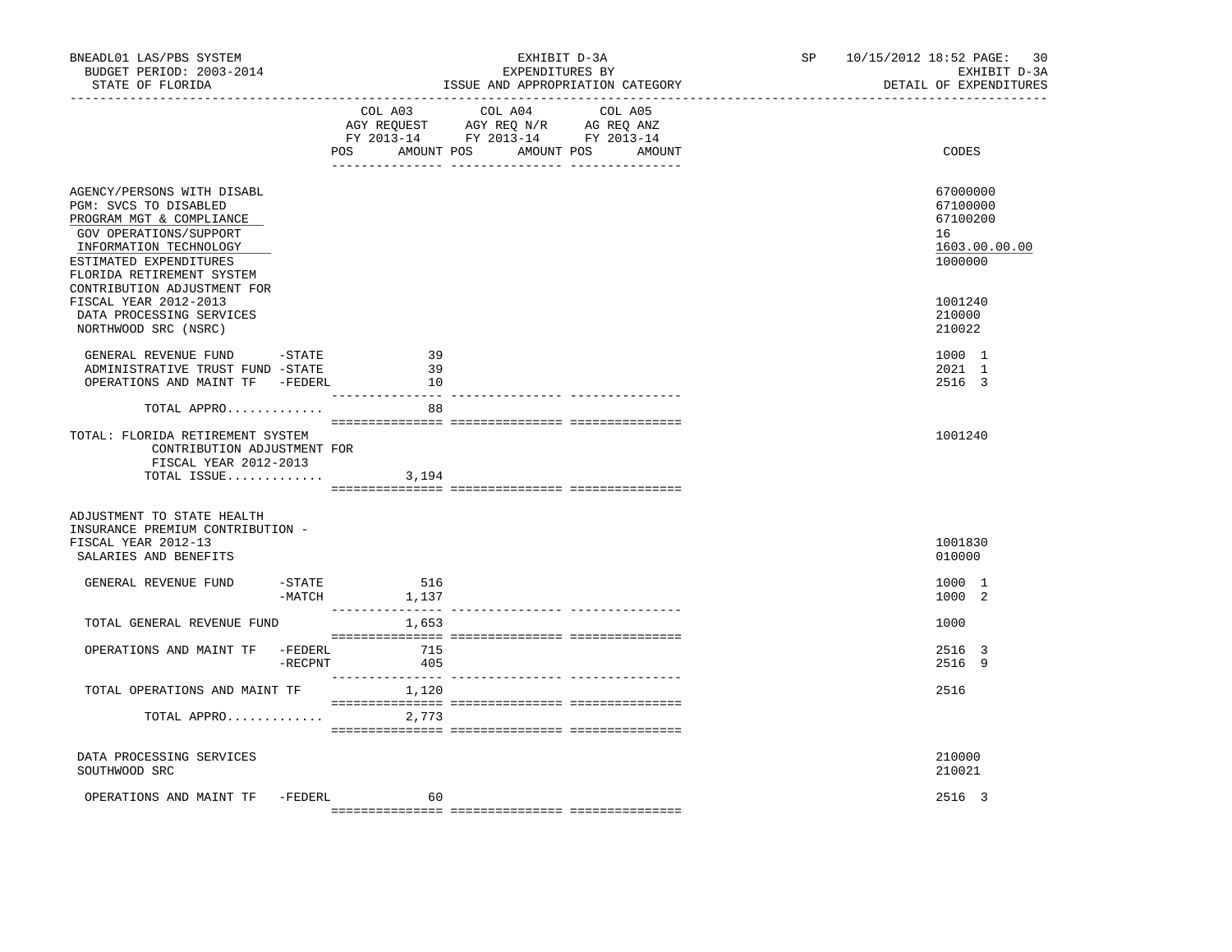| BNEADL01 LAS/PBS SYSTEM<br>BUDGET PERIOD: 2003-2014<br>STATE OF FLORIDA                                                                                                                     | EXHIBIT D-3A<br>EXPENDITURES BY<br>ISSUE AND APPROPRIATION CATEGORY                                                                         | SP 10/15/2012 18:52 PAGE: 31<br>EXHIBIT D-3A<br>DETAIL OF EXPENDITURES |
|---------------------------------------------------------------------------------------------------------------------------------------------------------------------------------------------|---------------------------------------------------------------------------------------------------------------------------------------------|------------------------------------------------------------------------|
|                                                                                                                                                                                             | COL A03 COL A04<br>COL A05<br>AGY REQUEST AGY REQ N/R AG REQ ANZ<br>FY 2013-14 FY 2013-14 FY 2013-14<br>POS AMOUNT POS AMOUNT POS<br>AMOUNT | CODES                                                                  |
| AGENCY/PERSONS WITH DISABL<br>PGM: SVCS TO DISABLED<br>PROGRAM MGT & COMPLIANCE<br>GOV OPERATIONS/SUPPORT<br>INFORMATION TECHNOLOGY<br>ESTIMATED EXPENDITURES<br>ADJUSTMENT TO STATE HEALTH |                                                                                                                                             | 67000000<br>67100000<br>67100200<br>16<br>1603.00.00.00<br>1000000     |
| INSURANCE PREMIUM CONTRIBUTION -<br>FISCAL YEAR 2012-13<br>DATA PROCESSING SERVICES<br>NORTHWOOD SRC (NSRC)                                                                                 |                                                                                                                                             | 1001830<br>210000<br>210022                                            |
| GENERAL REVENUE FUND -STATE<br>ADMINISTRATIVE TRUST FUND -STATE<br>OPERATIONS AND MAINT TF -FEDERL                                                                                          | 34<br>34<br>$\overline{9}$                                                                                                                  | 1000 1<br>2021 1<br>2516 3                                             |
| TOTAL APPRO<br>TOTAL: ADJUSTMENT TO STATE HEALTH                                                                                                                                            | 77                                                                                                                                          | 1001830                                                                |
| INSURANCE PREMIUM CONTRIBUTION -<br>FISCAL YEAR 2012-13<br>TOTAL ISSUE                                                                                                                      | 2,910                                                                                                                                       |                                                                        |
|                                                                                                                                                                                             |                                                                                                                                             |                                                                        |
| REALLOCATION OF HUMAN RESOURCES<br>OUTSOURCING<br>SPECIAL CATEGORIES<br>TR/DMS/HR SVCS/STW CONTRCT                                                                                          |                                                                                                                                             | 1005900<br>100000<br>107040                                            |
| GENERAL REVENUE FUND<br>$-\mathtt{STATE}$<br>-MATCH                                                                                                                                         | $107 -$<br>$228-$                                                                                                                           | 1000 1<br>1000 2                                                       |
| TOTAL GENERAL REVENUE FUND                                                                                                                                                                  | $335-$                                                                                                                                      | 1000                                                                   |
| ADMINISTRATIVE TRUST FUND -FEDERL                                                                                                                                                           | $19-$                                                                                                                                       | 2021 3                                                                 |
| OPERATIONS AND MAINT TF -FEDERL 194-                                                                                                                                                        |                                                                                                                                             | 2516 3                                                                 |
| TOTAL APPRO                                                                                                                                                                                 | $548-$                                                                                                                                      |                                                                        |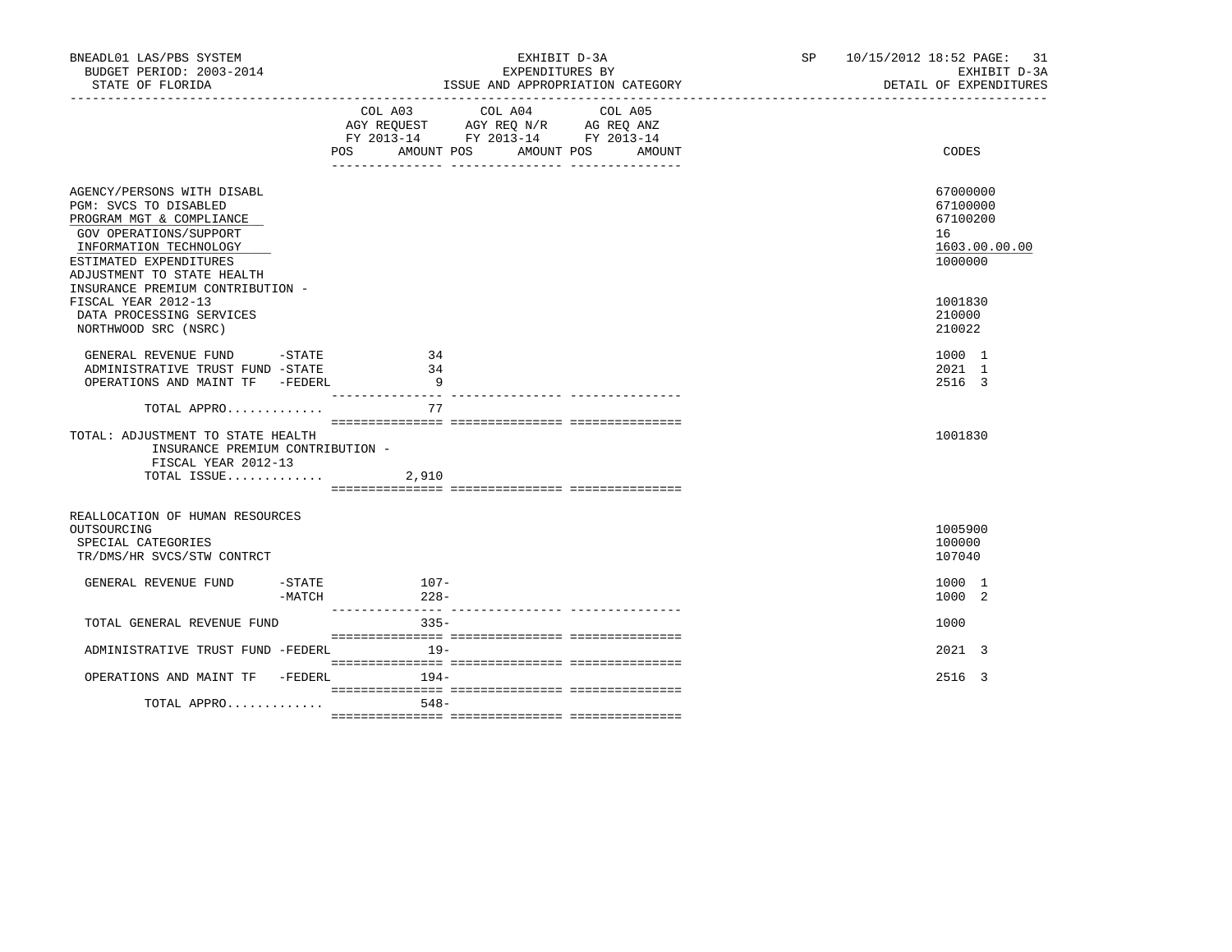| BNEADL01 LAS/PBS SYSTEM<br>BUDGET PERIOD: 2003-2014<br>STATE OF FLORIDA                                                                                                                      | EXHIBIT D-3A<br>EXPENDITURES BY<br>ISSUE AND APPROPRIATION CATEGORY | SP and the set of the set of the set of the set of the set of the set of the set of the set of the set of the set of the set of the set of the set of the set of the set of the set of the set of the set of the set of the se | 10/15/2012 18:52 PAGE: 32<br>EXHIBIT D-3A<br>DETAIL OF EXPENDITURES |                                                                    |
|----------------------------------------------------------------------------------------------------------------------------------------------------------------------------------------------|---------------------------------------------------------------------|--------------------------------------------------------------------------------------------------------------------------------------------------------------------------------------------------------------------------------|---------------------------------------------------------------------|--------------------------------------------------------------------|
|                                                                                                                                                                                              | POS AMOUNT POS                                                      | COL A03 COL A04 COL A05<br>AGY REQUEST AGY REQ N/R AG REQ ANZ<br>FY 2013-14 FY 2013-14 FY 2013-14<br>AMOUNT POS<br>AMOUNT                                                                                                      |                                                                     | CODES                                                              |
| AGENCY/PERSONS WITH DISABL<br>PGM: SVCS TO DISABLED<br>PROGRAM MGT & COMPLIANCE<br>GOV OPERATIONS/SUPPORT<br>INFORMATION TECHNOLOGY<br>ANNUALIZATION OF ADMINISTERED<br>FUNDS APPROPRIATIONS |                                                                     |                                                                                                                                                                                                                                |                                                                     | 67000000<br>67100000<br>67100200<br>16<br>1603.00.00.00<br>26A0000 |
| STATE HEALTH INSURANCE ADJUSTMENT<br>FOR FY 2012-13 - 10 MONTHS<br>ANNUALIZATION<br>SALARIES AND BENEFITS                                                                                    |                                                                     |                                                                                                                                                                                                                                |                                                                     | 26A1830<br>010000                                                  |
| GENERAL REVENUE FUND<br>$-MATCH$                                                                                                                                                             | $-$ STATE 2,580<br>5,685                                            |                                                                                                                                                                                                                                |                                                                     | 1000 1<br>1000 2                                                   |
| TOTAL GENERAL REVENUE FUND                                                                                                                                                                   | 8,265                                                               |                                                                                                                                                                                                                                |                                                                     | 1000                                                               |
| OPERATIONS AND MAINT TF -FEDERL 3,575<br>$-$ RECPNT                                                                                                                                          | 2,025                                                               |                                                                                                                                                                                                                                |                                                                     | 2516 3<br>2516 9                                                   |
| TOTAL OPERATIONS AND MAINT TF<br>TOTAL APPRO                                                                                                                                                 | 5,600<br>13,865                                                     |                                                                                                                                                                                                                                |                                                                     | 2516                                                               |
| DATA PROCESSING SERVICES<br>SOUTHWOOD SRC                                                                                                                                                    |                                                                     |                                                                                                                                                                                                                                |                                                                     | 210000<br>210021                                                   |
| OPERATIONS AND MAINT TF -FEDERL 300                                                                                                                                                          |                                                                     |                                                                                                                                                                                                                                |                                                                     | 2516 3                                                             |
| NORTHWOOD SRC (NSRC)                                                                                                                                                                         |                                                                     |                                                                                                                                                                                                                                |                                                                     | 210022                                                             |
| GENERAL REVENUE FUND -STATE 170<br>ADMINISTRATIVE TRUST FUND -STATE<br>OPERATIONS AND MAINT TF -FEDERL                                                                                       | 170<br>45                                                           |                                                                                                                                                                                                                                |                                                                     | 1000 1<br>2021 1<br>2516 3                                         |
| TOTAL APPRO<br>TOTAL: STATE HEALTH INSURANCE ADJUSTMENT<br>FOR FY 2012-13 - 10 MONTHS<br>ANNUALIZATION                                                                                       | 385                                                                 |                                                                                                                                                                                                                                |                                                                     | 26A1830                                                            |
| TOTAL ISSUE                                                                                                                                                                                  | 14,550                                                              |                                                                                                                                                                                                                                |                                                                     |                                                                    |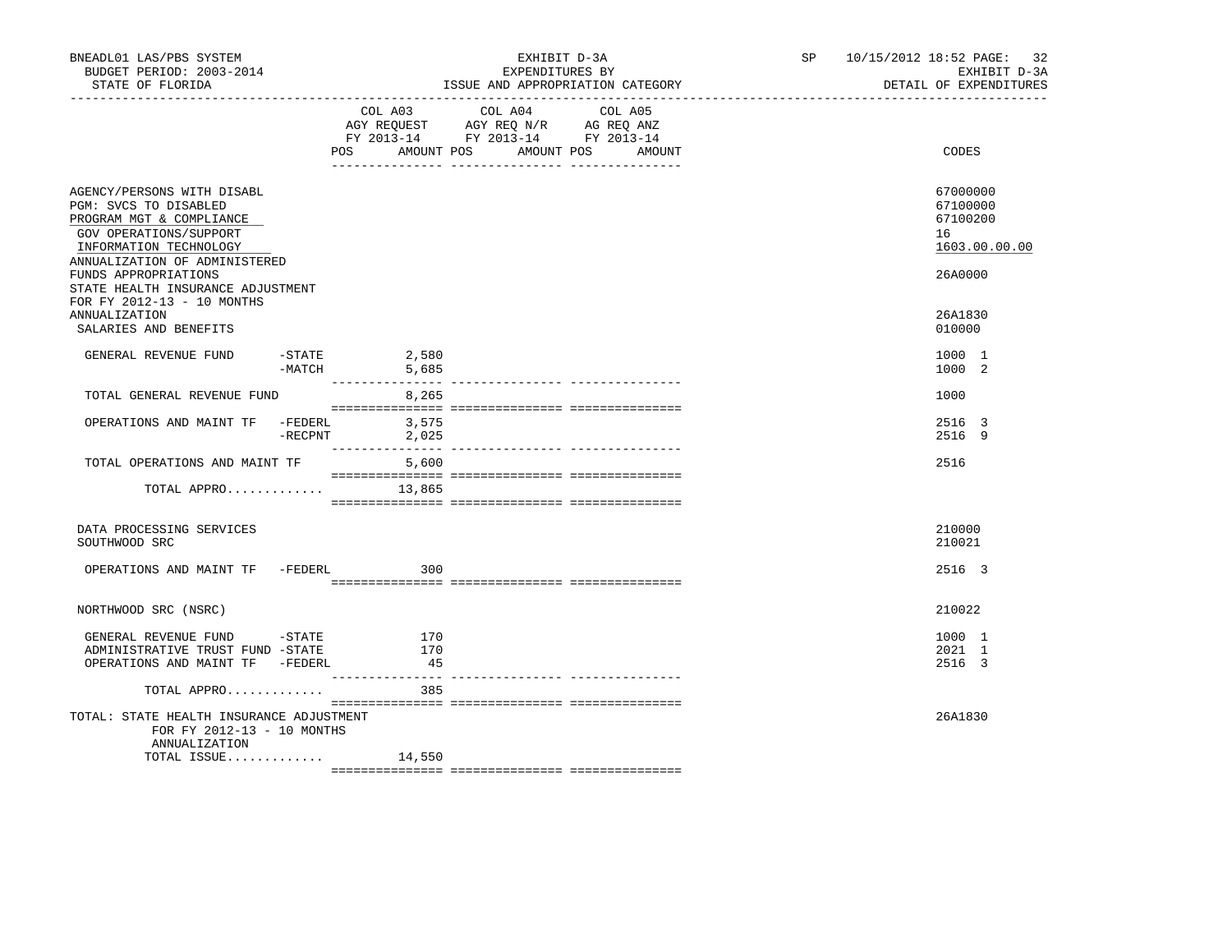| BNEADL01 LAS/PBS SYSTEM<br>BUDGET PERIOD: 2003-2014<br>STATE OF FLORIDA                                                             |                                     | EXHIBIT D-3A<br>EXPENDITURES BY                               |        | SP and the set of the set of the set of the set of the set of the set of the set of the set of the set of the set of the set of the set of the set of the set of the set of the set of the set of the set of the set of the se | 10/15/2012 18:52 PAGE: 33<br>EXHIBIT D-3A<br>ISSUE AND APPROPRIATION CATEGORY <b>Experiment SECTAL SECTAL SECTAL OF EXPENDITURES</b> |
|-------------------------------------------------------------------------------------------------------------------------------------|-------------------------------------|---------------------------------------------------------------|--------|--------------------------------------------------------------------------------------------------------------------------------------------------------------------------------------------------------------------------------|--------------------------------------------------------------------------------------------------------------------------------------|
|                                                                                                                                     |                                     | FY 2013-14 FY 2013-14 FY 2013-14<br>POS AMOUNT POS AMOUNT POS | AMOUNT |                                                                                                                                                                                                                                | CODES                                                                                                                                |
| AGENCY/PERSONS WITH DISABL<br>PGM: SVCS TO DISABLED<br>PROGRAM MGT & COMPLIANCE<br>GOV OPERATIONS/SUPPORT<br>INFORMATION TECHNOLOGY |                                     |                                                               |        |                                                                                                                                                                                                                                | 67000000<br>67100000<br>67100200<br>16<br>1603.00.00.00                                                                              |
| TOTAL: INFORMATION TECHNOLOGY<br>BY FUND TYPE<br>GENERAL REVENUE FUND<br>TRUST FUNDS                                                | 1,362,474<br>904,229                |                                                               |        |                                                                                                                                                                                                                                | 1603.00.00.00<br>1000<br>2000                                                                                                        |
| TOTAL POSITIONS 24.00<br>TOTAL PROG COMP 2,266,703<br>TOTAL SALARY RATE 1,099,940                                                   |                                     |                                                               |        |                                                                                                                                                                                                                                |                                                                                                                                      |
| TOTAL: PROGRAM MGT & COMPLIANCE                                                                                                     |                                     |                                                               |        |                                                                                                                                                                                                                                | 67100200                                                                                                                             |
| BY FUND TYPE<br>GENERAL REVENUE FUND<br>TRUST FUNDS                                                                                 | 20, 221, 073 963, 543<br>14,969,606 | 9,029                                                         |        |                                                                                                                                                                                                                                | 1000<br>2000                                                                                                                         |
| TOTAL POSITIONS 328.00<br>TOTAL BUREAU 35,190,679 972,572<br>TOTAL SALARY RATE 15,735,730                                           |                                     |                                                               |        |                                                                                                                                                                                                                                |                                                                                                                                      |
|                                                                                                                                     |                                     |                                                               |        |                                                                                                                                                                                                                                |                                                                                                                                      |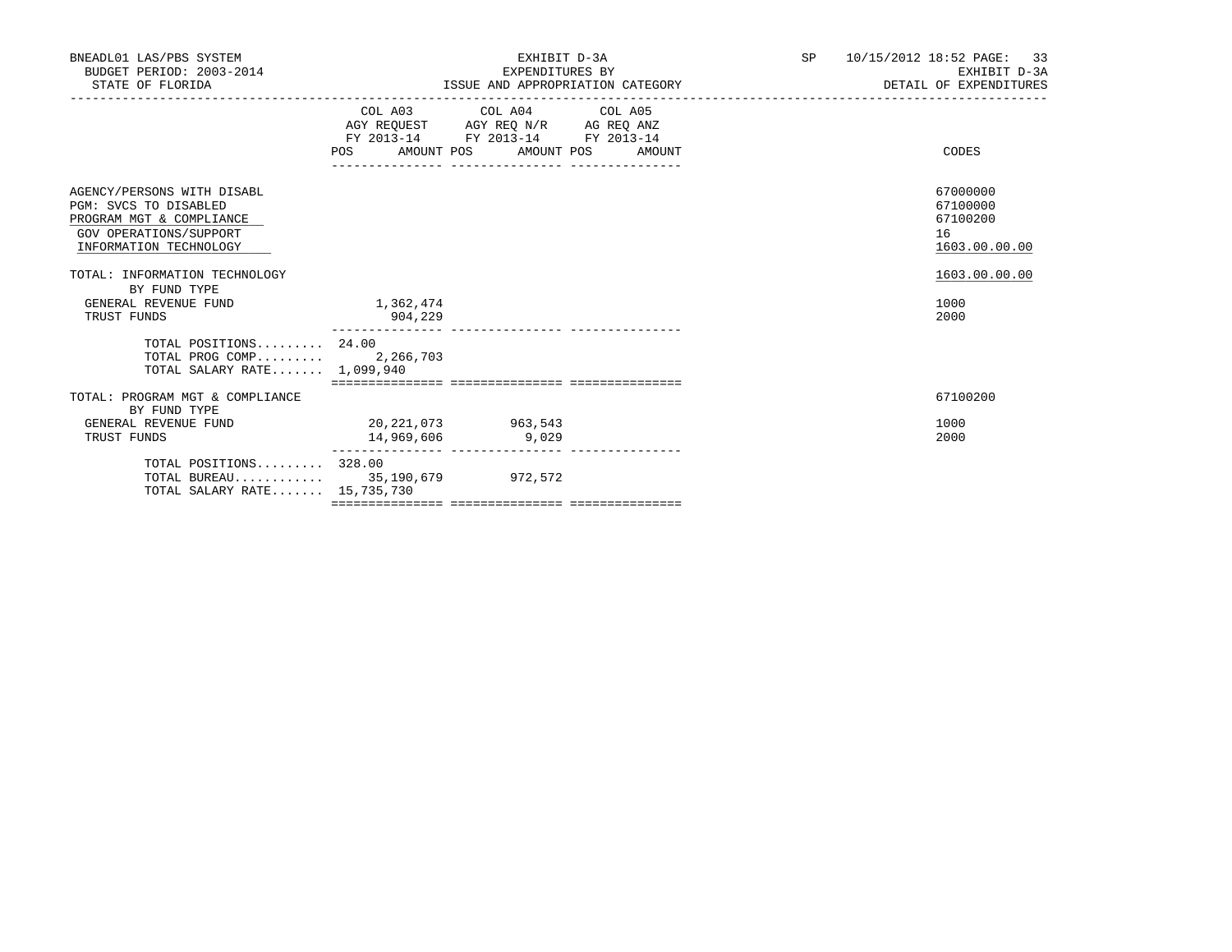| BNEADL01 LAS/PBS SYSTEM<br>BUDGET PERIOD: 2003-2014<br>STATE OF FLORIDA                                                                                                                                                                            | EXHIBIT D-3A<br>EXPENDITURES BY<br>ISSUE AND APPROPRIATION CATEGORY |                                  |                                                                                                                      |  | 10/15/2012 18:52 PAGE: 34<br>EXHIBIT D-3A<br>DETAIL OF EXPENDITURES                     |
|----------------------------------------------------------------------------------------------------------------------------------------------------------------------------------------------------------------------------------------------------|---------------------------------------------------------------------|----------------------------------|----------------------------------------------------------------------------------------------------------------------|--|-----------------------------------------------------------------------------------------|
|                                                                                                                                                                                                                                                    |                                                                     | COL A03<br>AMOUNT POS<br>POS.    | COL A04<br>COL A05<br>AGY REQUEST AGY REQ N/R AG REQ ANZ<br>FY 2013-14 FY 2013-14 FY 2013-14<br>AMOUNT POS<br>AMOUNT |  | CODES                                                                                   |
| AGENCY/PERSONS WITH DISABL<br>PGM: SVCS TO DISABLED<br>DEV DISAB PUBLIC FACIL<br>HEALTH AND HUMAN SERVICES<br>FORENSIC COMMITMENT PROG<br>ESTIMATED EXPENDITURES<br>ESTIMATED EXPENDITURES - OPERATIONS<br>SALARY RATE<br>SALARY RATE 15, 431, 455 |                                                                     |                                  |                                                                                                                      |  | 67000000<br>67100000<br>67100300<br>13<br>1301.03.00.00<br>1000000<br>1001000<br>000000 |
| SALARIES AND BENEFITS                                                                                                                                                                                                                              |                                                                     |                                  |                                                                                                                      |  | 010000                                                                                  |
| GENERAL REVENUE FUND                                                                                                                                                                                                                               |                                                                     | 508.50<br>$-$ STATE 20, 322, 240 |                                                                                                                      |  | 1000 1                                                                                  |
| OTHER PERSONAL SERVICES                                                                                                                                                                                                                            |                                                                     |                                  |                                                                                                                      |  | 030000                                                                                  |
| GENERAL REVENUE FUND                                                                                                                                                                                                                               |                                                                     | $-STATE$<br>277,795              |                                                                                                                      |  | 1000 1                                                                                  |
| <b>EXPENSES</b>                                                                                                                                                                                                                                    |                                                                     |                                  |                                                                                                                      |  | 040000                                                                                  |
| GENERAL REVENUE FUND                                                                                                                                                                                                                               |                                                                     | $-$ STATE $1, 249, 744$          |                                                                                                                      |  | 1000 1                                                                                  |
| OPERATING CAPITAL OUTLAY                                                                                                                                                                                                                           |                                                                     |                                  |                                                                                                                      |  | 060000                                                                                  |
| GENERAL REVENUE FUND                                                                                                                                                                                                                               |                                                                     | $-$ STATE<br>96,844              |                                                                                                                      |  | 1000 1                                                                                  |
| FOOD PRODUCTS                                                                                                                                                                                                                                      |                                                                     |                                  |                                                                                                                      |  | 070000                                                                                  |
| GENERAL REVENUE FUND                                                                                                                                                                                                                               |                                                                     | $-STATE$<br>276,229              |                                                                                                                      |  | 1000 1                                                                                  |
| SPECIAL CATEGORIES<br>CONTRACTED SERVICES                                                                                                                                                                                                          |                                                                     |                                  |                                                                                                                      |  | 100000<br>100777                                                                        |
| GENERAL REVENUE FUND                                                                                                                                                                                                                               |                                                                     | $-STATE$<br>501,330              |                                                                                                                      |  | 1000 1                                                                                  |
| G/A-CONTRACT PROF SERVICES                                                                                                                                                                                                                         |                                                                     |                                  |                                                                                                                      |  | 100779                                                                                  |
| GENERAL REVENUE FUND                                                                                                                                                                                                                               | $-$ STATE                                                           | 282,167                          |                                                                                                                      |  | 1000 1                                                                                  |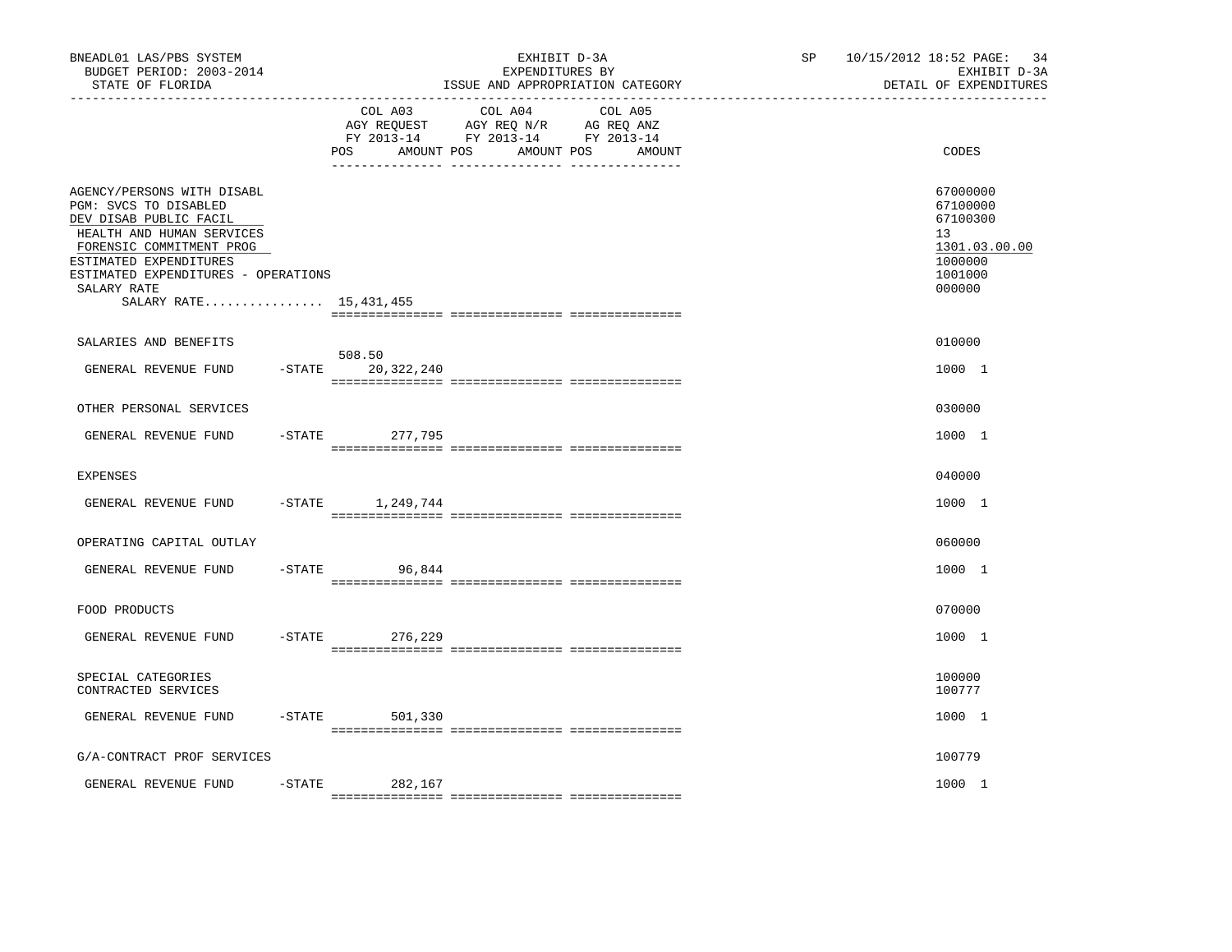| BNEADL01 LAS/PBS SYSTEM<br>BUDGET PERIOD: 2003-2014<br>STATE OF FLORIDA                                                                                                                                                                                    | EXHIBIT D-3A<br>EXPENDITURES BY<br>ISSUE AND APPROPRIATION CATEGORY |                    |                                                                                        |    | 10/15/2012 18:52 PAGE: 35<br>EXHIBIT D-3A<br>DETAIL OF EXPENDITURES                         |
|------------------------------------------------------------------------------------------------------------------------------------------------------------------------------------------------------------------------------------------------------------|---------------------------------------------------------------------|--------------------|----------------------------------------------------------------------------------------|----|---------------------------------------------------------------------------------------------|
|                                                                                                                                                                                                                                                            |                                                                     | AMOUNT POS<br>POS  | COL A03 COL A04<br>COL A05<br>AMOUNT POS<br>AMOUNT<br>____ _______________ ___________ |    | CODES                                                                                       |
| AGENCY/PERSONS WITH DISABL<br>PGM: SVCS TO DISABLED<br>DEV DISAB PUBLIC FACIL<br>HEALTH AND HUMAN SERVICES<br>FORENSIC COMMITMENT PROG<br>ESTIMATED EXPENDITURES<br>ESTIMATED EXPENDITURES - OPERATIONS<br>SPECIAL CATEGORIES<br>PRESCRIBED MEDICINE/DRUGS |                                                                     |                    |                                                                                        | 13 | 67000000<br>67100000<br>67100300<br>1301.03.00.00<br>1000000<br>1001000<br>100000<br>102681 |
| GENERAL REVENUE FUND -STATE 807,202                                                                                                                                                                                                                        |                                                                     |                    |                                                                                        |    | 1000 1                                                                                      |
| RISK MANAGEMENT INSURANCE                                                                                                                                                                                                                                  |                                                                     |                    |                                                                                        |    | 103241                                                                                      |
| GENERAL REVENUE FUND                                                                                                                                                                                                                                       |                                                                     | $-STATE$ 650,889   |                                                                                        |    | 1000 1                                                                                      |
| SALARY INCENTIVE PAYMENTS                                                                                                                                                                                                                                  |                                                                     |                    |                                                                                        |    | 103290                                                                                      |
| GENERAL REVENUE FUND -STATE 18,751                                                                                                                                                                                                                         |                                                                     |                    |                                                                                        |    | 1000 1                                                                                      |
| TR/DMS/HR SVCS/STW CONTRCT                                                                                                                                                                                                                                 |                                                                     |                    |                                                                                        |    | 107040                                                                                      |
| GENERAL REVENUE FUND                                                                                                                                                                                                                                       |                                                                     | $-$ STATE 158,852  |                                                                                        |    | 1000 1                                                                                      |
| TOTAL: ESTIMATED EXPENDITURES - OPERATIONS<br>TOTAL POSITIONS $508.50$<br>TOTAL ISSUE 24,642,043<br>TOTAL SALARY RATE 15, 431, 455                                                                                                                         |                                                                     |                    |                                                                                        |    | 1001000                                                                                     |
| FLORIDA RETIREMENT SYSTEM<br>CONTRIBUTION ADJUSTMENT FOR<br>FISCAL YEAR 2012-2013<br>SALARIES AND BENEFITS                                                                                                                                                 |                                                                     |                    |                                                                                        |    | 1001240<br>010000                                                                           |
| GENERAL REVENUE FUND                                                                                                                                                                                                                                       |                                                                     | $-STATE$<br>59,164 |                                                                                        |    | 1000 1                                                                                      |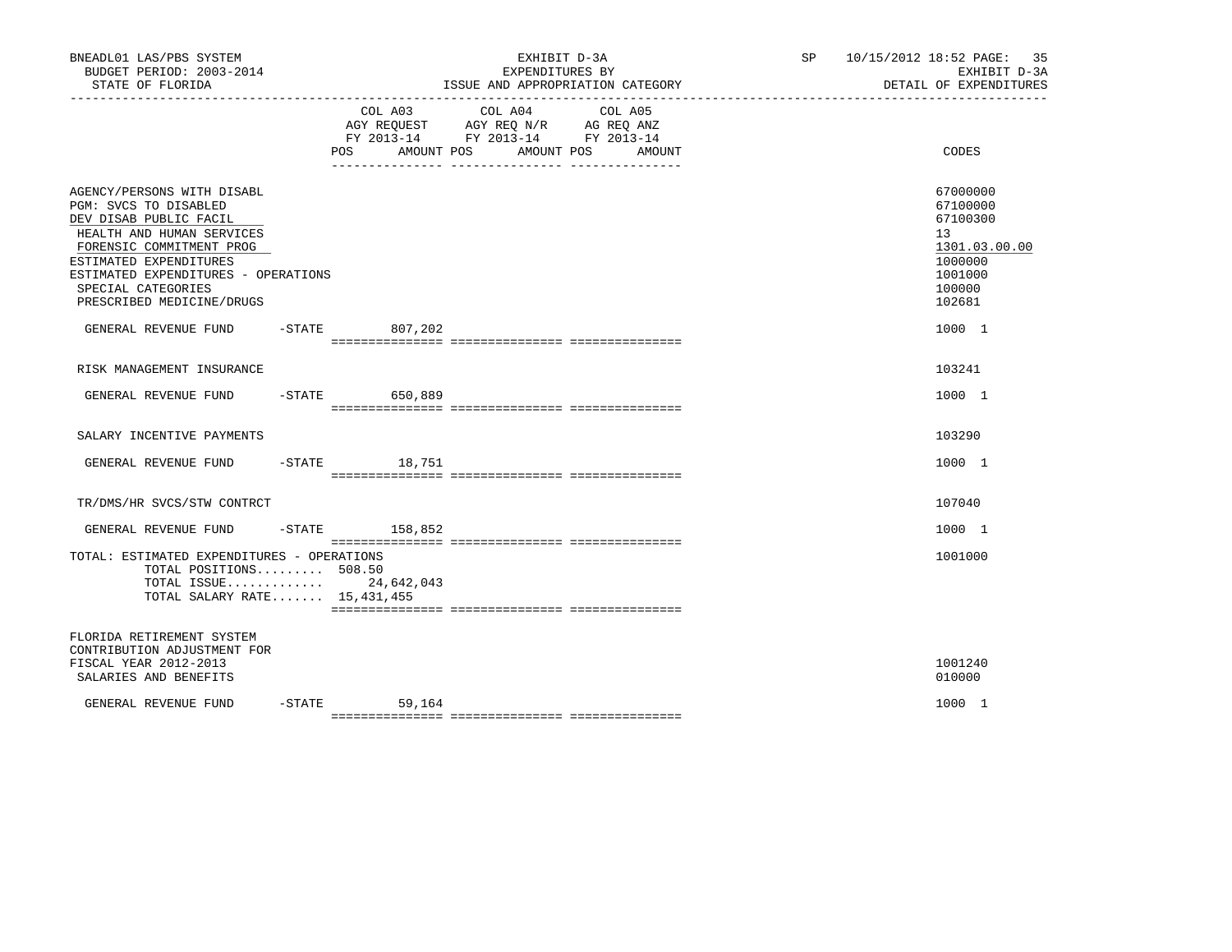| EXHIBIT D-3A<br>EXPENDITURES BY |                                                                                                                                                                       | SP 10/15/2012 18:52 PAGE: 36<br>EXHIBIT D-3A<br>DETAIL OF EXPENDITURES                     |
|---------------------------------|-----------------------------------------------------------------------------------------------------------------------------------------------------------------------|--------------------------------------------------------------------------------------------|
|                                 |                                                                                                                                                                       | CODES                                                                                      |
|                                 |                                                                                                                                                                       | 67000000<br>67100000<br>67100300<br>13 <sup>7</sup><br>1301.03.00.00<br>1000000<br>1001830 |
|                                 |                                                                                                                                                                       | 010000<br>1000 1                                                                           |
|                                 |                                                                                                                                                                       | 1005900<br>100000<br>107040                                                                |
|                                 |                                                                                                                                                                       | 1000 1                                                                                     |
|                                 |                                                                                                                                                                       | 26A0000                                                                                    |
|                                 |                                                                                                                                                                       | 26A1830<br>010000                                                                          |
|                                 |                                                                                                                                                                       | 1000 1                                                                                     |
|                                 |                                                                                                                                                                       | 1301.03.00.00                                                                              |
|                                 |                                                                                                                                                                       | 1000                                                                                       |
|                                 | ISSUE AND APPROPRIATION CATEGORY<br>COL A03 COL A04 COL A05<br>AGY REQUEST AGY REQ N/R AG REQ ANZ<br>FY 2013-14 FY 2013-14 FY 2013-14<br>AMOUNT POS AMOUNT POS AMOUNT |                                                                                            |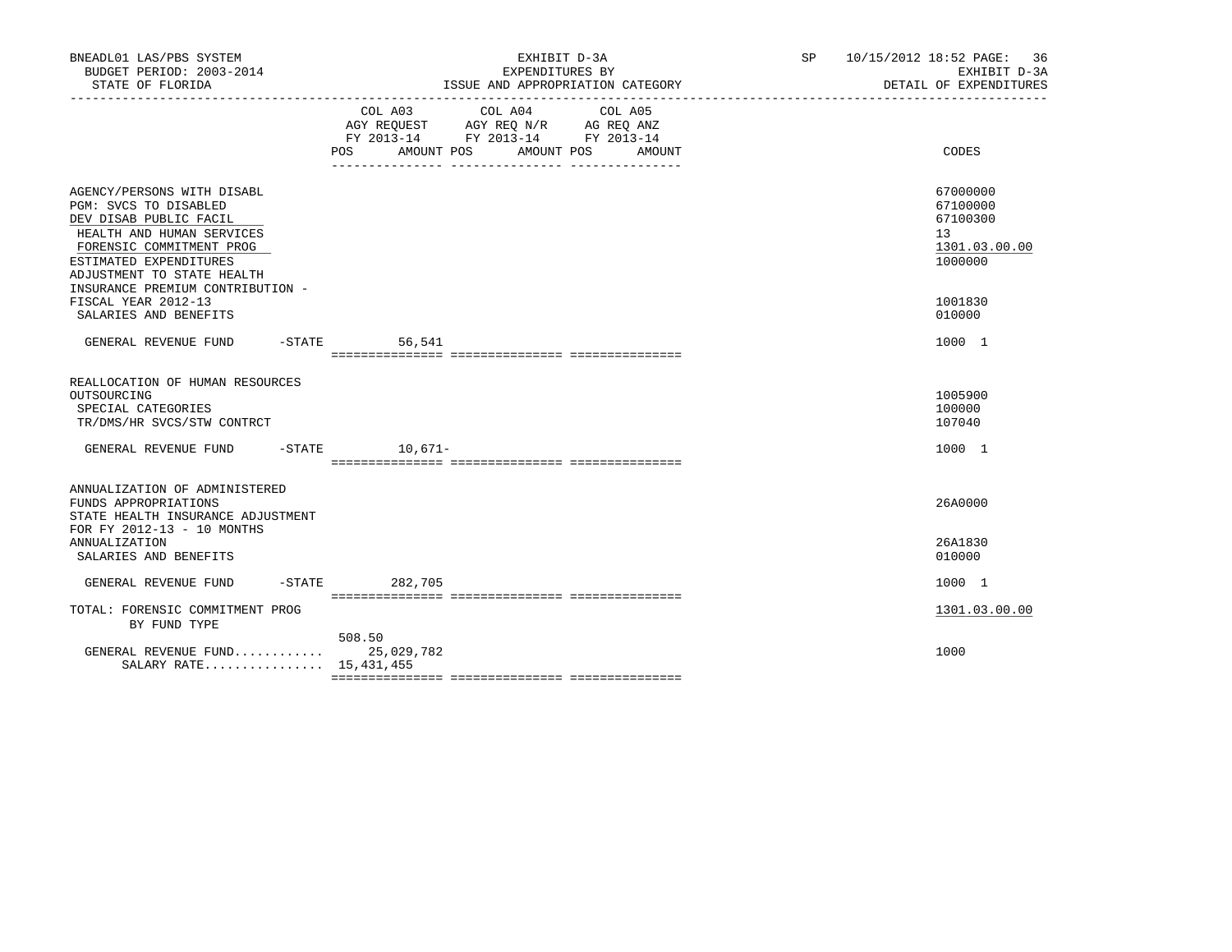| BNEADL01 LAS/PBS SYSTEM<br>BUDGET PERIOD: 2003-2014<br>STATE OF FLORIDA                                                                                                                                                                  | EXHIBIT D-3A<br>EXPENDITURES BY<br>ISSUE AND APPROPRIATION CATEGORY |                                          |                                                                                   |                                             | SP - | 10/15/2012 18:52 PAGE: 37<br>EXHIBIT D-3A<br>DETAIL OF EXPENDITURES                     |
|------------------------------------------------------------------------------------------------------------------------------------------------------------------------------------------------------------------------------------------|---------------------------------------------------------------------|------------------------------------------|-----------------------------------------------------------------------------------|---------------------------------------------|------|-----------------------------------------------------------------------------------------|
|                                                                                                                                                                                                                                          |                                                                     | COL A03                                  | COL A04<br>AGY REQUEST AGY REQ N/R AG REQ ANZ<br>FY 2013-14 FY 2013-14 FY 2013-14 | COL A05<br>POS AMOUNT POS AMOUNT POS AMOUNT |      | CODES                                                                                   |
| AGENCY/PERSONS WITH DISABL<br>PGM: SVCS TO DISABLED<br>DEV DISAB PUBLIC FACIL<br>HEALTH AND HUMAN SERVICES<br>LONG-TERM CARE<br>ESTIMATED EXPENDITURES<br>ESTIMATED EXPENDITURES - OPERATIONS<br>SALARY RATE<br>SALARY RATE 58, 222, 525 |                                                                     |                                          |                                                                                   |                                             |      | 67000000<br>67100000<br>67100300<br>13<br>1303.00.00.00<br>1000000<br>1001000<br>000000 |
| SALARIES AND BENEFITS                                                                                                                                                                                                                    |                                                                     |                                          |                                                                                   |                                             |      | 010000                                                                                  |
| GENERAL REVENUE FUND                                                                                                                                                                                                                     |                                                                     | -MATCH 28,847,410                        |                                                                                   |                                             |      | 1000 2                                                                                  |
| OPERATIONS AND MAINT TF                                                                                                                                                                                                                  |                                                                     | -MATCH 1,482,383<br>-RECPNT 41, 422, 733 |                                                                                   |                                             |      | 2516 2<br>2516 9                                                                        |
| TOTAL OPERATIONS AND MAINT TF                                                                                                                                                                                                            |                                                                     | 42,905,116                               |                                                                                   |                                             |      | 2516                                                                                    |
| TOTAL POSITIONS $1,797.00$<br>TOTAL APPRO 71,752,526                                                                                                                                                                                     |                                                                     |                                          |                                                                                   |                                             |      |                                                                                         |
| OTHER PERSONAL SERVICES                                                                                                                                                                                                                  |                                                                     |                                          |                                                                                   |                                             |      | 030000                                                                                  |
| GENERAL REVENUE FUND                                                                                                                                                                                                                     |                                                                     | -MATCH 607,961                           |                                                                                   |                                             |      | 1000 2                                                                                  |
| OPERATIONS AND MAINT TF                                                                                                                                                                                                                  |                                                                     | $-MATCH$ 49,511<br>-RECPNT 897,939       |                                                                                   |                                             |      | 2516 2<br>2516 9                                                                        |
| TOTAL OPERATIONS AND MAINT TF                                                                                                                                                                                                            |                                                                     | 947,450                                  |                                                                                   |                                             |      | 2516                                                                                    |
| TOTAL APPRO $1,555,411$                                                                                                                                                                                                                  |                                                                     |                                          |                                                                                   |                                             |      |                                                                                         |
| <b>EXPENSES</b>                                                                                                                                                                                                                          |                                                                     |                                          |                                                                                   |                                             |      | 040000                                                                                  |
| GENERAL REVENUE FUND                                                                                                                                                                                                                     |                                                                     | -MATCH 1,921,367                         |                                                                                   |                                             |      | 1000 2                                                                                  |
| OPERATIONS AND MAINT TF                                                                                                                                                                                                                  | $-$ STATE<br>$-MATCH$<br>$-$ RECPNT                                 | 150,000<br>142,713<br>2,819,004          |                                                                                   |                                             |      | 2516 1<br>2516 2<br>2516 9                                                              |
| TOTAL OPERATIONS AND MAINT TF                                                                                                                                                                                                            |                                                                     | 3,111,717                                |                                                                                   |                                             |      | 2516                                                                                    |
| TOTAL APPRO                                                                                                                                                                                                                              |                                                                     | 5,033,084                                |                                                                                   |                                             |      |                                                                                         |
|                                                                                                                                                                                                                                          |                                                                     |                                          |                                                                                   |                                             |      |                                                                                         |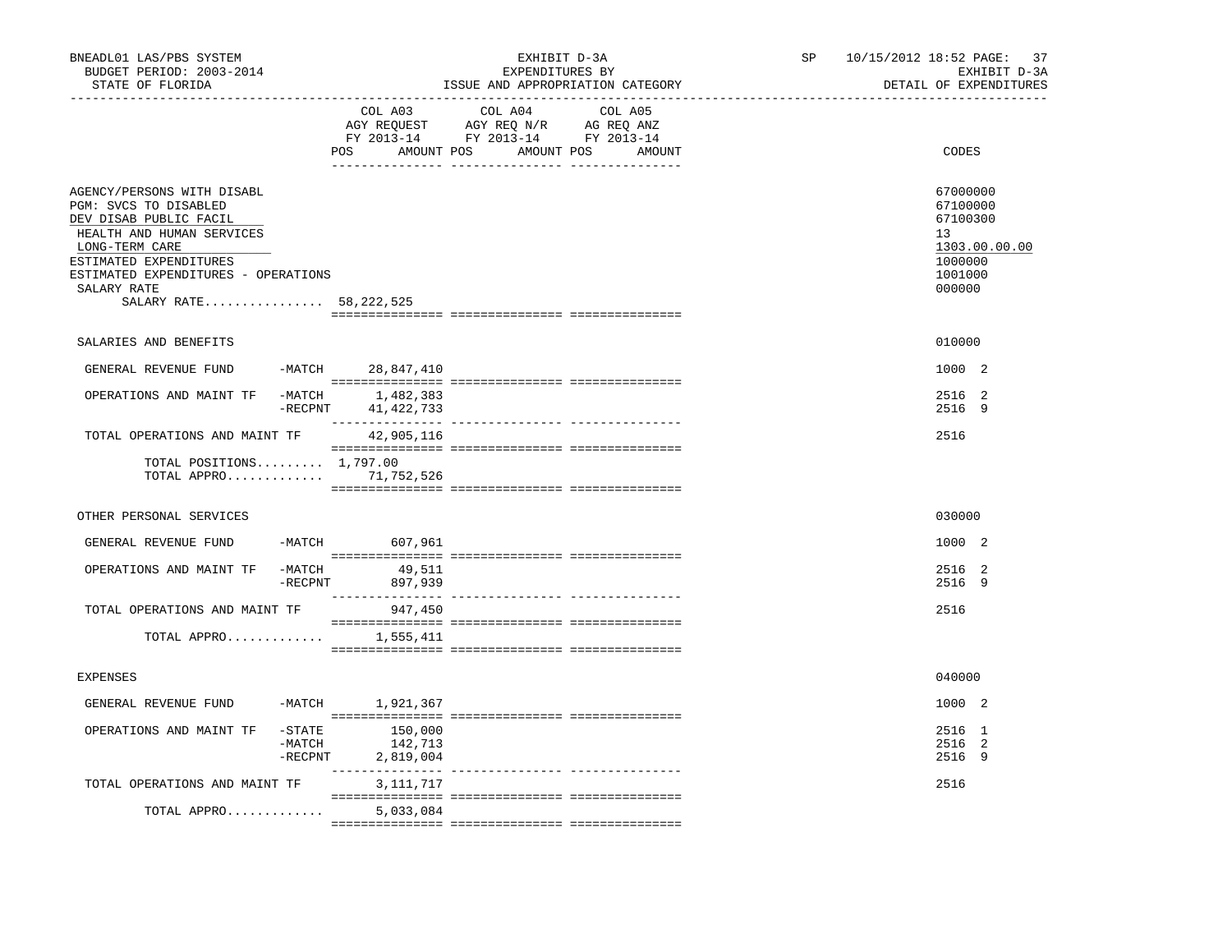| BNEADL01 LAS/PBS SYSTEM<br>BUDGET PERIOD: 2003-2014<br>STATE OF FLORIDA                                                                                                                                                   |                                     |                                | EXHIBIT D-3A<br>EXPENDITURES BY                                                   | ISSUE AND APPROPRIATION CATEGORY        | SP | 10/15/2012 18:52 PAGE: 38<br>EXHIBIT D-3A<br>DETAIL OF EXPENDITURES                     |
|---------------------------------------------------------------------------------------------------------------------------------------------------------------------------------------------------------------------------|-------------------------------------|--------------------------------|-----------------------------------------------------------------------------------|-----------------------------------------|----|-----------------------------------------------------------------------------------------|
|                                                                                                                                                                                                                           |                                     | COL A03<br>POS                 | COL A04<br>AGY REQUEST AGY REQ N/R AG REQ ANZ<br>FY 2013-14 FY 2013-14 FY 2013-14 | COL A05<br>AMOUNT POS AMOUNT POS AMOUNT |    | CODES                                                                                   |
| AGENCY/PERSONS WITH DISABL<br>PGM: SVCS TO DISABLED<br>DEV DISAB PUBLIC FACIL<br>HEALTH AND HUMAN SERVICES<br>LONG-TERM CARE<br>ESTIMATED EXPENDITURES<br>ESTIMATED EXPENDITURES - OPERATIONS<br>OPERATING CAPITAL OUTLAY |                                     |                                |                                                                                   |                                         |    | 67000000<br>67100000<br>67100300<br>13<br>1303.00.00.00<br>1000000<br>1001000<br>060000 |
| GENERAL REVENUE FUND -MATCH 69,397<br>OPERATIONS AND MAINT TF -RECPNT                                                                                                                                                     |                                     | 94,779<br>________________     |                                                                                   | --------------- ---------------         |    | 1000 2<br>2516 9                                                                        |
| TOTAL APPRO                                                                                                                                                                                                               |                                     | 164,176                        |                                                                                   |                                         |    |                                                                                         |
| FOOD PRODUCTS                                                                                                                                                                                                             |                                     |                                |                                                                                   |                                         |    | 070000                                                                                  |
| GENERAL REVENUE FUND -MATCH 845,073                                                                                                                                                                                       |                                     |                                |                                                                                   |                                         |    | 1000 2                                                                                  |
| OPERATIONS AND MAINT TF -MATCH 37,364                                                                                                                                                                                     |                                     | $-$ RECPNT 1,205,182           |                                                                                   |                                         |    | 2516 2<br>2516 9                                                                        |
| TOTAL OPERATIONS AND MAINT TF                                                                                                                                                                                             |                                     | 1,242,546                      |                                                                                   |                                         |    | 2516                                                                                    |
| TOTAL APPRO                                                                                                                                                                                                               |                                     | 2,087,619                      |                                                                                   |                                         |    |                                                                                         |
| SPECIAL CATEGORIES<br>CONTRACTED SERVICES                                                                                                                                                                                 |                                     |                                |                                                                                   |                                         |    | 100000<br>100777                                                                        |
| GENERAL REVENUE FUND -MATCH 592,264                                                                                                                                                                                       |                                     |                                |                                                                                   |                                         |    | 1000 2                                                                                  |
| OPERATIONS AND MAINT TF -MATCH                                                                                                                                                                                            | -RECPNT                             | 20,587<br>836,997              |                                                                                   |                                         |    | 2516 2<br>2516 9                                                                        |
| TOTAL OPERATIONS AND MAINT TF                                                                                                                                                                                             |                                     | 857,584                        |                                                                                   |                                         |    | 2516                                                                                    |
| TOTAL APPRO                                                                                                                                                                                                               |                                     | 1,449,848                      |                                                                                   |                                         |    |                                                                                         |
| G/A-CONTRACT PROF SERVICES                                                                                                                                                                                                |                                     |                                |                                                                                   |                                         |    | 100779                                                                                  |
| GENERAL REVENUE FUND                                                                                                                                                                                                      | -MATCH                              | 1,720,467                      |                                                                                   |                                         |    | 1000 2                                                                                  |
| OPERATIONS AND MAINT TF                                                                                                                                                                                                   | $-$ STATE<br>$-MATCH$<br>$-$ RECPNT | 431,000<br>98,514<br>2,484,262 |                                                                                   |                                         |    | 2516 1<br>2516 2<br>2516 9                                                              |
| TOTAL OPERATIONS AND MAINT TF                                                                                                                                                                                             |                                     | 3,013,776                      |                                                                                   | --------------- ----------------        |    | 2516                                                                                    |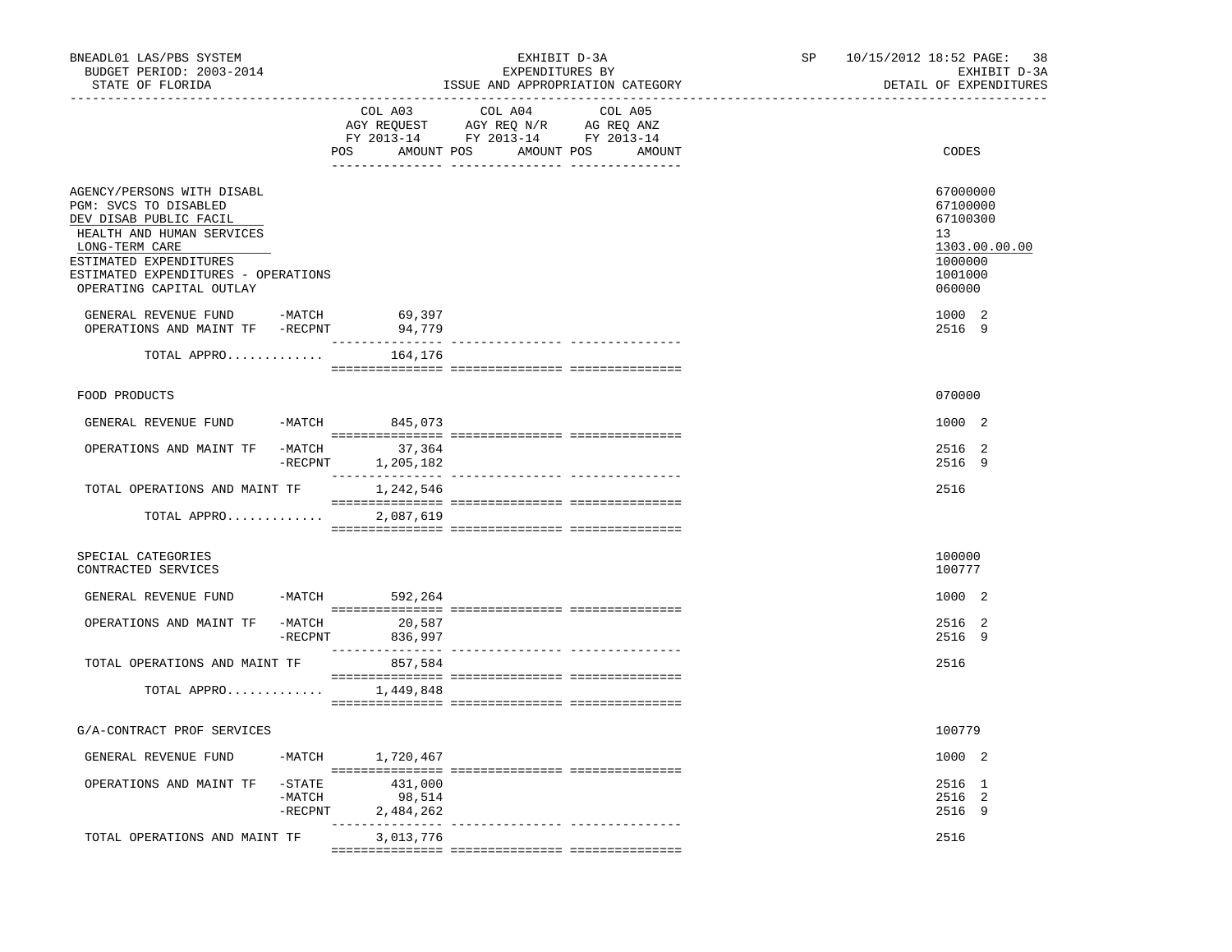| BNEADL01 LAS/PBS SYSTEM<br>BUDGET PERIOD: 2003-2014<br>STATE OF FLORIDA                                                                                                                                                                                          |            |                                      | EXHIBIT D-3A<br>EXPENDITURES BY                                                                                                                                                                                                                    | ISSUE AND APPROPRIATION CATEGORY | SP 10/15/2012 18:52 PAGE: 39<br>EXHIBIT D-3A<br>DETAIL OF EXPENDITURES                                         |
|------------------------------------------------------------------------------------------------------------------------------------------------------------------------------------------------------------------------------------------------------------------|------------|--------------------------------------|----------------------------------------------------------------------------------------------------------------------------------------------------------------------------------------------------------------------------------------------------|----------------------------------|----------------------------------------------------------------------------------------------------------------|
|                                                                                                                                                                                                                                                                  |            | POS<br>AMOUNT POS                    | COL A03 COL A04 COL A05<br>$\begin{tabular}{lllllll} \bf AGY \;\; REQUEST \hspace{1cm} AGY \;\; REQ \;\; N/R \hspace{1cm} \bf AG \;\; REQ \;\; ANZ \\ \bf FY \;\; 2013-14 \hspace{1cm} FY \;\; 2013-14 \hspace{1cm} FY \;\; 2013-14 \end{tabular}$ | AMOUNT POS<br>AMOUNT             | CODES                                                                                                          |
| AGENCY/PERSONS WITH DISABL<br>PGM: SVCS TO DISABLED<br>DEV DISAB PUBLIC FACIL<br>HEALTH AND HUMAN SERVICES<br>LONG-TERM CARE<br>ESTIMATED EXPENDITURES<br>ESTIMATED EXPENDITURES - OPERATIONS<br>SPECIAL CATEGORIES<br>G/A-CONTRACT PROF SERVICES<br>TOTAL APPRO |            | 4,734,243                            |                                                                                                                                                                                                                                                    |                                  | 67000000<br>67100000<br>67100300<br>13 <sup>°</sup><br>1303.00.00.00<br>1000000<br>1001000<br>100000<br>100779 |
| PRESCRIBED MEDICINE/DRUGS                                                                                                                                                                                                                                        |            |                                      |                                                                                                                                                                                                                                                    |                                  | 102681                                                                                                         |
| GENERAL REVENUE FUND                                                                                                                                                                                                                                             |            | -STATE 338,721                       |                                                                                                                                                                                                                                                    |                                  | 1000 1                                                                                                         |
| RISK MANAGEMENT INSURANCE                                                                                                                                                                                                                                        |            |                                      |                                                                                                                                                                                                                                                    |                                  | 103241                                                                                                         |
| GENERAL REVENUE FUND                                                                                                                                                                                                                                             |            | -STATE 1,077,976<br>-MATCH 1,490,912 |                                                                                                                                                                                                                                                    |                                  | 1000 1<br>1000 2                                                                                               |
| TOTAL GENERAL REVENUE FUND                                                                                                                                                                                                                                       |            | 2,568,888                            |                                                                                                                                                                                                                                                    |                                  | 1000                                                                                                           |
| OPERATIONS AND MAINT TF -MATCH                                                                                                                                                                                                                                   | $-$ RECPNT | 52,246<br>2,107,559                  |                                                                                                                                                                                                                                                    |                                  | 2516 2<br>2516 9                                                                                               |
| TOTAL OPERATIONS AND MAINT TF                                                                                                                                                                                                                                    |            | 2,159,805                            | $\begin{array}{l} \texttt{--}\end{array}$                                                                                                                                                                                                          |                                  | 2516                                                                                                           |
| TOTAL APPRO                                                                                                                                                                                                                                                      |            | 4,728,693                            |                                                                                                                                                                                                                                                    |                                  |                                                                                                                |
| TR/DMS/HR SVCS/STW CONTRCT                                                                                                                                                                                                                                       |            |                                      |                                                                                                                                                                                                                                                    |                                  | 107040                                                                                                         |
| GENERAL REVENUE FUND -MATCH 338,620<br>OPERATIONS AND MAINT TF -RECPNT                                                                                                                                                                                           |            | 462,467                              |                                                                                                                                                                                                                                                    |                                  | 1000 2<br>2516 9                                                                                               |
| TOTAL APPRO                                                                                                                                                                                                                                                      |            | 801,087                              |                                                                                                                                                                                                                                                    |                                  |                                                                                                                |
| TOTAL: ESTIMATED EXPENDITURES - OPERATIONS<br>TOTAL POSITIONS $1,797.00$<br>TOTAL ISSUE 92,645,408<br>TOTAL SALARY RATE 58, 222, 525                                                                                                                             |            |                                      |                                                                                                                                                                                                                                                    |                                  | 1001000                                                                                                        |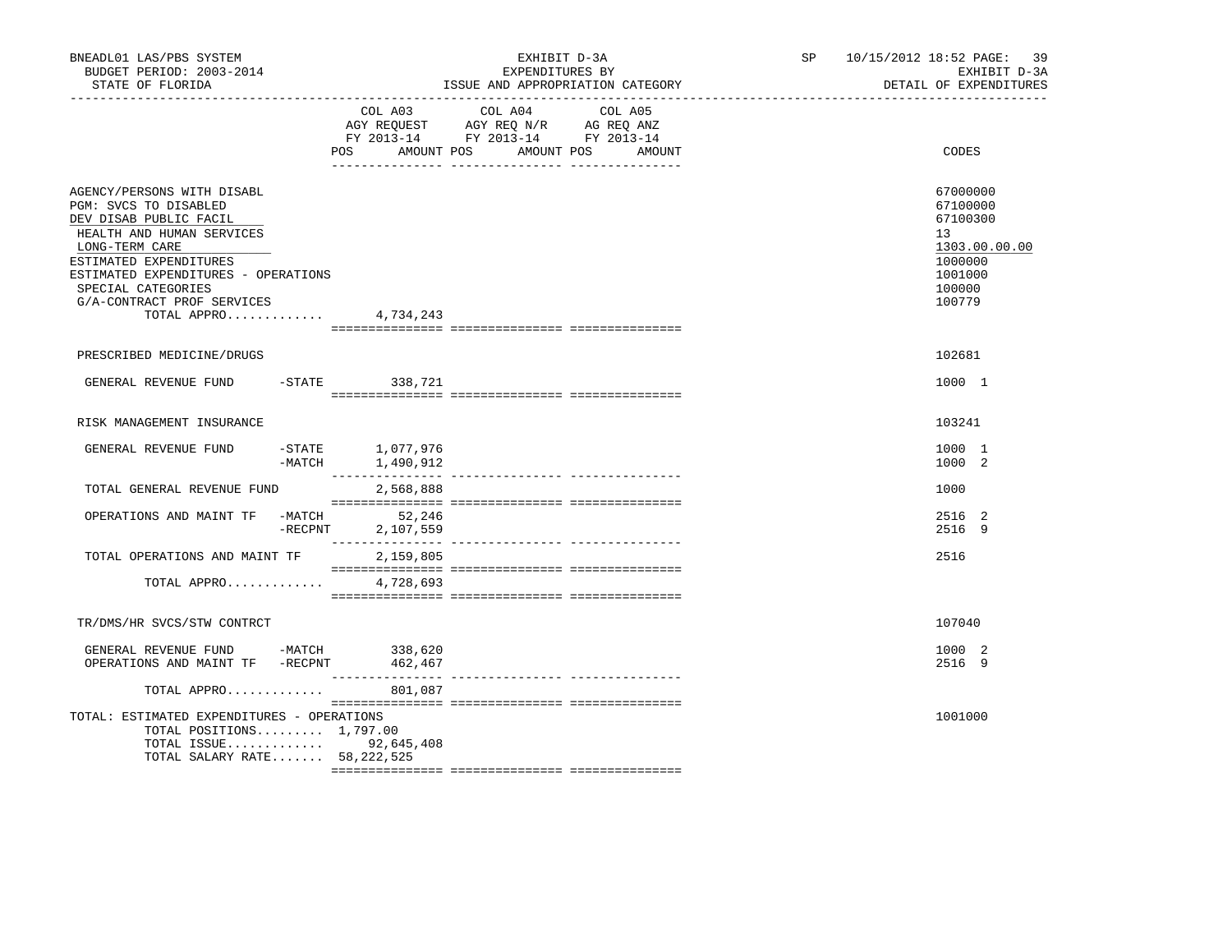| BNEADL01 LAS/PBS SYSTEM<br>BUDGET PERIOD: 2003-2014<br>STATE OF FLORIDA<br>__________________                                                          |                        |                    | EXHIBIT D-3A<br>EXPENDITURES BY<br>ISSUE AND APPROPRIATION CATEGORY                                                   |         | SP and the set of the set of the set of the set of the set of the set of the set of the set of the set of the set of the set of the set of the set of the set of the set of the set of the set of the set of the set of the se | 10/15/2012 18:52 PAGE:<br>40<br>EXHIBIT D-3A<br>DETAIL OF EXPENDITURES |
|--------------------------------------------------------------------------------------------------------------------------------------------------------|------------------------|--------------------|-----------------------------------------------------------------------------------------------------------------------|---------|--------------------------------------------------------------------------------------------------------------------------------------------------------------------------------------------------------------------------------|------------------------------------------------------------------------|
|                                                                                                                                                        |                        | COL A03            | COL A04<br>AGY REQUEST AGY REQ N/R AG REQ ANZ<br>FY 2013-14 FY 2013-14 FY 2013-14<br>POS AMOUNT POS AMOUNT POS AMOUNT | COL A05 |                                                                                                                                                                                                                                | CODES                                                                  |
| AGENCY/PERSONS WITH DISABL<br>PGM: SVCS TO DISABLED<br>DEV DISAB PUBLIC FACIL<br>HEALTH AND HUMAN SERVICES<br>LONG-TERM CARE<br>ESTIMATED EXPENDITURES |                        |                    |                                                                                                                       |         |                                                                                                                                                                                                                                | 67000000<br>67100000<br>67100300<br>13<br>1303.00.00.00<br>1000000     |
| CASUALTY INSURANCE PREMIUM<br>ADJUSTMENT<br>SPECIAL CATEGORIES<br>RISK MANAGEMENT INSURANCE                                                            |                        |                    |                                                                                                                       |         |                                                                                                                                                                                                                                | 1001090<br>100000<br>103241                                            |
| OPERATIONS AND MAINT TF                                                                                                                                | $-MATCH$<br>$-$ RECPNT | 11,366<br>458,501  |                                                                                                                       |         |                                                                                                                                                                                                                                | 2516 2<br>2516 9                                                       |
| TOTAL OPERATIONS AND MAINT TF<br>TOTAL APPRO                                                                                                           |                        | 469,867<br>469,867 |                                                                                                                       |         |                                                                                                                                                                                                                                | 2516                                                                   |
| FLORIDA RETIREMENT SYSTEM<br>CONTRIBUTION ADJUSTMENT FOR<br>FISCAL YEAR 2012-2013<br>SALARIES AND BENEFITS                                             |                        |                    |                                                                                                                       |         |                                                                                                                                                                                                                                | 1001240<br>010000                                                      |
| GENERAL REVENUE FUND -MATCH 70,307                                                                                                                     |                        |                    |                                                                                                                       |         |                                                                                                                                                                                                                                | 1000 2                                                                 |
| OPERATIONS AND MAINT TF -MATCH 3,619                                                                                                                   | $-$ RECPNT             | 100,968            |                                                                                                                       |         |                                                                                                                                                                                                                                | 2516 2<br>2516 9                                                       |
| TOTAL OPERATIONS AND MAINT TF                                                                                                                          |                        | 104,587            |                                                                                                                       |         |                                                                                                                                                                                                                                | 2516                                                                   |
| TOTAL APPRO                                                                                                                                            |                        | 174,894            |                                                                                                                       |         |                                                                                                                                                                                                                                |                                                                        |
| ADJUSTMENT TO STATE HEALTH<br>INSURANCE PREMIUM CONTRIBUTION -<br>FISCAL YEAR 2012-13<br>SALARIES AND BENEFITS                                         |                        |                    |                                                                                                                       |         |                                                                                                                                                                                                                                | 1001830<br>010000                                                      |
| GENERAL REVENUE FUND                                                                                                                                   |                        | $-MATCH$ 74,404    |                                                                                                                       |         |                                                                                                                                                                                                                                | 1000 2                                                                 |
| OPERATIONS AND MAINT TF                                                                                                                                | $-MATCH$<br>$-$ RECPNT | 3,830<br>106,852   |                                                                                                                       |         |                                                                                                                                                                                                                                | 2516 2<br>2516 9                                                       |
| TOTAL OPERATIONS AND MAINT TF                                                                                                                          |                        | 110,682            |                                                                                                                       |         |                                                                                                                                                                                                                                | 2516                                                                   |
| TOTAL APPRO                                                                                                                                            |                        | 185,086            |                                                                                                                       |         |                                                                                                                                                                                                                                |                                                                        |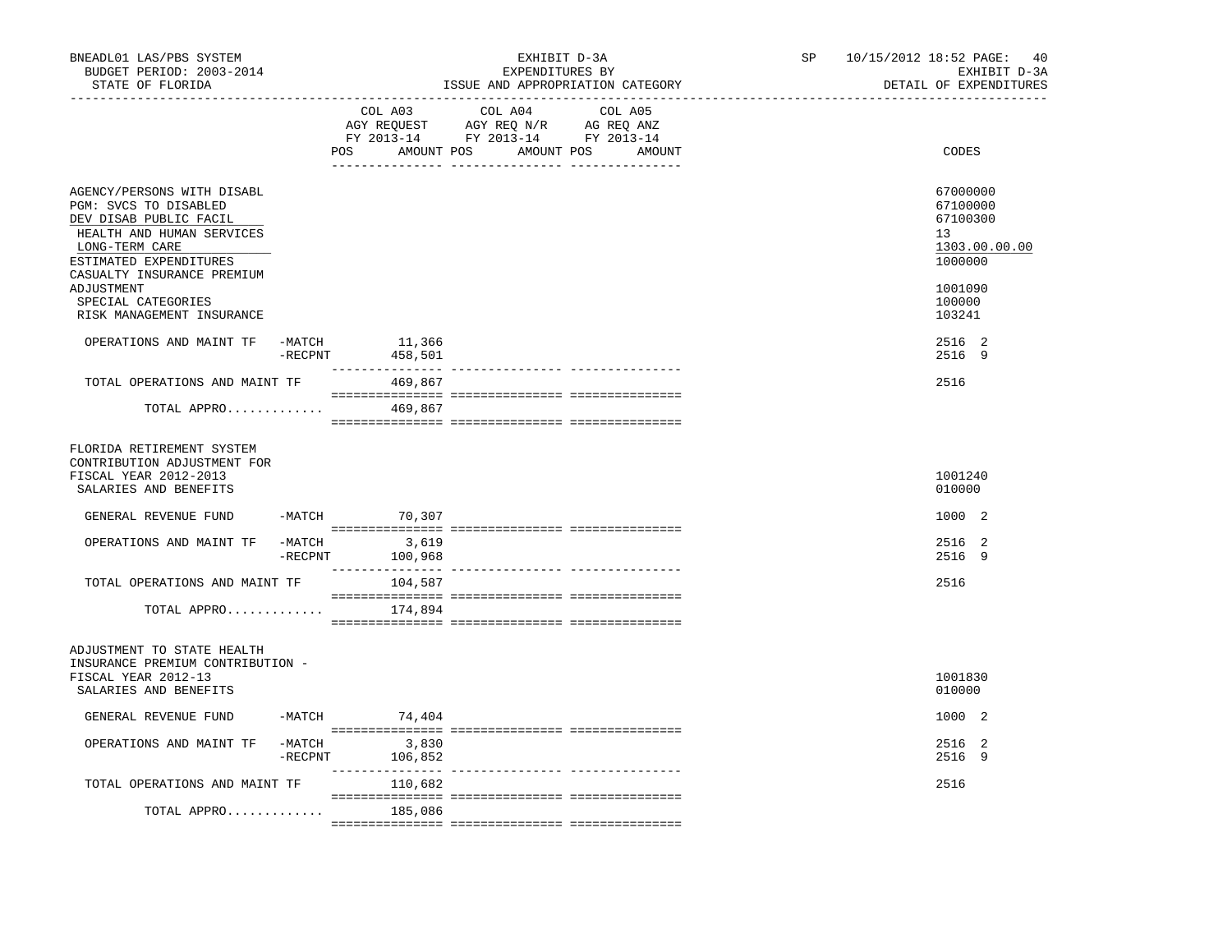| BNEADL01 LAS/PBS SYSTEM<br>BUDGET PERIOD: 2003-2014<br>STATE OF FLORIDA                                                                                                                                                                               |            |                    |                                                                                                                                              | EXHIBIT D-3A<br>EXPENDITURES BY<br>ISSUE AND APPROPRIATION CATEGORY |                  |  | SP 10/15/2012 18:52 PAGE: 41<br>EXHIBIT D-3A<br>DETAIL OF EXPENDITURES |  |
|-------------------------------------------------------------------------------------------------------------------------------------------------------------------------------------------------------------------------------------------------------|------------|--------------------|----------------------------------------------------------------------------------------------------------------------------------------------|---------------------------------------------------------------------|------------------|--|------------------------------------------------------------------------|--|
|                                                                                                                                                                                                                                                       |            | POS                | COL A03 COL A04 COL A05<br>COLORS NOT COLORS NOT REQUEST AGY REQUEST AGY REQUEST AGY REQUEST AGY AG REQ ANIZ<br>AMOUNT POS AMOUNT POS AMOUNT |                                                                     |                  |  | CODES                                                                  |  |
| AGENCY/PERSONS WITH DISABL<br>PGM: SVCS TO DISABLED<br>DEV DISAB PUBLIC FACIL<br>HEALTH AND HUMAN SERVICES<br>LONG-TERM CARE                                                                                                                          |            |                    |                                                                                                                                              |                                                                     |                  |  | 67000000<br>67100000<br>67100300<br>13<br>1303.00.00.00                |  |
| ESTIMATED EXPENDITURES<br>REALLOCATION OF HUMAN RESOURCES<br>OUTSOURCING<br>SPECIAL CATEGORIES<br>TR/DMS/HR SVCS/STW CONTRCT                                                                                                                          |            |                    |                                                                                                                                              |                                                                     |                  |  | 1000000<br>1005900<br>100000<br>107040                                 |  |
| $\begin{tabular}{lllllllllll} \multicolumn{2}{c}{\textbf{GENERAL}} & \textbf{REVENUE} & \textbf{FUND} & & -\textbf{MATCH} & & & 22\, , 747- \\ \multicolumn{2}{c}{\textbf{OPERATIONS AND MAINT TF}} & -\textbf{RECPNT} & & 31\, , 067- \end{tabular}$ |            |                    |                                                                                                                                              |                                                                     |                  |  | 1000 2<br>2516 9                                                       |  |
| TOTAL APPRO                                                                                                                                                                                                                                           |            |                    | $53,814-$                                                                                                                                    |                                                                     |                  |  |                                                                        |  |
| ANNUALIZATION OF ADMINISTERED<br>FUNDS APPROPRIATIONS<br>STATE HEALTH INSURANCE ADJUSTMENT<br>FOR FY 2012-13 - 10 MONTHS<br><b>ANNUALIZATION</b><br>SALARIES AND BENEFITS                                                                             |            |                    |                                                                                                                                              |                                                                     |                  |  | 26A0000<br>26A1830<br>010000                                           |  |
| GENERAL REVENUE FUND -MATCH 372,020                                                                                                                                                                                                                   |            |                    |                                                                                                                                              |                                                                     |                  |  | 1000 2                                                                 |  |
| OPERATIONS AND MAINT TF -MATCH                                                                                                                                                                                                                        | $-$ RECPNT |                    | 19,150<br>534,260                                                                                                                            |                                                                     |                  |  | 2516 2<br>2516 9                                                       |  |
| TOTAL OPERATIONS AND MAINT TF                                                                                                                                                                                                                         |            |                    | 553,410                                                                                                                                      |                                                                     |                  |  | 2516                                                                   |  |
| TOTAL APPRO                                                                                                                                                                                                                                           |            |                    | 925,430                                                                                                                                      |                                                                     |                  |  |                                                                        |  |
| FUND SHIFT<br>FUND SHIFT RISK MANAGEMENT                                                                                                                                                                                                              |            |                    |                                                                                                                                              |                                                                     |                  |  | 3400000                                                                |  |
| INSURANCE - ADD<br>SPECIAL CATEGORIES<br>RISK MANAGEMENT INSURANCE                                                                                                                                                                                    |            |                    |                                                                                                                                              |                                                                     |                  |  | 3400010<br>100000<br>103241                                            |  |
| GENERAL REVENUE FUND                                                                                                                                                                                                                                  |            | $-$ STATE 624, 464 |                                                                                                                                              |                                                                     |                  |  | 1000 1                                                                 |  |
|                                                                                                                                                                                                                                                       |            |                    |                                                                                                                                              |                                                                     |                  |  |                                                                        |  |
| AGENCY ISSUE NARRATIVE:<br>2013-2014 BUDGET YEAR NARRATIVE:<br>This is an issue to request the fund shift of Risk Management funds from the Operations and Maintenance Trust Fund (OMTF)<br>to General Revenue (GR) in the amount of \$624,464.       |            |                    |                                                                                                                                              |                                                                     | IT COMPONENT? NO |  |                                                                        |  |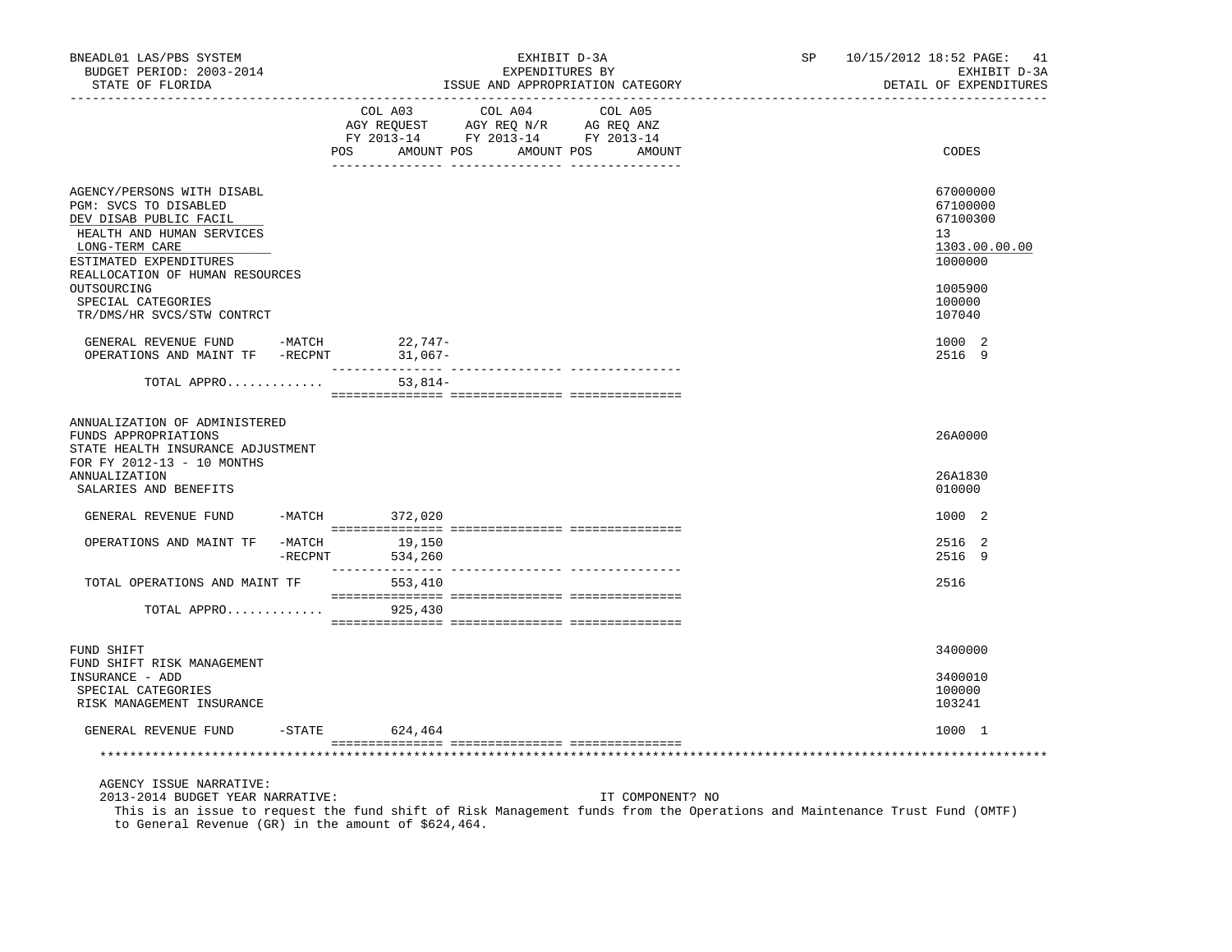| BNEADL01 LAS/PBS SYSTEM<br>BUDGET PERIOD: 2003-2014<br>STATE OF FLORIDA                                                                                                  | EXHIBIT D-3A<br>EXPENDITURES BY<br>ISSUE AND APPROPRIATION CATEGORY                                                                         | 10/15/2012 18:52 PAGE: 42<br>SP<br>EXHIBIT D-3A<br>DETAIL OF EXPENDITURES |
|--------------------------------------------------------------------------------------------------------------------------------------------------------------------------|---------------------------------------------------------------------------------------------------------------------------------------------|---------------------------------------------------------------------------|
|                                                                                                                                                                          | COL A03 COL A04 COL A05<br>AGY REQUEST AGY REQ N/R AG REQ ANZ<br>FY 2013-14 FY 2013-14 FY 2013-14<br>AMOUNT POS AMOUNT POS<br>AMOUNT<br>POS | CODES                                                                     |
| AGENCY/PERSONS WITH DISABL<br>PGM: SVCS TO DISABLED<br>DEV DISAB PUBLIC FACIL<br>HEALTH AND HUMAN SERVICES<br>LONG-TERM CARE<br>FUND SHIFT<br>FUND SHIFT RISK MANAGEMENT |                                                                                                                                             | 67000000<br>67100000<br>67100300<br>13<br>1303.00.00.00<br>3400000        |
| INSURANCE - ADD                                                                                                                                                          |                                                                                                                                             | 3400010                                                                   |

 The total premium invoice for Risk Management for the Developmental Disabilities Public Facilities for FY 2012-13 was \$5,849,449 (\$3,219,777 GR and \$2,629,672 OMTF). The OMTF is funded with agency revenue/cash which has declined this fiscal year and resulted in unfunded budget for the agency statewide. The total premium this fiscal year for the Community of Landmark and Gulf Coast Center was \$624,464.

 The Community of Landmark and the Gulf Coast Center (GCC) have been closed for many years. However, the Agency for Persons with Disabilities (APD) remains responsible for any present and future casualty premiums generated by the claims assigned to these two locations. The Division of Risk Management (DRM) is still paying APD Workers' Compensation, Automobile, General Liability, and Federal Civil Rights claims that occurred in the past at Landmark and GCC. The historical look back period for claims payments in the premium calculation process is 3 years for Workers' Compensation, Automobile and General Liability with a 10-year period for Federal Civil Rights claims.

 Since Landmark and Gulf Coast Centers are closed, they are no longer able to generate revenue which is based on negotiated bed cost rates for the Long-Term Care Facilities and the number of eligible clients. However, these two centers are seriously impacting the agency's cash with the Risk Management premiums. Therefore, the agency requests the transfer of \$624,464 from the OMTF to GR funding for the Developmental Disabilities Public Facilities.

 FY 2013-2014 Budget Entity: 67100300 Developmental Disabilities Public Facilities 103241 Risk Management Operations and Maintenance Trust Fund: (\$624,464)<br>General Revenue: \$624,464 General Revenue: -----------------  $Total:$  ================= \*\*\*\*\*\*\*\*\*\*\*\*\*\*\*\*\*\*\*\*\*\*\*\*\*\*\*\*\*\*\*\*\*\*\*\*\*\*\*\*\*\*\*\*\*\*\*\*\*\*\*\*\*\*\*\*\*\*\*\*\*\*\*\*\*\*\*\*\*\*\*\*\*\*\*\*\*\*\*\*\*\*\*\*\*\*\*\*\*\*\*\*\*\*\*\*\*\*\*\*\*\*\*\*\*\*\*\*\*\*\*\*\*\*\*\*\*\*\*\*\*\*\*\*\*\*\*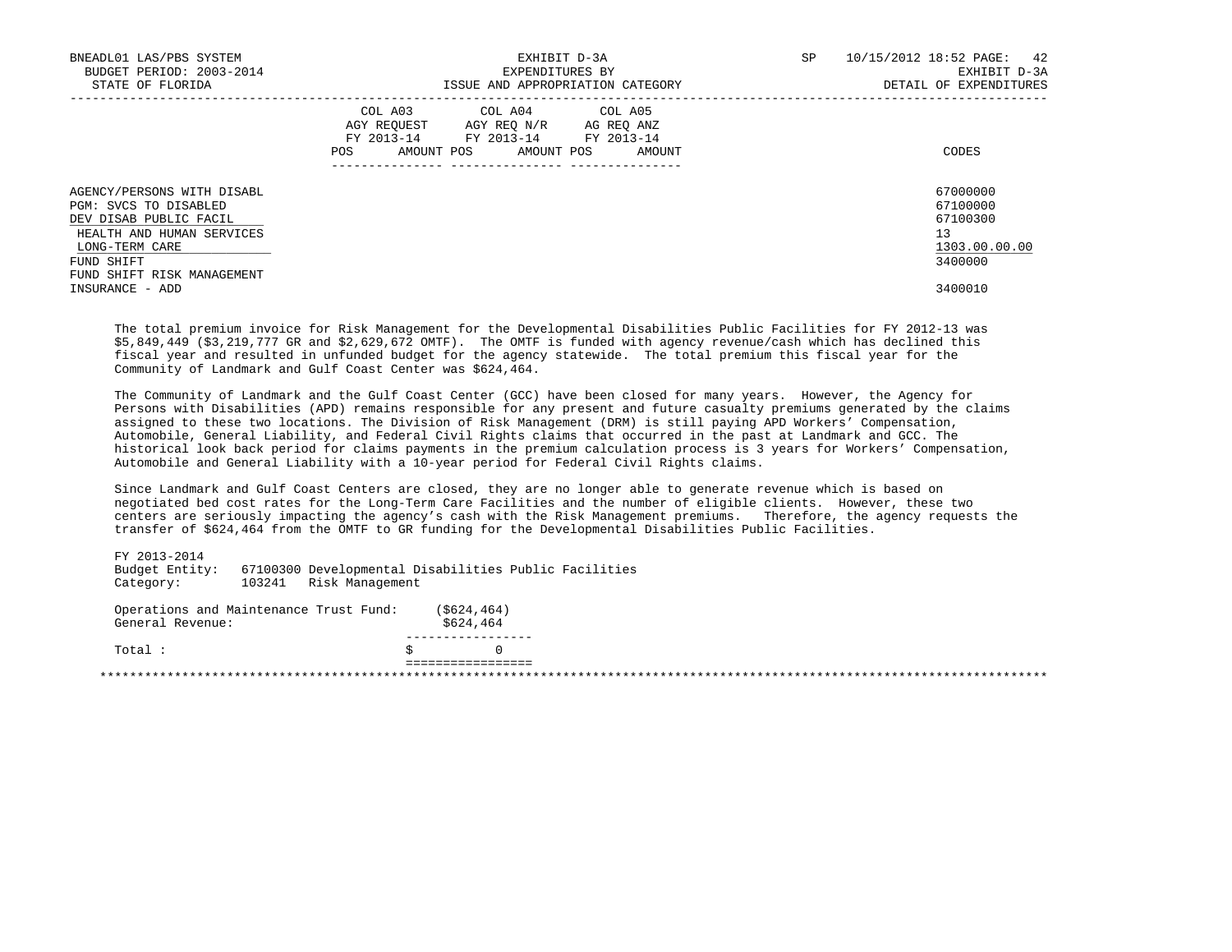| BNEADL01 LAS/PBS SYSTEM<br>BUDGET PERIOD: 2003-2014<br>STATE OF FLORIDA                                                                                                  |            | EXHIBIT D-3A<br>EXPENDITURES BY<br>ISSUE AND APPROPRIATION CATEGORY                                                               |  |  | SP | 10/15/2012 18:52 PAGE: 43<br>EXHIBIT D-3A<br>DETAIL OF EXPENDITURES |  |                                                                    |
|--------------------------------------------------------------------------------------------------------------------------------------------------------------------------|------------|-----------------------------------------------------------------------------------------------------------------------------------|--|--|----|---------------------------------------------------------------------|--|--------------------------------------------------------------------|
|                                                                                                                                                                          | <b>POS</b> | COL A03 COL A04 COL A05<br>AGY REQUEST AGY REQ N/R AG REQ ANZ<br>FY 2013-14 FY 2013-14 FY 2013-14<br>AMOUNT POS AMOUNT POS AMOUNT |  |  |    |                                                                     |  | CODES                                                              |
| AGENCY/PERSONS WITH DISABL<br>PGM: SVCS TO DISABLED<br>DEV DISAB PUBLIC FACIL<br>HEALTH AND HUMAN SERVICES<br>LONG-TERM CARE<br>FUND SHIFT<br>FUND SHIFT RISK MANAGEMENT |            |                                                                                                                                   |  |  |    |                                                                     |  | 67000000<br>67100000<br>67100300<br>13<br>1303.00.00.00<br>3400000 |
| INSURANCE - DEDUCT<br>SPECIAL CATEGORIES<br>RISK MANAGEMENT INSURANCE                                                                                                    |            |                                                                                                                                   |  |  |    |                                                                     |  | 3400020<br>100000<br>103241                                        |
| OPERATIONS AND MAINT TF -RECPNT 624,464-                                                                                                                                 |            |                                                                                                                                   |  |  |    |                                                                     |  | 2516 9                                                             |
|                                                                                                                                                                          |            |                                                                                                                                   |  |  |    |                                                                     |  |                                                                    |

# AGENCY ISSUE NARRATIVE:

 2013-2014 BUDGET YEAR NARRATIVE: IT COMPONENT? NO This is an issue to request the fund shift of Risk Management Funds from the Operations and Maintenance Trust Fund (OMTF) to General Revenue (GR) in the amount of \$624,464.

 The total premium invoice for Risk Management for the Developmental Disabilities Public Facilities for FY 2012-13 was \$5,849,449 (\$3,219,777 GR and \$2,629,672 OMTF). The OMTF is funded with agency revenue/cash which has declined this fiscal year and resulted in unfunded budget for the agency statewide. The total premium this fiscal year for the Community of Landmark and Gulf Coast Center was \$624,464.

 The Community of Landmark and the Gulf Coast Center (GCC) have been closed for many years. However, the Agency for Persons with Disabilities (APD) remains responsible for any present and future casualty premiums generated by the claims assigned to these two locations. The Division of Risk Management (DRM) is still paying APD Workers' Compensation, Automobile, General Liability, and Federal Civil Rights claims that occurred in the past at Landmark and GCC. The historical look back period for claims payments in the premium calculation process is 3 years for Workers' Compensation, Automobile and General Liability with a 10-year period for Federal Civil Rights claims.

 Since Landmark and Gulf Coast Centers are closed, they are no longer able to generate revenue which is based on negotiated bed cost rates for the Long-Term Care Facilities and the number of eligible clients. However, these two centers are seriously impacting the agency's cash with the Risk Management premiums. Therefore, the agency requests the transfer of \$624,464 from the OMTF to GR funding for the Developmental Disabilities Public Facilities.

 FY 2013-2014 Budget Entity: 67100300 Developmental Disabilities Public Facilities 103241 Risk Management

 Operations and Maintenance Trust Fund: (\$624,464) General Revenue:  $$624,464$ ------------------<br>\$ 0  $Total:$   $\qquad \qquad$   $\qquad \qquad$   $\qquad$   $\qquad$   $\qquad$   $\qquad$   $\qquad$   $\qquad$   $\qquad$   $\qquad$   $\qquad$   $\qquad$   $\qquad$   $\qquad$   $\qquad$   $\qquad$   $\qquad$   $\qquad$   $\qquad$   $\qquad$   $\qquad$   $\qquad$   $\qquad$   $\qquad$   $\qquad$   $\qquad$   $\qquad$   $\qquad$   $\qquad$   $\qquad$   $\qquad$   $\qquad$   $\qquad$   $\qquad$   $\qquad$  ================= \*\*\*\*\*\*\*\*\*\*\*\*\*\*\*\*\*\*\*\*\*\*\*\*\*\*\*\*\*\*\*\*\*\*\*\*\*\*\*\*\*\*\*\*\*\*\*\*\*\*\*\*\*\*\*\*\*\*\*\*\*\*\*\*\*\*\*\*\*\*\*\*\*\*\*\*\*\*\*\*\*\*\*\*\*\*\*\*\*\*\*\*\*\*\*\*\*\*\*\*\*\*\*\*\*\*\*\*\*\*\*\*\*\*\*\*\*\*\*\*\*\*\*\*\*\*\*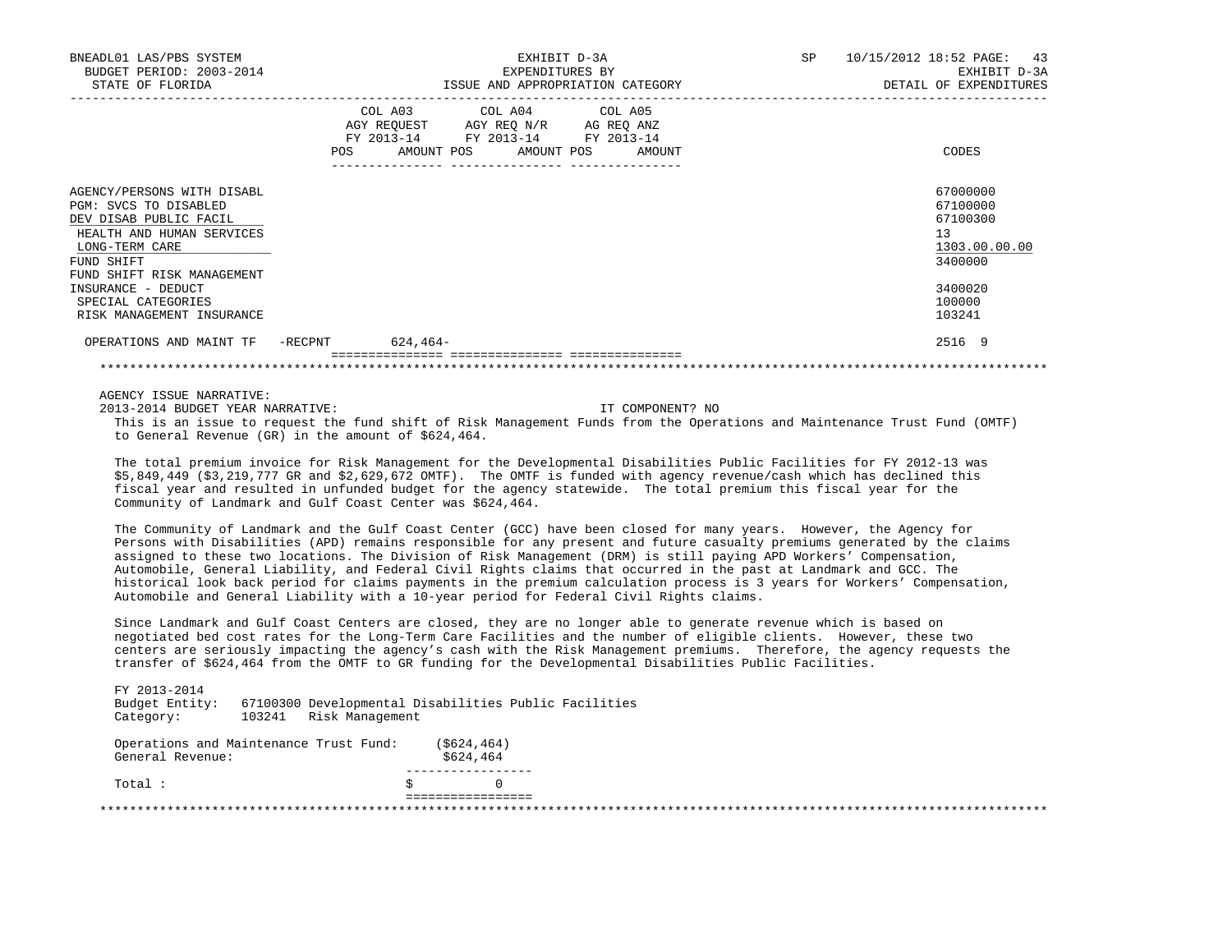| BNEADL01 LAS/PBS SYSTEM<br>BUDGET PERIOD: 2003-2014<br>STATE OF FLORIDA                                                                                                                                                                  |        | EXHIBIT D-3A<br>EXPENDITURES BY<br>ISSUE AND APPROPRIATION CATEGORY                                                                   |  |  |  | SP | 10/15/2012 18:52 PAGE: 44<br>EXHIBIT D-3A<br>DETAIL OF EXPENDITURES |                                                                                                   |
|------------------------------------------------------------------------------------------------------------------------------------------------------------------------------------------------------------------------------------------|--------|---------------------------------------------------------------------------------------------------------------------------------------|--|--|--|----|---------------------------------------------------------------------|---------------------------------------------------------------------------------------------------|
|                                                                                                                                                                                                                                          |        | COL A03 COL A04 COL A05<br>AGY REQUEST AGY REQ N/R AG REQ ANZ<br>FY 2013-14 FY 2013-14 FY 2013-14<br>POS AMOUNT POS AMOUNT POS AMOUNT |  |  |  |    |                                                                     | CODES                                                                                             |
| AGENCY/PERSONS WITH DISABL<br>PGM: SVCS TO DISABLED<br>DEV DISAB PUBLIC FACIL<br>HEALTH AND HUMAN SERVICES<br>LONG-TERM CARE<br>CAPITAL IMPROVEMENT PLAN<br>MAINTENANCE AND REPAIR<br>FIXED CAPITAL OUTLAY<br>APD/FCO NEEDS/CEN MGD FACS |        |                                                                                                                                       |  |  |  |    |                                                                     | 67000000<br>67100000<br>67100300<br>13<br>1303.00.00.00<br>9900000<br>990M000<br>080000<br>080754 |
| GENERAL REVENUE FUND                                                                                                                                                                                                                     | -STATE | 8,924,555 8,924,555                                                                                                                   |  |  |  |    |                                                                     | 1000 1                                                                                            |

AGENCY NARRATIVE:

2013-2014 BUDGET YEAR NARRATIVE: APD/FCO NEEDS/CEN MGD FACS IT COMPONENT? NO

 The Agency for Persons with Disabilities (APD)requests \$9,163,455 of nonrecurring General Revenue in the Fixed Capital Outlay (FCO) category (080754) for FY 2013-2014. The amounts requested are \$8,924,555 for the Developmental Disabilities Public Facilities budget entity and \$238,900 for Home and Community Services budget entity for a total of \$9,163,455.

\*\*\*\*\*\*\*\*\*\*\*\*\*\*\*\*\*\*\*\*\*\*\*\*\*\*\*\*\*\*\*\*\*\*\*\*\*\*\*\*\*\*\*\*\*\*\*\*\*\*\*\*\*\*\*\*\*\*\*\*\*\*\*\*\*\*\*\*\*\*\*\*\*\*\*\*\*\*\*\*\*\*\*\*\*\*\*\*\*\*\*\*\*\*\*\*\*\*\*\*\*\*\*\*\*\*\*\*\*\*\*\*\*\*\*\*\*\*\*\*\*\*\*\*\*\*\*

 APD serves persons with developmental disabilities, including a small population of mentally retarded adult defendants. This service is provided largely within the 1.45 million square feet of building space and 1,675 acres of underlying state-owned property entrusted to APD.

 Two Developmental Disability Centers (DDCs), Sunland Marianna and Tacachale are the core of the client care program. In addition, the APD Mentally Retarded Defendant Program (MRDP) cares for mentally retarded defendants in leased space at Florida State Hospital. Many of these facilities are in need of renovations and/or additions to address licensure, code and safety violations. Many others are in desperate need of repair or replacement of building and utility systems which are nearing the end of their useful life. Both Florida and Federal law mandate the bulk of the requests listed in this Legislative Budget Request (LBR).

The critical needs identified for APD Facilities for FY 2013-14 are as follows:

Budget Entity: 67100300 - Developmental Disabilities Public Facilities

 Sunland Center - \$3,820,800 for the upgrade of utility lines, emergency generators, restrooms residential living areas, and to replace a Rooftop HVAC System at Cox Medical, and replace Rooftop HVAC systems at Adams and Parkview Houses. Due to the current age and condition of the electrical equipment (e.g. high lines, transformers, poles, electrical panels, etc.) replacement and reconfiguration is needed to maintain an adequate and safe electrical service for the Center. The average age of emergency generators at the center are over 20 years old and are inadequate. The restrooms in homes need to be renovated and upgraded to be compliant with the Americans with Disabilities Act (ADA) to accommodate the needs of an aging population. Additionally, some of the roofs and HVAC systems need to be replaced due to age and reaching the end of its useful life cycle.

 Rish Park - \$2,480,000 for renovating Camper Cottages, Interior Main Lodge, New Facilities Bayside (boardwalks, fishing piers, restrooms, pavilions, nature trails, etc.), and ADA Self Evaluation and Transition Plan (22,260 SF). Rish Park's boundaries extend from the Gulf of Mexico to Cape Sand Blas Bay. Due to a lack of FCO funding over the past several years, the facilities on the Bayside are in total disrepair. As a result, the entire Bayside of Rish Park is currently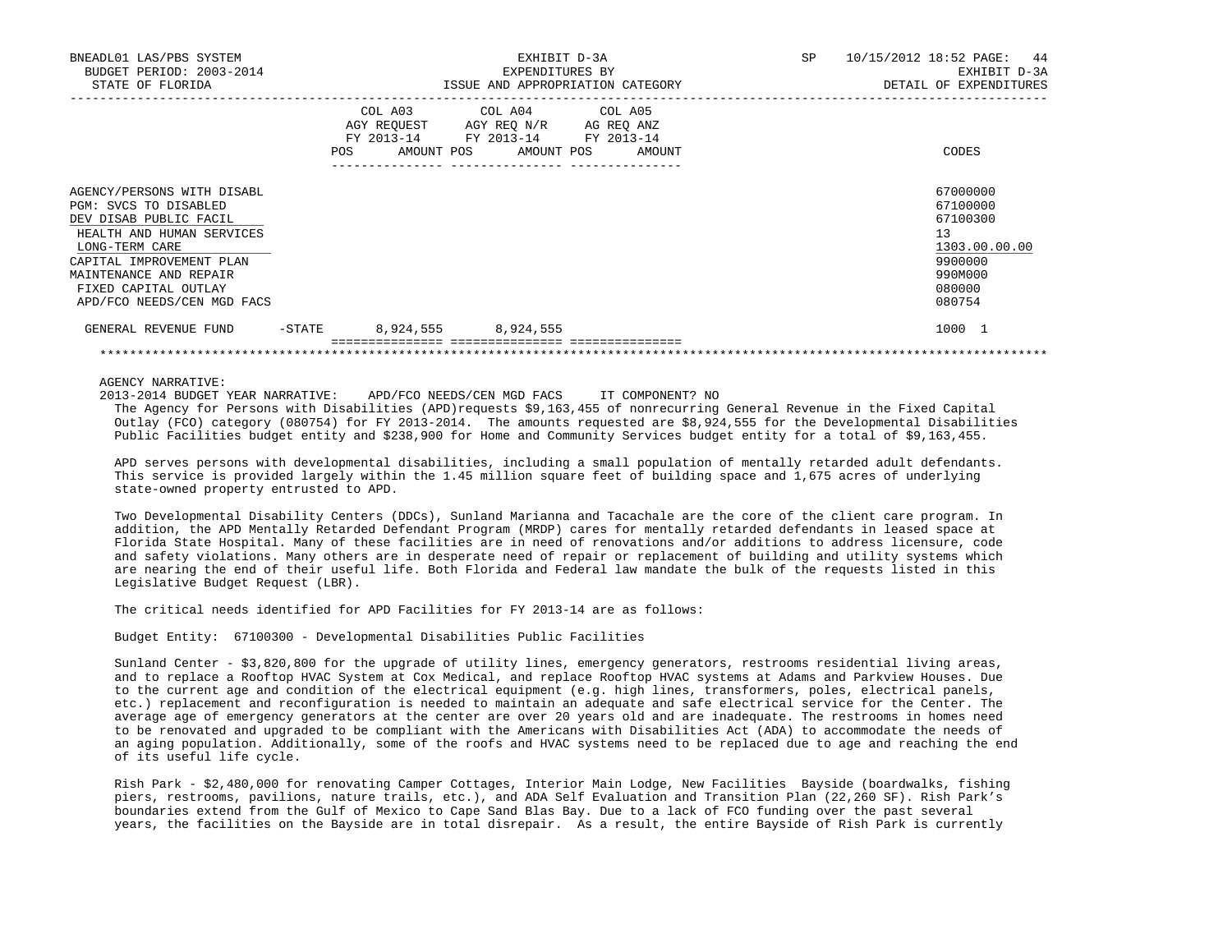| BNEADL01 LAS/PBS SYSTEM<br>BUDGET PERIOD: 2003-2014<br>STATE OF FLORIDA                                                                                                            | EXHIBIT D-3A<br>EXPENDITURES BY<br>ISSUE AND APPROPRIATION CATEGORY                                                                                     | SP<br>10/15/2012 18:52 PAGE: 45<br>EXHIBIT D-3A<br>DETAIL OF EXPENDITURES     |  |  |
|------------------------------------------------------------------------------------------------------------------------------------------------------------------------------------|---------------------------------------------------------------------------------------------------------------------------------------------------------|-------------------------------------------------------------------------------|--|--|
|                                                                                                                                                                                    | COL A03<br>COL A04 COL A05<br>AGY REOUEST<br>AGY REQ N/R AG REQ ANZ<br>FY 2013-14<br>FY 2013-14 FY 2013-14<br>AMOUNT POS<br>AMOUNT POS<br>AMOUNT<br>POS | CODES                                                                         |  |  |
| AGENCY/PERSONS WITH DISABL<br>PGM: SVCS TO DISABLED<br>DEV DISAB PUBLIC FACIL<br>HEALTH AND HUMAN SERVICES<br>LONG-TERM CARE<br>CAPITAL IMPROVEMENT PLAN<br>MAINTENANCE AND REPAIR |                                                                                                                                                         | 67000000<br>67100000<br>67100300<br>13<br>1303.00.00.00<br>9900000<br>990M000 |  |  |

 closed to the public due to the facilities being in disrepair. With proper funding, the Bayside could be renovated and the public could begin accessing it and benefiting from the unique experiences it provides

 Tacachale - \$2,623,755 for the water plant renovation, interior renovations, gym air conditioning, roof renovations, water main replacement, and ADA Self Evaluation and Transition Plan (687,629 SF). Due to the rising cost of energy bills, Tacachale proposes renovating the water plant thereby utilizing their own resources which would dramatically reduce monthly operating costs. Interior Renovations are needed to comply with AHCA, State Fire Marshal and standard building codes. Other repairs such as roof renovations and water main replacement are needed to repair damages and ensure the health and safety of residents and staff.

#### Budget Entity: 67100100 - Home and Community Services

 Hawkins Park - Northwest Region - \$63,600 for the renovations of the bathhouse, repairs of walkways, roof replacement and ADA Self Evaluation and Transition Plan (3,600 SF). The bathhouse is the primary structure used by guests to the Park. The inability to renovate the bathhouse could result in unsafe conditions for the clients and guests and prohibit future use of the Park. The current condition of the walkways are unsafe and do not fully comply with current ADA standards. The roofs need replacing for 3 Pavilions and one bathhouse.

 Hodges - Northeast Region - \$118,900 for the restroom renovations, and replacement of flooring, lighting and windows, and ADA Self Evaluation and Transition Plan (19,118 SF). The restrooms are in violation of the ADA and need immediate upgrades. Additionally, the flooring is a safety hazard and accessibility concern. The light fixtures and wiring are failing throughout the building creating an unsafe work environment and safety hazard concerns.

 Suncoast Regional Office - \$56,400 for lighting replacement, parking lot repairs, roof repairs, atrium weather proofing and storm water drainage system, as well as an ADA Self Evaluation and Transition Plan (16,980 SF). The light fixtures and wiring are failing throughout the building creating an unsafe work environment. Funding is needed to repair large pot holes in the main driveway entrance and to repair roof and gutters which are critically damaged. Additionally, the drainage system and weather proofing at atrium are inadequate causing pooling and water infiltration as a result. \*\*\*\*\*\*\*\*\*\*\*\*\*\*\*\*\*\*\*\*\*\*\*\*\*\*\*\*\*\*\*\*\*\*\*\*\*\*\*\*\*\*\*\*\*\*\*\*\*\*\*\*\*\*\*\*\*\*\*\*\*\*\*\*\*\*\*\*\*\*\*\*\*\*\*\*\*\*\*\*\*\*\*\*\*\*\*\*\*\*\*\*\*\*\*\*\*\*\*\*\*\*\*\*\*\*\*\*\*\*\*\*\*\*\*\*\*\*\*\*\*\*\*\*\*\*\*

| TOTAL: LONG-TERM CARE          |            |           | 1303.00.00.00 |
|--------------------------------|------------|-----------|---------------|
| BY FUND TYPE                   |            |           |               |
| GENERAL REVENUE FUND           | 47,893,171 | 8,924,555 | 1000          |
| TRUST FUNDS                    | 55,378,255 |           | 2000          |
| TOTAL POSITIONS $1,797.00$     |            |           |               |
| TOTAL PROG COMP 103,271,426    |            | 8,924,555 |               |
| TOTAL SALARY RATE 58, 222, 525 |            |           |               |
|                                |            |           |               |